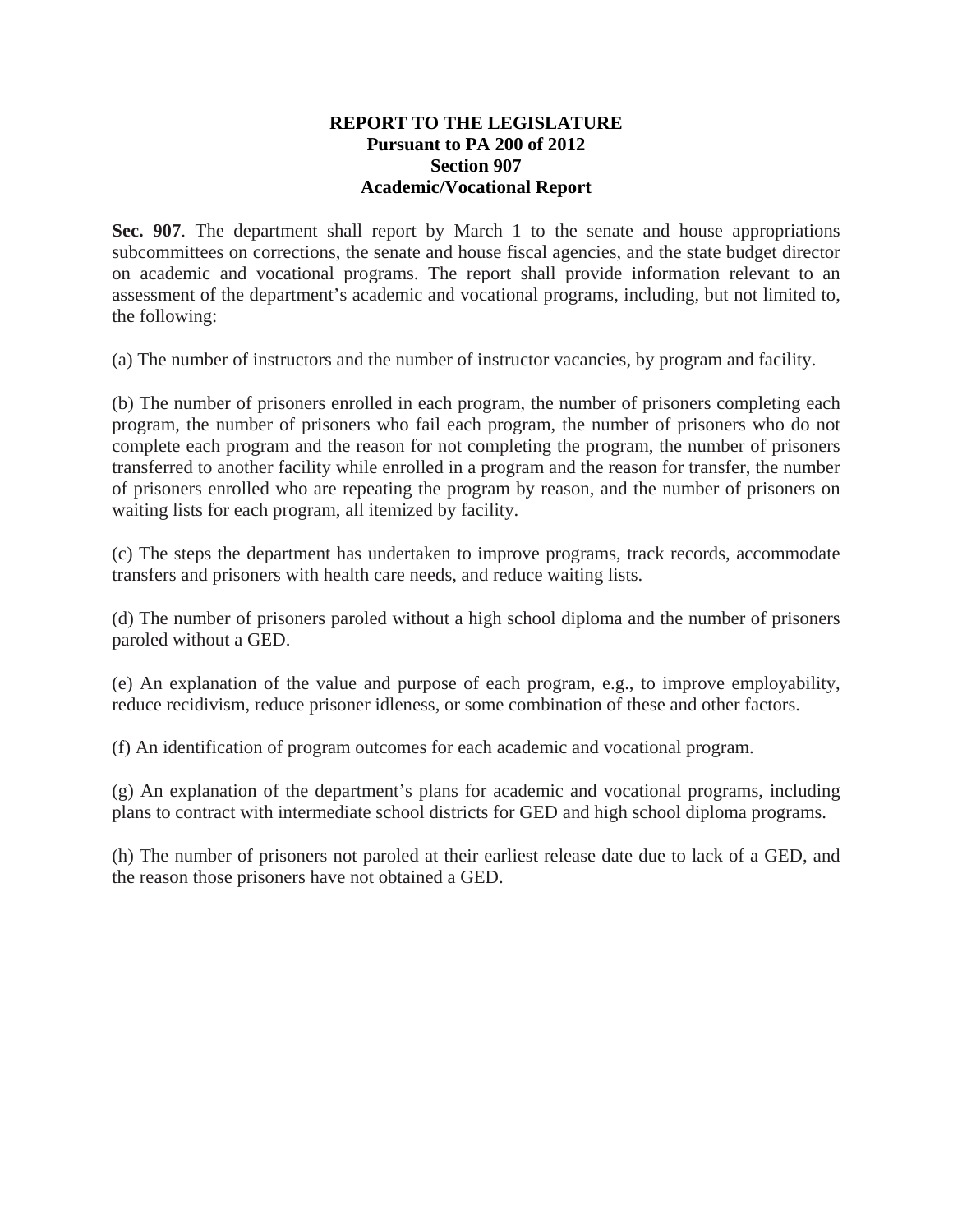### **MICHIGAN DEPARTMENT OF CORRECTIONS CFA - OER EDUCTION STAFFING GUIDE**

| <b>Facility</b>       | Principal                   |                  |                |              | Secretary<br>3-Teacher<br><b>Aides</b> |                  |                | <b>Teachers</b><br>Special Ed. Academic |                  |                        | CTE            | <b>School</b><br>Psych |                | Dev.             | <b>Skills</b>  | <b>COF</b>       |                |                  | Grants/<br><b>Student</b><br>Assistants |                                                                                        | Other                                  |  |
|-----------------------|-----------------------------|------------------|----------------|--------------|----------------------------------------|------------------|----------------|-----------------------------------------|------------------|------------------------|----------------|------------------------|----------------|------------------|----------------|------------------|----------------|------------------|-----------------------------------------|----------------------------------------------------------------------------------------|----------------------------------------|--|
|                       | <b>Current</b><br>Principal | Filled           | Vacant         | Filled       | Vacant                                 | Filled           | <b>Vacant</b>  | Filled                                  | Vacant           | Filled                 | Vacant         | Filled                 | Vacant         | Filled           | Vacant         | Filled           | Vacant         | Filled           | Vacant                                  | <b>CTE Programs</b>                                                                    |                                        |  |
|                       |                             |                  |                |              |                                        |                  |                |                                         |                  | <b>Northern Region</b> |                |                        |                |                  |                |                  |                |                  |                                         |                                                                                        |                                        |  |
| Alger                 |                             |                  |                | -1           | $\overline{0}$                         | $\boldsymbol{0}$ | $\overline{0}$ | $\overline{c}$                          | $\bf{0}$         | 1                      |                | $\boldsymbol{0}$       | $\mathbf{0}$   | $\boldsymbol{0}$ | $\overline{0}$ | $\boldsymbol{0}$ | $\overline{0}$ | 1                | $\overline{0}$                          | CO,TBD**                                                                               | -Teacher ABE funds                     |  |
| Marquette*            |                             |                  |                | 1            | $\overline{0}$                         | 1                | $\overline{0}$ | $\mathfrak{Z}$                          | $\mathbf{0}$     | $\mathbf{1}$           | $\overline{0}$ | $\boldsymbol{0}$       | $\overline{0}$ | $\boldsymbol{0}$ | $\overline{0}$ | $\mathbf{0}$     | $\overline{0}$ | $\boldsymbol{0}$ | $\overline{0}$                          | $_{\rm CO}$                                                                            |                                        |  |
| Baraga                | Barsch                      | 1                | $\overline{0}$ |              |                                        | $\bf{0}$         | $\overline{0}$ | $\overline{2}$                          | $\mathbf{0}$     | $\mathbf{0}$           | $\overline{0}$ | $\boldsymbol{0}$       | $\overline{0}$ | $\mathbf{0}$     | $\overline{0}$ | $\mathbf{0}$     | $\overline{0}$ | $\boldsymbol{0}$ | $\overline{0}$                          |                                                                                        |                                        |  |
| Ojibway               |                             |                  |                | -1           | $\overline{0}$                         | $\boldsymbol{0}$ | $\overline{0}$ | $\mathfrak{Z}$                          | $\mathbf{0}$     | $\sqrt{2}$             | $\overline{0}$ | $\boldsymbol{0}$       | $\overline{0}$ | $\boldsymbol{0}$ | $\overline{0}$ | $\boldsymbol{0}$ | $\overline{0}$ | $\boldsymbol{0}$ | $\mathbf{0}$                            | CM, CO                                                                                 |                                        |  |
| Kinross               |                             |                  |                | 1            | $\overline{0}$                         | $\boldsymbol{0}$ | $\overline{0}$ | 3                                       | $\overline{0}$   | $\overline{4}$         | $\overline{2}$ | $\boldsymbol{0}$       | $\overline{0}$ | $\boldsymbol{0}$ | $\overline{0}$ | $\boldsymbol{0}$ | $\overline{0}$ | $\boldsymbol{0}$ | $\overline{0}$                          | CM, WE, BT,<br>CO,(FT)**TBD**                                                          |                                        |  |
| Newberry              | Corcoran                    | 1                | $\overline{0}$ | $\mathbf{1}$ | $\overline{0}$                         | $\boldsymbol{0}$ | $\overline{0}$ | $\mathfrak{Z}$                          | $\overline{0}$   | $\mathbf{1}$           |                | $\boldsymbol{0}$       | $\overline{0}$ | $\boldsymbol{0}$ | $\overline{0}$ | $\mathbf{0}$     | $\overline{0}$ | $\boldsymbol{0}$ | $\overline{0}$                          | $CO$ , $(TBD)**$                                                                       |                                        |  |
| Chippewa*             |                             |                  |                | $\mathbf{1}$ | $\overline{0}$                         | $\boldsymbol{0}$ | $\overline{0}$ | 6                                       | $\overline{0}$   | 3                      |                | $\mathbf{0}$           | $\overline{0}$ | $\boldsymbol{0}$ | $\overline{0}$ | $\mathbf{0}$     | $\overline{0}$ | $\boldsymbol{0}$ | $\overline{0}$                          | 2-CO,BT, (FT)**                                                                        |                                        |  |
| Pugsley               |                             |                  |                | -1           | $\overline{0}$                         | $\boldsymbol{0}$ | $\overline{0}$ | $\mathfrak{Z}$                          | $\overline{0}$   | $\sqrt{2}$             | $\overline{0}$ | $\boldsymbol{0}$       | $\overline{0}$ | $\boldsymbol{0}$ | -1             | $\boldsymbol{0}$ | $\overline{0}$ | $\boldsymbol{0}$ | $\overline{0}$                          | CO, BT                                                                                 |                                        |  |
| Oaks                  |                             |                  |                | $\mathbf{1}$ | $\overline{0}$                         | $\boldsymbol{0}$ | $\overline{0}$ | $\sqrt{2}$                              | 1                | $\boldsymbol{0}$       | $\mathbf{1}$   | $\boldsymbol{0}$       | $\overline{0}$ | $\boldsymbol{0}$ | $\overline{0}$ | $\boldsymbol{0}$ | $\overline{0}$ | $\boldsymbol{0}$ | $\overline{0}$                          | $(CO)$ **                                                                              |                                        |  |
| Muskegon*             | Reynolds                    | 1                | $\overline{0}$ | $\mathbf{1}$ | $\overline{0}$                         | $\boldsymbol{0}$ | $\overline{0}$ | $\mathfrak{Z}$                          | $\overline{0}$   | $\overline{4}$         | $\overline{0}$ | $\boldsymbol{0}$       | $\overline{0}$ | $\boldsymbol{0}$ | $\overline{0}$ | $\boldsymbol{0}$ | $\overline{0}$ | $\boldsymbol{0}$ | $\overline{0}$                          | HO, WE, CO, FT                                                                         |                                        |  |
| Brooks                |                             |                  |                | $\mathbf{1}$ | $\overline{0}$                         | $\boldsymbol{0}$ | $\overline{0}$ | $\mathbf{1}$                            | $\mathbf{1}$     | $\mathbf{1}$           | $\mathbf{1}$   | $\boldsymbol{0}$       | $\overline{0}$ | $\boldsymbol{0}$ | $\overline{0}$ | $\mathbf{0}$     | $\overline{0}$ | $\boldsymbol{0}$ | $\overline{0}$                          | $FT(TBD)$ **                                                                           |                                        |  |
| W. Shoreline          |                             |                  |                |              | $\overline{0}$                         | $\boldsymbol{0}$ | $\overline{0}$ | $\mathbf{1}$                            | $\overline{2}$   | $\mathbf{1}$           | $\overline{0}$ | $\mathbf{0}$           | $\overline{0}$ | $\mathbf{0}$     | $\overline{0}$ | $\mathbf{0}$     | $\overline{0}$ | $\overline{0}$   | $\overline{0}$                          | $_{\rm CO}$                                                                            |                                        |  |
|                       |                             |                  |                |              |                                        |                  |                |                                         |                  | <b>Southern Region</b> |                |                        |                |                  |                |                  |                |                  |                                         |                                                                                        |                                        |  |
| St. Louis             |                             |                  |                | 1            | $\overline{0}$                         | 1                | $\overline{0}$ | $\overline{c}$                          | $\overline{0}$   | 1                      | $\mathbf{0}$   | $\boldsymbol{0}$       | $\overline{0}$ | $\boldsymbol{0}$ | $\overline{0}$ | $\boldsymbol{0}$ | $\overline{0}$ | $\boldsymbol{0}$ | $\overline{0}$                          | <b>CMT</b>                                                                             |                                        |  |
| Central Michigan*     | Hoag                        | 1                | $\overline{0}$ | 1            | $\overline{0}$                         | $\boldsymbol{0}$ | $\overline{0}$ | $\overline{4}$                          | $\mathbf{0}$     | 3                      |                | $\mathbf{0}$           | $\overline{0}$ | $\mathbf{0}$     | $\overline{1}$ | $\mathbf{0}$     | $\overline{0}$ | $\mathbf{0}$     | $\overline{0}$                          | BT, CO, HO, TBD**                                                                      |                                        |  |
| Carson City           |                             |                  |                | 1            | $\overline{0}$                         | $\boldsymbol{0}$ | $\overline{0}$ | 6                                       | $\mathbf{0}$     | $\mathfrak{Z}$         | $\overline{0}$ | $\boldsymbol{0}$       | $\overline{0}$ | $\boldsymbol{0}$ | $\overline{0}$ | $\boldsymbol{0}$ | $\overline{0}$ | $\boldsymbol{0}$ | $\overline{0}$                          | HO,CO,FT                                                                               |                                        |  |
| Handlon*              |                             |                  |                | 1            | $\overline{0}$                         | $\boldsymbol{2}$ | $\overline{0}$ | $\overline{c}$                          | $\overline{2}$   | 6                      | $\overline{0}$ | $\boldsymbol{0}$       | $\overline{0}$ | $\boldsymbol{0}$ | $\overline{0}$ | $\boldsymbol{0}$ | $\overline{0}$ | -1               | $\overline{0}$                          | AM, BT, HO,<br>WE, MT, CO                                                              | l Title I Aide                         |  |
| lonia                 | Schrauben                   | 1                | $\overline{0}$ | 1            | $\overline{0}$                         | $\mathbf{1}$     | $\overline{0}$ | 1                                       | $\overline{0}$   | $\boldsymbol{0}$       | $\overline{0}$ | $\boldsymbol{0}$       | $\overline{0}$ | $\boldsymbol{0}$ | $\overline{0}$ | $\mathbf{0}$     | $\overline{0}$ | $\boldsymbol{0}$ | $\overline{0}$                          |                                                                                        |                                        |  |
| Bellamy Creek & DORM  |                             |                  |                | 1            | $\overline{0}$                         | $\mathfrak{2}$   | $\overline{0}$ | 5                                       | $\overline{0}$   | $\mathfrak{Z}$         |                | $\boldsymbol{0}$       | $\overline{0}$ | $\boldsymbol{0}$ | -1             | $\boldsymbol{0}$ | $\overline{0}$ | $\sqrt{2}$       | $\overline{0}$                          | BT, HO, CO (TBD)**                                                                     | 2 Title I Aide                         |  |
| Michigan Reformatory  |                             |                  |                | $\mathbf{1}$ | $\overline{0}$                         | 1                | $\overline{0}$ | $\mathfrak{Z}$                          | $\overline{0}$   | 1                      | $\overline{0}$ | $\boldsymbol{0}$       | $\overline{0}$ | $\boldsymbol{0}$ | $\overline{0}$ | $\boldsymbol{0}$ | $\overline{0}$ | $\boldsymbol{0}$ | $\overline{0}$                          | <b>CM</b>                                                                              |                                        |  |
| Lakeland              | McKenzie                    | $\mathbf{1}$     | $\overline{0}$ | 1            | $\overline{0}$                         | $\boldsymbol{0}$ | $\overline{0}$ | 3                                       | $\overline{0}$   | $\boldsymbol{2}$       | $\mathbf{1}$   | $\boldsymbol{0}$       | $\overline{0}$ | $\mathbf{0}$     | $\mathbf{1}$   | $\mathbf{0}$     | $\overline{0}$ | $\boldsymbol{0}$ | $\overline{0}$                          | FT, CO (TBD)**                                                                         |                                        |  |
| Gus Harrison*         |                             |                  |                | $\mathbf{1}$ | $\overline{0}$                         | $\boldsymbol{0}$ | $\mathbf{1}$   | $\overline{4}$                          | $\overline{0}$   | 3                      | $\overline{0}$ | $\mathbf{0}$           | $\overline{0}$ | $\mathbf{0}$     | $\overline{0}$ | $\mathbf{0}$     | $\overline{0}$ | $\boldsymbol{0}$ | $\overline{0}$                          |                                                                                        |                                        |  |
| Saginaw               | Gornick                     | 1                | $\overline{0}$ | 1            | $\overline{0}$                         | 1                | $\overline{0}$ | $\sqrt{2}$                              | $\mathbf{1}$     | $\sqrt{2}$             | 1              | $\boldsymbol{0}$       | $\overline{0}$ | $\boldsymbol{0}$ | $\overline{0}$ | $\boldsymbol{0}$ | $\overline{0}$ | $\boldsymbol{0}$ | $\overline{0}$                          | $HO, CM, (FT)**$                                                                       | Sec. to be filled                      |  |
| Thumb*                |                             |                  |                |              | $\overline{0}$                         | 3                | $\overline{0}$ | $\overline{c}$                          | $\overline{0}$   | 4                      |                | $\boldsymbol{0}$       | $\overline{0}$ | $\boldsymbol{0}$ |                | $\boldsymbol{0}$ | $\overline{0}$ | $\overline{2}$   | $\mathbf{1}$                            | BT, FT,CM,CO<br>$(TBD)$ **                                                             | 2 Title I & Teacher<br>Aide            |  |
| Macomb                |                             |                  |                | -1           | $\overline{0}$                         | 1                | $\mathbf{0}$   | $\mathfrak{Z}$                          | $\overline{0}$   | $\overline{4}$         | $\overline{0}$ | $\boldsymbol{0}$       | $\overline{0}$ | $\boldsymbol{0}$ | -1             | $\mathbf{0}$     | $\overline{0}$ | $\boldsymbol{0}$ | $\overline{0}$                          | FT, HO, CO,BT                                                                          |                                        |  |
| Women's Huron Valley* | Featherstone                | 1                | $\overline{0}$ | 1            | $\overline{0}$                         | $\mathbf{2}$     | $\overline{0}$ | $\overline{c}$                          | $\mathbf{1}$     | 5                      |                | $\boldsymbol{0}$       | $\overline{0}$ | $\boldsymbol{0}$ |                | $\boldsymbol{0}$ | $\overline{0}$ | $\mathbf{0}$     | $\overline{0}$                          | HO, BT, AM, CM, FT<br>$(CO)$ **                                                        | Sp.Ed. Teacher<br>provides services at |  |
| <b>HVW Reception</b>  |                             |                  |                | $\mathbf{1}$ | $\mathbf{1}$                           | $\boldsymbol{0}$ | $\overline{0}$ | $\mathbf{0}$                            | $\overline{0}$   | $\boldsymbol{0}$       | $\overline{0}$ | $\boldsymbol{0}$       | $\overline{0}$ | $\mathbf{0}$     | $\overline{0}$ | $\mathbf{0}$     | $\overline{0}$ | $\mathbf{0}$     | $\overline{0}$                          |                                                                                        | Teacher Aide                           |  |
| Egeler                |                             |                  | $\overline{0}$ | 3            | $\overline{0}$                         | 1                | $\overline{0}$ | $\mathbf{0}$                            | $\overline{0}$   | $\boldsymbol{0}$       | $\overline{0}$ | $\mathbf{0}$           | $\overline{0}$ | $\boldsymbol{0}$ | $\overline{0}$ | $\boldsymbol{0}$ | $\overline{0}$ | $\mathbf{0}$     | $\overline{0}$                          |                                                                                        | Sp. Ed. provided by<br>SMT - 2 Teacher |  |
| Parnall               |                             |                  |                | 1            | $\overline{0}$                         | $\boldsymbol{0}$ | $\mathbf{0}$   | $\overline{4}$                          | $\overline{0}$   | 5                      |                | $\mathbf{0}$           | $\overline{0}$ | $\mathbf{0}$     |                | $\overline{0}$   | $\overline{0}$ | $\boldsymbol{0}$ | $\overline{0}$                          | HO, AM, BT, CM, CO<br>$(WE)$ **                                                        | <b>UAW</b> Leave<br>Academic           |  |
| Cotton*               | Dick                        | 1                |                | 1            | $\overline{0}$                         | 1                | $\overline{0}$ | 5                                       | $\overline{0}$   | $\sqrt{2}$             | $\overline{0}$ | $\boldsymbol{0}$       | $\overline{0}$ | $\boldsymbol{0}$ | $\overline{0}$ | $\mathbf{0}$     | $\overline{0}$ | $\boldsymbol{0}$ | $\overline{0}$                          | FT, CO                                                                                 |                                        |  |
| Cooper Street         |                             |                  |                | 1            | $\overline{0}$                         | $\boldsymbol{0}$ | $\overline{0}$ | 5                                       | $\overline{0}$   | 1                      | $\overline{0}$ | $\mathbf{0}$           | $\overline{0}$ | $\mathbf{0}$     | $\overline{0}$ | $\mathbf{0}$     | $\overline{0}$ | $\boldsymbol{0}$ | $\overline{0}$                          | CM                                                                                     |                                        |  |
| (SAI)                 |                             |                  |                |              | $\vert 0 \vert$                        | $\bf{0}$         | $\mathbf{0}$   | $\boldsymbol{0}$                        | $\overline{0}$   | 1                      | $\mathbf{0}$   | $\boldsymbol{0}$       | $\overline{0}$ | $\overline{0}$   | $\overline{0}$ | $\boldsymbol{0}$ | $\overline{0}$ | $\boldsymbol{0}$ | $\overline{0}$                          | $_{\rm CO}$                                                                            |                                        |  |
| Woodland              | Costello                    | 1                | $\overline{0}$ | $\bf{0}$     | $\overline{0}$                         | $\boldsymbol{0}$ | $\overline{0}$ | $\boldsymbol{0}$                        | $\overline{0}$   | $\boldsymbol{0}$       | $\overline{0}$ | $\mathbf{0}$           | $\overline{0}$ | $\mathbf{0}$     | $\overline{0}$ | $\mathbf{0}$     | $\overline{0}$ | $\boldsymbol{0}$ | $\overline{0}$                          |                                                                                        | Sp.Ed. provided by<br>WHV              |  |
| COF Grant FTE         |                             | $\boldsymbol{0}$ | $\mathbf{0}$   | $\bf{0}$     | $\overline{0}$                         | $\boldsymbol{0}$ | $\mathbf{0}$   | $\boldsymbol{0}$                        | $\overline{0}$   | $\boldsymbol{0}$       | $\overline{0}$ | $\boldsymbol{0}$       | $\overline{0}$ | $\mathbf{0}$     | $\overline{0}$ | $\mathbf{0}$     | $\overline{0}$ | $\mathfrak z$    | $\overline{0}$                          |                                                                                        |                                        |  |
| COF-FTE               |                             | $\overline{0}$   | $\mathbf{0}$   | -1           | $\overline{0}$                         | $\boldsymbol{0}$ | $\overline{0}$ | $\mathbf{0}$                            | $\overline{0}$   | $\mathbf{0}$           | $\mathbf{0}$   | 3                      | $\overline{0}$ | $\mathbf{0}$     | $\overline{0}$ | 3                | $\overline{2}$ | $\mathbf{0}$     | $\overline{0}$                          | Manager, School Prinipal, Dept. Analyst,<br>Secretary, (2) Specialist, 3 Student Asst. |                                        |  |
| <b>TOTALS</b>         |                             | 10               | $\bf{0}$       | 32           | $\mathbf{1}$                           | 17               | $\mathbf{1}$   | 85                                      | $\boldsymbol{8}$ | 66                     | 14             | 3                      | $\bf{0}$       | $\bf{0}$         | $\bf{8}$       | 3                | $\overline{2}$ | 9                | $\mathbf{1}$                            |                                                                                        |                                        |  |

\*School Prinicpal Home Facility

| **Vacant | 54 F F L<br><b>FIE's Approved</b> | 24 <sub>0</sub><br>- |
|----------|-----------------------------------|----------------------|
|          | <b>Current Filled FTE's</b>       | 216                  |

|    | <b>CTE Programs</b>                  |            |                                 |  |  |  |  |  |
|----|--------------------------------------|------------|---------------------------------|--|--|--|--|--|
| AB | Auto Body                            | FT         | Food Technology and Hospitality |  |  |  |  |  |
|    | AM Auto Mechanics                    | HO         | Horticulture                    |  |  |  |  |  |
|    | <b>BT</b> Building Trades            | MT         | Machine Tool                    |  |  |  |  |  |
| CO | <b>Business Education Technology</b> | <b>OPT</b> | <b>Optical Technology</b>       |  |  |  |  |  |
|    | <b>CM</b> Custodial Maintenance      | <b>WE</b>  | Welding                         |  |  |  |  |  |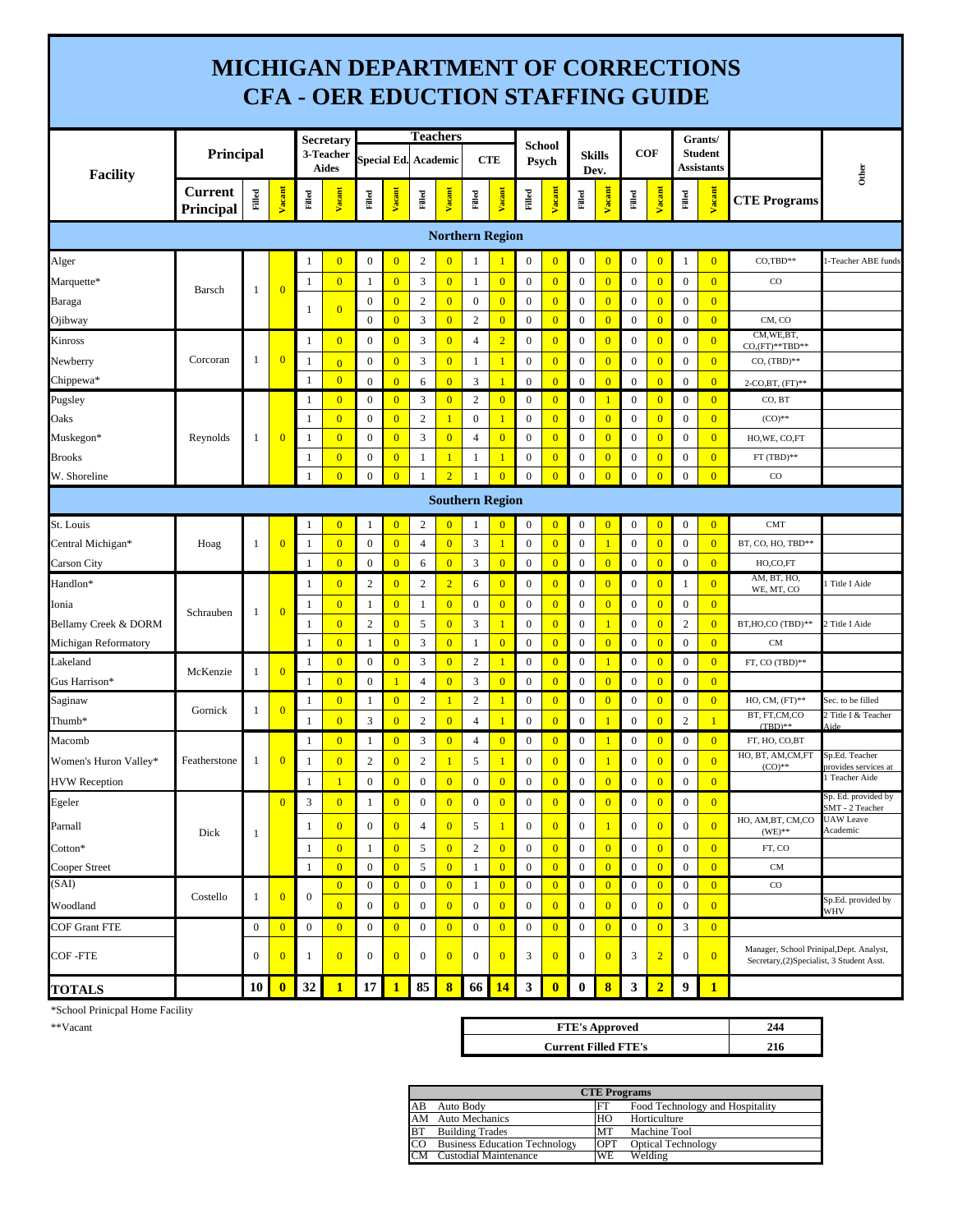|            | <b>MICHIGAN DEPARTMENT OF CORRECTIONS</b>                      |                              |                                      |                                        |                        |                            |              |                  |                           |                  |                                                 |                      |                  |
|------------|----------------------------------------------------------------|------------------------------|--------------------------------------|----------------------------------------|------------------------|----------------------------|--------------|------------------|---------------------------|------------------|-------------------------------------------------|----------------------|------------------|
|            | SECTION 907(b)(d) FY 2012 ENROLLMENT, COMPLETION, WAITING LIST |                              |                                      |                                        |                        |                            |              |                  |                           |                  |                                                 |                      |                  |
|            |                                                                |                              |                                      |                                        |                        |                            |              |                  | <b>AVERAGE ENROLLMENT</b> |                  | <b>AVERAGE NUMBER ON</b><br><b>WAITING LIST</b> |                      |                  |
|            | <b>SCHOOL/FACILITY</b>                                         | GED SUBTEST<br><b>PASSED</b> | <b>GED PASSED</b><br><b>COMPLETE</b> | Number of PRISONERS<br>PAROLED w/o GED | <b>CTE COMPLETIONS</b> | PRE-RELEASE<br>COMPLETIONS | Academic     | SP.<br>目         | Pre-Rel                   | <b>CTE</b>       | Academic                                        | Pre-Rel.             | <b>CTR</b>       |
|            | <b>LMF Alger Correctional Facility</b>                         | 248                          | 34                                   | $\overline{0}$                         | $\overline{0}$         | $\overline{4}$             | 136          | $\overline{0}$   | $\overline{0}$            | $\overline{0}$   | 12                                              | $\overline{0}$       | $\overline{0}$   |
|            | <b>AMF</b> Baraga Correctional Facility                        | 580                          | 54                                   | 10                                     | $\mathbf{0}$           | 40                         | 131          | $\boldsymbol{0}$ | 13                        | $\boldsymbol{0}$ | $\overline{52}$                                 | 38                   | $\boldsymbol{0}$ |
| <b>IBC</b> | <b>Bellamy Creek Correctional Facility</b>                     | 439                          | 82                                   | 55                                     | 170                    | 67                         | 286          | 33               | 24                        | 59               | 36                                              | $\overline{0}$       | 14               |
| <b>LRF</b> | <b>Brooks Correctional Facility</b>                            | 206                          | 55                                   | 16                                     | 45                     | $\boldsymbol{0}$           | 134          | $\boldsymbol{0}$ | $\boldsymbol{0}$          | 24               | 89                                              | $\overline{0}$       | 97               |
| <b>DRF</b> | <b>Carson City Correctional Faciltiy</b>                       | 454                          | 86                                   | 19                                     | 196                    | $\overline{0}$             | 190          | $\overline{0}$   | $\overline{0}$            | 123              | 45                                              | $\overline{0}$       | 152              |
| <b>STF</b> | <b>Central Michigan Correctional Facility</b>                  | 165                          | 62                                   | 36                                     | 178                    | 509                        | 240          | 19               | 69                        | 75               | 210                                             | 236                  | 550              |
| <b>URF</b> | <b>Chippewa Correctional Facility</b>                          | 384                          | 84                                   | $\overline{0}$                         | 244                    | 33                         | 334          | $\overline{0}$   | $\overline{0}$            | $\overline{71}$  | 186                                             | 64                   | 228              |
| <b>JCS</b> | <b>Cooper Street Correctional Facility</b>                     | 799                          | 135                                  | 45                                     | 73                     | 124                        | 142          | $\boldsymbol{0}$ | $\boldsymbol{0}$          | $\boldsymbol{0}$ | 226                                             | 709                  | 128              |
| <b>JCF</b> | <b>Cotton Correctional Facility</b>                            | 518                          | 47                                   | 43                                     | 32                     | 154                        | 279          | $\overline{17}$  | 16                        | 47               | 39                                              | 178                  | 120              |
|            | <b>RGC</b> Egeler Reception and Guidance Center                | $\boldsymbol{0}$             | $\boldsymbol{0}$                     | $\boldsymbol{0}$                       | $\boldsymbol{0}$       | $\overline{0}$             | $\mathbf{0}$ | $\boldsymbol{0}$ | $\overline{0}$            | $\boldsymbol{0}$ | $\overline{0}$                                  | $\Omega$             | $\overline{0}$   |
| <b>ARF</b> | <b>Gus Harrison Correctional Facility</b>                      | 314                          | 65                                   | 48                                     | 120                    | 362                        | 322          | $\overline{6}$   | 79                        | 54               | 197                                             | 369                  | 86               |
|            | <b>MTU</b> Handlon Correctional Facility                       | 256                          | 36                                   | 45                                     | 321                    | 85                         | 223          | 22               | 25                        | 126              | 121                                             | 108                  | 110              |
| <b>WHV</b> | <b>Huron Valley Women's Correctional Facil</b>                 | 336                          | 68                                   | 55                                     | 189                    | 90                         | 253          | 11               | 60                        | 132              | 331                                             | $\overline{5}$       | 956              |
| <b>ICF</b> | <b>Ionia Correctional Facility</b>                             | 67                           | $\overline{12}$                      | $\mathbf{1}$                           | $\boldsymbol{0}$       | $\boldsymbol{0}$           | 73           | 27               | $\boldsymbol{0}$          | $\mathbf{0}$     | 17                                              | $\overline{0}$       | $\mathbf{0}$     |
| <b>KCF</b> | <b>Kinross Correctional Facility</b>                           | 288                          | 44                                   | $\overline{3}$                         | 170                    | 97                         | 104          | $\overline{0}$   | 25                        | 131              | 130                                             | 88                   | 466              |
| <b>LCF</b> | <b>Lakeland Correctional Facility</b>                          | 222                          | 31                                   | 20                                     | 61                     | 64                         | 118          | $\boldsymbol{0}$ | $\boldsymbol{0}$          | 85               | $\Omega$                                        | 12                   | 143              |
|            | <b>MRF</b> Macomb Correctional Facility                        | 56                           | 35                                   | 24                                     | 163                    | 39                         | 83           | $6 \overline{6}$ | 14                        | 146              | 109                                             | $20\overline{)}$     | 55               |
|            | <b>MBP</b> Marquette Branch Prison                             | 406                          | $\overline{71}$                      | 10                                     | 28                     | 236                        | 120          | $\overline{0}$   | $\overline{49}$           | $\overline{36}$  | $\overline{62}$                                 | $\overline{215}$     | $\overline{72}$  |
| <b>RMI</b> | <b>Michigan Reformatory</b>                                    | 203                          | 32                                   | 13                                     | 66                     | 135                        | 185          | 16               | 15                        | 25               | 163                                             | 110                  | 326              |
|            | <b>NCF Newberry Correctional Facility</b>                      | 210                          | 34                                   | 6                                      | $\Omega$               | 41                         | 182          | $\Omega$         | 15                        | $\Omega$         | 48                                              | 126                  | 63               |
| <b>ECF</b> | <b>Oaks Correctional Facility</b>                              | 270                          | 51                                   | $\overline{4}$                         | $\overline{8}$         | 32                         | 97           | $\overline{0}$   | $\overline{0}$            | $\overline{2}$   | 90                                              | 25                   | 13               |
| <b>OCF</b> | <b>Ojibway Correctional Facility</b>                           | 515                          | 78                                   | 11                                     | 94                     | 54                         | 178          | $\boldsymbol{0}$ | $\boldsymbol{0}$          | 50               | 33                                              | 213                  | 527              |
| <b>SMT</b> | <b>Parnall Correctional Facility</b>                           | 420                          | 59                                   | 89                                     | 76                     | 79                         | 112          | 14               | $\overline{0}$            | 103              | 240                                             | 26                   | 172              |
|            | <b>MPF</b> Pugsley Correctional Facility                       | 302                          | 50                                   | 85                                     | 80                     | 105                        | 200          | $\boldsymbol{0}$ | 9                         | 45               | 38                                              | 35                   | 88               |
| <b>RRF</b> | <b>Ryan Correctional Facility (Closed 10/01/12)</b>            | 273                          | 81                                   | 179                                    | 37                     | 494                        | 142          | $\overline{8}$   | 43                        | 27               | $\overline{0}$                                  | $\overline{0}$       | $\overline{0}$   |
| <b>SRF</b> | <b>Saginaw Correctional Facility</b>                           | 282                          | 47                                   | 25                                     | 142                    | 13                         | 217          | 23               | 17                        | 142              | 113                                             | 57                   | 67               |
| <b>SLF</b> | <b>St. Louis Correctional Facility</b>                         | 189                          | 36                                   | $\overline{0}$                         | 61                     | 21                         | 203          | 27               | 9                         | 24               | 190                                             | $\overline{0}$       | 35               |
| <b>TCF</b> | <b>Thumb Correctional Facility</b>                             | 95                           | 148                                  | 134                                    | 219                    | $\boldsymbol{0}$           | 244          | 46               | 11                        | 104              | 165                                             | $\theta$             | 166              |
| <b>MTF</b> | <b>West Shoreline Correctional Facility</b>                    | 156                          | 34                                   | 106                                    | 166                    | $\overline{0}$             | 48           |                  | $\overline{0}$            | $\overline{58}$  | 184                                             | $\overline{0}$       | 307              |
|            | <b>TOTAL</b>                                                   | 8,653                        | 1,651                                | 1,082                                  | 2,939                  | 2,878                      | 4,976.0      | 276.0            | 493.0                     | 1,689.0          | 3,126.0                                         | $2,\overline{634.0}$ | 4,941.0          |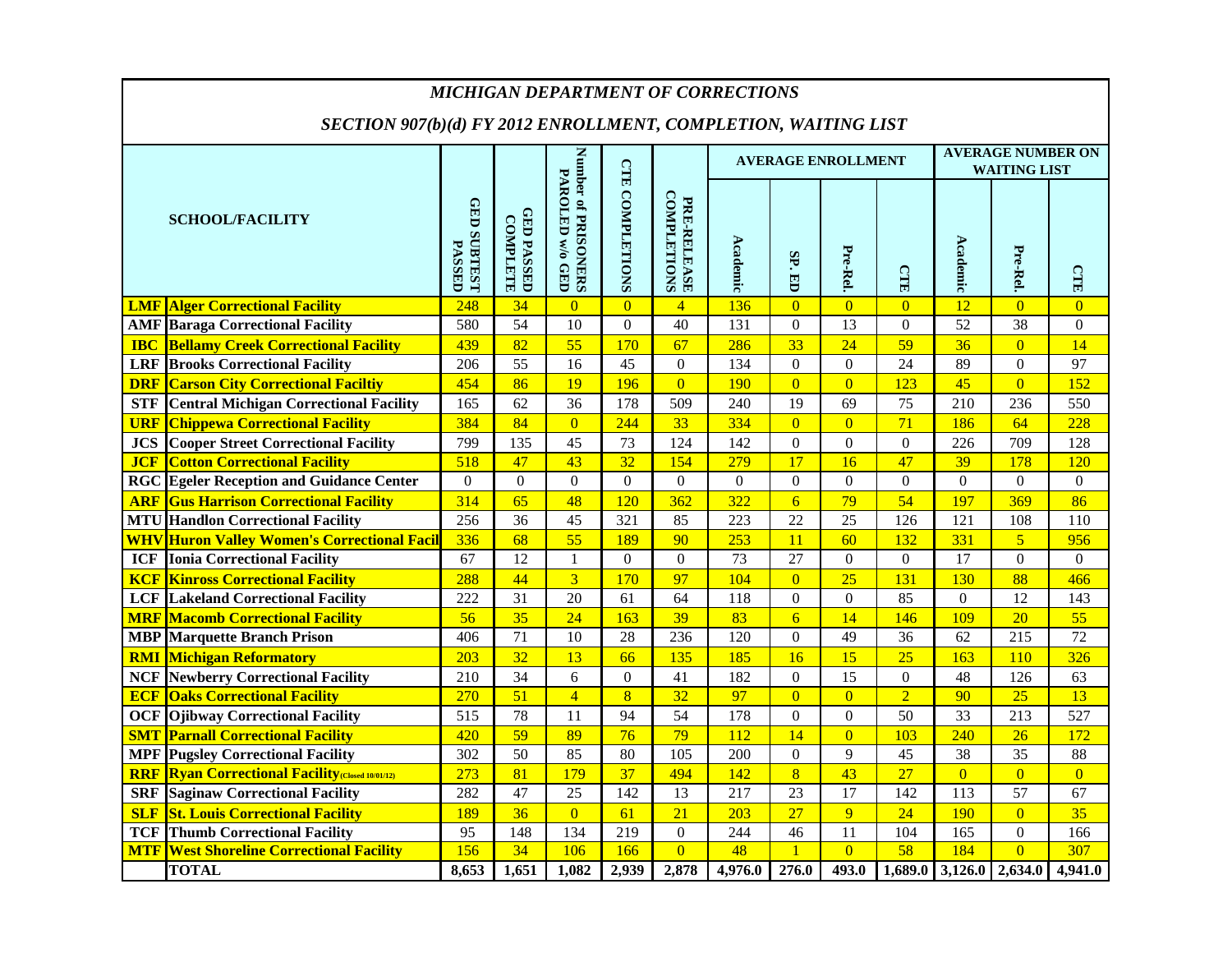|                                           |                                                                                    |                |                |                     |                 |                                                          | MICHIGAN DEPARTMENT OF CORRECTIONS<br><b>SECTION 907(b) FY 2012 COMPLETIONS BY TRADE</b> |                       |                                  |                     |                                        |                 |                                                                 |            |                |                     |                   |                |                              |            |                |                     |              |                |                     |                     |             |                   |
|-------------------------------------------|------------------------------------------------------------------------------------|----------------|----------------|---------------------|-----------------|----------------------------------------------------------|------------------------------------------------------------------------------------------|-----------------------|----------------------------------|---------------------|----------------------------------------|-----------------|-----------------------------------------------------------------|------------|----------------|---------------------|-------------------|----------------|------------------------------|------------|----------------|---------------------|--------------|----------------|---------------------|---------------------|-------------|-------------------|
|                                           |                                                                                    |                |                |                     |                 | <b>Auto Mechanics Business Education Building Trades</b> |                                                                                          |                       |                                  |                     | <b>Custodial</b><br><b>Maintenance</b> |                 | <b>Food Tech and</b><br><b>Hospitality</b><br><b>Management</b> |            |                | <b>Horticulture</b> |                   |                | Optical<br><b>Technology</b> |            |                |                     | Welding      |                |                     | <b>Machine Tool</b> |             |                   |
|                                           | <b>FACILITY</b>                                                                    | Enrollment     | Completions    | <b>Year to Date</b> | Enrollment      | Completions                                              | Year to Date                                                                             | Enrollment            | Completions                      | <b>Year to Date</b> | Enrollment                             | Completions     | <b>Year to Date</b>                                             | Enrollment | Completions    | Date<br>Year to     | Enrollment        | Completions    | Date<br>$\mathbf{S}$<br>Year | Enrollment | Completions    | <b>Year to Date</b> | Enrollment   | Completions    | <b>Year to Date</b> | Enrollment          | Completions | Year to Date      |
| <b>IBC</b>                                | <b>Bellamy Creek Correctional Facility</b>                                         |                |                |                     |                 |                                                          |                                                                                          | 29                    | 10                               | 62                  | $\Omega$                               | $\theta$        | 65                                                              |            |                |                     | $\overline{30}$   | 11             | 53                           |            |                |                     |              |                |                     |                     |             |                   |
| <b>LRF</b>                                | <b>Brooks Correctional Facility</b>                                                |                |                |                     |                 |                                                          |                                                                                          |                       |                                  |                     |                                        |                 |                                                                 | 24         | 3              | 45                  |                   |                |                              |            |                |                     |              |                |                     |                     |             |                   |
| <b>DRF</b>                                | <b>Carson City Correctional Facility</b>                                           |                |                |                     | 66              | 6                                                        | 124                                                                                      |                       |                                  |                     |                                        |                 |                                                                 | 13         | $\overline{0}$ | 6                   | 32                | 6              | $\overline{52}$              |            |                |                     |              |                |                     |                     |             |                   |
| <b>STF</b>                                | <b>Central Michigan Correctional Facility</b>                                      |                |                |                     | 51              | 8                                                        | 72                                                                                       | $\mathbf Q$           | $\overline{2}$                   | 18                  | $\Omega$                               | $\overline{0}$  | $\overline{0}$                                                  |            |                |                     | 15                | 3              | 13                           |            |                |                     |              |                |                     |                     |             |                   |
| <b>URF</b>                                | <b>Chippewa Correctional Facility</b>                                              |                |                |                     | 44              | 15                                                       | 207                                                                                      | 27                    |                                  | 41                  | $\Omega$                               | $\overline{0}$  | $\overline{0}$                                                  | $\Omega$   | $\mathbf{0}$   | $\overline{0}$      |                   |                |                              |            |                |                     |              |                |                     |                     |             |                   |
| <b>JCS</b>                                | <b>Cooper Street Correctional Facility</b>                                         |                |                |                     |                 |                                                          |                                                                                          |                       |                                  |                     | 32                                     | $\overline{0}$  | 73                                                              |            |                |                     |                   |                |                              |            |                |                     |              |                |                     |                     |             |                   |
| <b>JCF</b>                                | <b>Cotton Correctional Facility</b>                                                |                |                |                     | 15              |                                                          | 28                                                                                       |                       |                                  |                     |                                        |                 |                                                                 | 32         | $\overline{0}$ | $\overline{4}$      |                   |                |                              |            |                |                     |              |                |                     |                     |             |                   |
| <b>ARF</b>                                | <b>Gus Harrison Correctional Facility</b>                                          |                |                |                     |                 |                                                          |                                                                                          |                       |                                  |                     | 12                                     | $\overline{4}$  | 66                                                              | 29         | $\mathbf{0}$   | 21                  |                   |                |                              | 13         | 2              | $\overline{33}$     |              |                |                     |                     |             |                   |
| <b>MTU</b>                                | <b>Handlon Correctional Facility</b>                                               | $\overline{0}$ | $\overline{0}$ | 22                  | $\overline{30}$ | 8                                                        | 80                                                                                       | 26                    | $\mathfrak{Z}$                   | 29                  |                                        |                 |                                                                 |            |                |                     | 19                |                | 13                           |            |                |                     | 27           | $\overline{2}$ | $\overline{39}$     | 18                  |             | 0 37              |
| <b>WHV</b><br><b>KCF</b>                  | Huron Valley Women's Correctional Facility<br><b>Kinross Correctional Facility</b> | 30             | 6              | $\overline{31}$     | $\theta$<br>36  | $\overline{0}$<br>3                                      | 21<br>33                                                                                 | $\overline{34}$<br>26 | 3<br>$\overline{4}$              | 45<br>63            | 39<br>24                               | 2<br>$\theta$   | 51<br>43                                                        | $\Omega$   | $\mathbf{0}$   | $\theta$            | 29                | $\mathbf{0}$   | $\overline{25}$              |            |                |                     | 24           |                | 31                  |                     |             |                   |
| <b>LCF</b>                                | <b>Lakeland Correctional Facility</b>                                              |                |                |                     | 21              | 5                                                        | 52                                                                                       |                       |                                  |                     |                                        |                 |                                                                 | 31         | $\overline{0}$ |                     | $\overline{0}$    | $\theta$       | 2                            |            |                |                     |              |                |                     |                     |             |                   |
|                                           |                                                                                    |                |                |                     | 22              |                                                          | 33                                                                                       |                       |                                  |                     |                                        |                 |                                                                 | 36         |                | 39                  | 32                | $\Omega$       | $\overline{18}$              |            |                |                     |              |                |                     |                     |             |                   |
| <b>MRF</b><br><b>MBP</b>                  | <b>Macomb Correctional Facility</b><br><b>Marquette Branch Prison</b>              |                |                |                     | 36              | 5<br>2                                                   | 28                                                                                       |                       |                                  |                     |                                        |                 |                                                                 |            | 6              |                     |                   |                |                              |            |                |                     |              |                |                     |                     |             |                   |
| <b>RMI</b>                                |                                                                                    |                |                |                     |                 |                                                          |                                                                                          |                       |                                  |                     | 29                                     | 5               | 85                                                              |            |                |                     |                   |                |                              |            |                |                     |              |                |                     |                     |             |                   |
|                                           | <b>Michigan Reformatory</b>                                                        |                |                |                     |                 |                                                          |                                                                                          |                       |                                  |                     |                                        |                 |                                                                 |            |                |                     |                   |                |                              |            |                |                     |              |                |                     |                     |             |                   |
| <b>OCF</b>                                | <b>Ojibway Correctional Facility</b><br><b>Parnall Correctional Facility</b>       |                | $45 \mid 0$    | 3                   | 29              | 5                                                        | 22                                                                                       | 38                    |                                  | 23                  | 23                                     | 14<br>6         | 79<br>42                                                        |            |                |                     | 9                 | $\overline{0}$ | 7                            |            |                |                     |              |                |                     |                     |             |                   |
| <b>SMT</b><br>$\ensuremath{\mathbf{MPF}}$ | <b>Pugsley Correctional Facility</b>                                               |                |                |                     | 25              | $\overline{4}$                                           | 55                                                                                       | 20                    | $\overline{0}$<br>$\overline{0}$ | 38                  | 11                                     |                 |                                                                 |            |                |                     |                   |                |                              |            |                |                     |              |                |                     |                     |             |                   |
| <b>RRF</b>                                | <b>Ryan Correctional Facility</b>                                                  |                |                |                     |                 |                                                          |                                                                                          |                       |                                  |                     |                                        |                 |                                                                 | $\Omega$   | $\theta$       | 18                  |                   |                |                              |            |                |                     |              |                |                     |                     |             |                   |
| <b>SRF</b>                                | <b>Saginaw Correctional Facility</b>                                               |                |                |                     |                 |                                                          |                                                                                          |                       |                                  |                     | 45                                     | 3               | 85                                                              | 56         |                | 50                  | 41                | $\overline{0}$ | 8                            |            |                |                     |              |                |                     |                     |             |                   |
|                                           |                                                                                    |                |                |                     |                 |                                                          |                                                                                          |                       |                                  |                     | 24                                     | $5\overline{)}$ |                                                                 |            |                |                     |                   |                |                              |            |                |                     |              |                |                     |                     |             |                   |
| <b>SLF</b><br><b>TCF</b>                  | <b>St. Louis Correctional Facility</b><br><b>Thumb Correctional Facility</b>       |                |                |                     | 24              | 7                                                        | 79                                                                                       | 26                    | 15                               | 89                  | $\overline{24}$                        | $\mathbf{0}$    | 61<br>66                                                        | 17         | 3              | 41                  | 13                | $\mathbf{0}$   | 19                           |            |                |                     |              |                |                     |                     |             |                   |
|                                           | <b>West Shoreline Correctional Facility</b>                                        |                |                |                     | 58              | 10                                                       | 166                                                                                      |                       |                                  |                     |                                        |                 |                                                                 |            |                |                     |                   |                |                              |            |                |                     |              |                |                     |                     |             |                   |
| MTF                                       |                                                                                    |                |                |                     |                 |                                                          |                                                                                          |                       |                                  |                     |                                        |                 |                                                                 |            |                |                     |                   |                |                              |            |                |                     |              |                |                     |                     |             |                   |
|                                           | <b>TOTAL</b>                                                                       | 75I            | 6              | 56                  | 457             |                                                          | 79 1,000                                                                                 | 235 38                |                                  | $-408$              | 263                                    |                 | $39$ 716                                                        | 238 13     |                |                     | 231 220 21 210 13 |                |                              |            | $\overline{2}$ |                     | $33 \mid 51$ | 3I             |                     | 70 18               |             | $\overline{0}$ 37 |
|                                           | Programs Not Offered                                                               |                |                |                     |                 |                                                          |                                                                                          |                       |                                  |                     |                                        |                 |                                                                 |            |                |                     |                   |                |                              |            |                |                     |              |                |                     |                     |             |                   |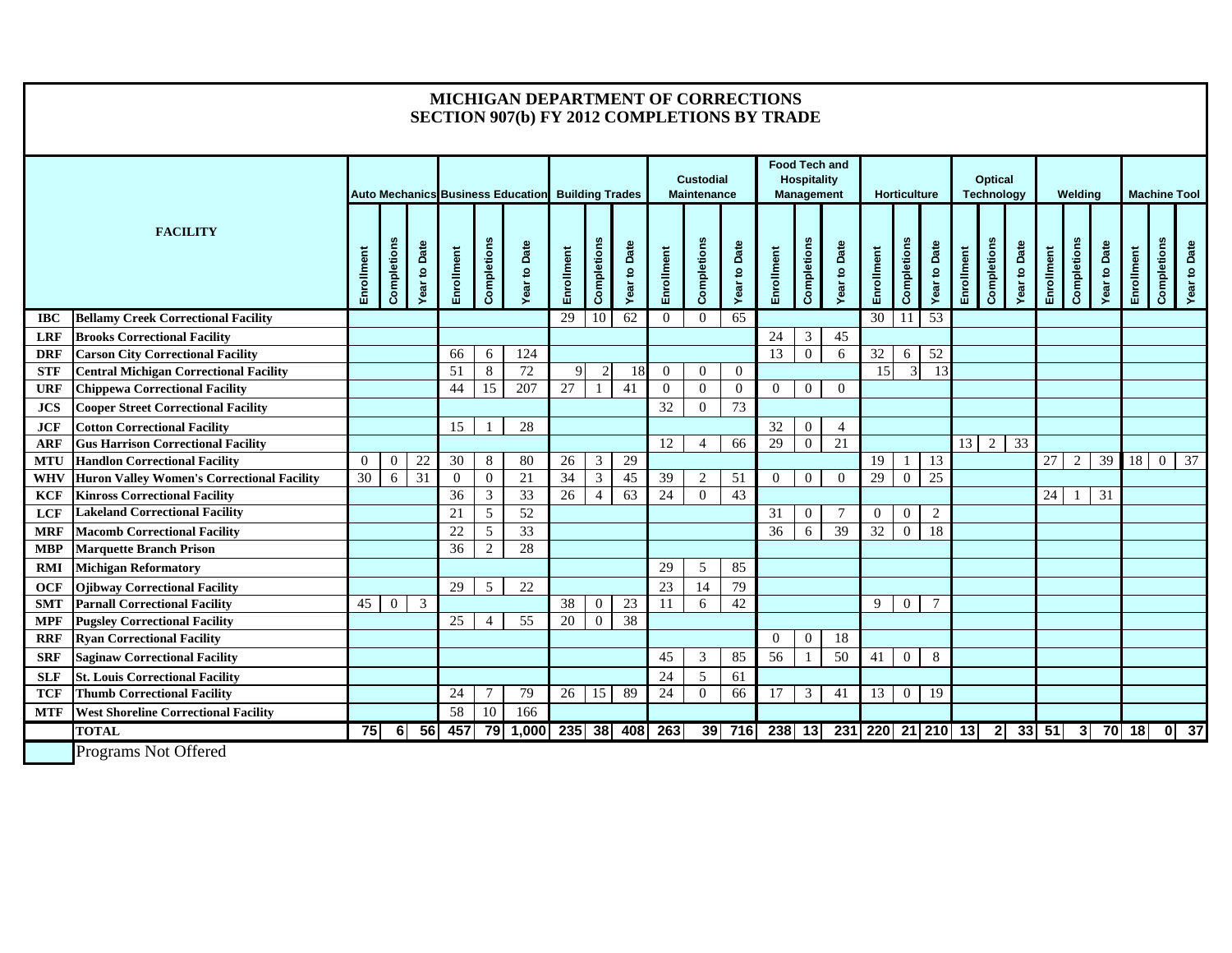|                        | MICHIGAN DEPARTMENT OF CORRECTIONS                  |                                                         |                  |                                         |                              |                |           |                                                         |                         |                               |                              |                |                |                                                                        |                    |
|------------------------|-----------------------------------------------------|---------------------------------------------------------|------------------|-----------------------------------------|------------------------------|----------------|-----------|---------------------------------------------------------|-------------------------|-------------------------------|------------------------------|----------------|----------------|------------------------------------------------------------------------|--------------------|
|                        |                                                     |                                                         |                  |                                         | SECTION 907 (b)(h)           |                |           |                                                         |                         |                               |                              |                |                |                                                                        |                    |
|                        |                                                     |                                                         |                  | <b>ACADEMIC AND VOCATIONAL PROGRAMS</b> |                              |                |           |                                                         |                         |                               |                              |                |                |                                                                        |                    |
|                        |                                                     |                                                         |                  | <b>NON-COMPLETIONS REPORT</b>           |                              |                |           |                                                         |                         |                               |                              |                |                |                                                                        |                    |
|                        |                                                     |                                                         | <b>Academic</b>  |                                         |                              |                |           |                                                         | <b>Vocational (CTE)</b> | <b>GED/Parole Information</b> |                              |                |                |                                                                        |                    |
|                        |                                                     | <b>Number of Prisoners</b>                              |                  |                                         |                              |                |           |                                                         |                         | <b>Prisoners Not</b>          |                              |                |                |                                                                        |                    |
|                        |                                                     | <b>Number of</b>                                        |                  |                                         | <b>Not Completing Due To</b> |                |           | Number of                                               |                         |                               | <b>Not Completing Due To</b> |                |                | <b>Paroled at</b>                                                      |                    |
|                        | <b>Facility</b>                                     | <b>Prisoners</b><br><b>Not</b><br>Completing<br>Program | Transf<br>Parole |                                         | <b>Discharge</b>             | Decease        |           | <b>Prisoners</b><br><b>Not</b><br>Completing<br>Program | Transfe                 | Parole                        | <b>Discharge</b>             | Decease        | Othe           | <b>Earliest</b><br><b>Release Date</b><br>Due to Lack of<br><b>GED</b> | Reason             |
| <b>LMF</b>             | <b>Alger Correctional Facility</b>                  | 239                                                     | 58               | $\theta$                                | $\Omega$                     | $\theta$       | 181       | $\overline{0}$                                          | $\Omega$                | $\mathbf{0}$                  | $\mathbf{0}$                 | $\overline{0}$ | $\theta$       | $\overline{0}$                                                         |                    |
| AMF                    | <b>Baraga Correctional Facility</b>                 | 212                                                     | 86               | $\overline{4}$                          | $\overline{0}$               | $\overline{0}$ | 122       | $\overline{0}$                                          | $\overline{0}$          | $\overline{0}$                | $\overline{0}$               | $\overline{0}$ | $\overline{0}$ | $\overline{0}$                                                         |                    |
| <b>IBC</b>             | <b>Bellamy Creek Correctional Facility</b>          | 369                                                     | 191              | 55                                      | 6                            | $\Omega$       | 117       | 53                                                      | 27                      | $\overline{4}$                | $\mathbf{0}$                 | $\mathbf{0}$   | 22             | $\overline{0}$                                                         |                    |
| <b>LRF</b>             | <b>Brooks Correctional Facility</b>                 | 256                                                     | 72               | 19                                      | 6                            | $\overline{0}$ | 159       | 26                                                      | 15                      | $\blacksquare$                | $\overline{0}$               | $\overline{0}$ | <sup>10</sup>  | $\overline{0}$                                                         |                    |
| <b>DRF</b>             | <b>Carson City Correctional Facility</b>            | 243                                                     | 140              | 8                                       | 2                            | $\Omega$       | 93        | 135                                                     | 74                      | $\overline{4}$                | $\mathbf{0}$                 | $\overline{0}$ | 57             | $\overline{0}$                                                         |                    |
| <b>STF</b>             | <b>Central Michigan Correctional Facility</b>       | 289                                                     | 151              | 27                                      | $\overline{3}$               | $\overline{0}$ | 108       | 69                                                      | 25                      | 6                             | $\overline{4}$               | $\overline{0}$ | 34             | $\overline{0}$                                                         |                    |
| <b>URF</b>             | <b>Chippewa Correctional Facility</b>               | 694                                                     | 186              | $\overline{0}$                          | $\theta$                     | $\overline{0}$ | 508       | 190                                                     | 24                      | $\overline{0}$                | $\mathbf{0}$                 | $\overline{0}$ | 166            | $\mathbf{0}$                                                           |                    |
| <b>JCS</b>             | <b>Cooper Street Correctional Facility</b>          | 196                                                     | <b>128</b>       | 45                                      | $\overline{2}$               | $\overline{0}$ | 21        | 39                                                      | 18                      | $\overline{0}$                | $\overline{0}$               | $\overline{0}$ | 21             | $\mathbf{1}$                                                           | <b>Lack Effort</b> |
| <b>JCF</b>             | <b>Cotton Correctional Facility</b>                 | 476                                                     | 219              | 42                                      | $\overline{0}$               | $\Omega$       | 215       | 88                                                      | 21                      | 5                             | $\boldsymbol{0}$             | $\overline{0}$ | 62             | $\overline{0}$                                                         |                    |
| <b>ARF</b>             | <b>Gus Harrison Correctional Facility</b>           | 480                                                     | 205              | 81                                      | $\overline{4}$               | $\overline{0}$ | 190       | 64                                                      | 25                      | $\overline{4}$                | $\overline{0}$               | $\overline{0}$ | 35             | $\overline{0}$                                                         |                    |
| MTU                    | <b>Handlon Correctional Facility</b>                | 346                                                     | 238              | 45                                      | $\theta$                     | $\overline{4}$ | 59        | 143                                                     | 83                      | $\overline{1}$                | $\mathbf{1}$                 | $\overline{0}$ | 58             | $\overline{0}$                                                         |                    |
| $\mathbf{W}\mathbf{H}$ | <b>Huron Valley Women's Correctional Facility</b>   | 679                                                     | 177              | 102                                     | $\overline{8}$               | $\overline{0}$ | 392       | 156                                                     | $\overline{3}$          | 16                            | $\overline{0}$               | $\overline{0}$ | 137            | $\overline{0}$                                                         |                    |
| <b>ICF</b>             | <b>Ionia Correctional Facility</b>                  | 314                                                     | 58               | $\Omega$                                | $7\phantom{.0}$              | $\Omega$       | 249       | $\overline{0}$                                          | $\theta$                | $\Omega$                      | $\mathbf{0}$                 | $\overline{0}$ | $\theta$       | $\overline{0}$                                                         |                    |
| KCF                    | <b>Kinross Correctional Facility</b>                | 203                                                     | 78               | $\overline{2}$                          | $\overline{0}$               | $\overline{0}$ | 123       | 209                                                     | 97                      | $\overline{0}$                | $\mathbf{1}$                 | $\overline{0}$ | 111            | $\overline{0}$                                                         |                    |
| <b>LCF</b>             | <b>Lakeland Correctional Facility</b>               | 180                                                     | 121              | $7\phantom{.0}$                         | 3                            | $\Omega$       | 49        | 45                                                      | 32                      | 3                             | $\mathbf{0}$                 | $\overline{0}$ | 10             | $\overline{0}$                                                         |                    |
| <b>MRF</b>             | <b>Macomb Correctional Facility</b>                 | 249                                                     | 124              | $7\phantom{.0}$                         |                              | $\overline{0}$ | 117       | 184                                                     | 56                      | $\overline{0}$                | $\overline{0}$               | $\overline{0}$ | 128            | $\overline{0}$                                                         |                    |
|                        | <b>MBP</b> Marquette Branch Prison                  | 154                                                     | 81               | $\mathfrak{2}$                          | $\Omega$                     | $\Omega$       | 71        | 41                                                      | 26                      | $\theta$                      | $\mathbf{0}$                 | $\Omega$       | 15             | $\overline{0}$                                                         |                    |
| <b>RMI</b>             | <b>Michigan Reformatory</b>                         | 259                                                     | 104              | 10                                      | $\overline{0}$               | $\Omega$       | 145       | 39                                                      | 11                      | $\overline{0}$                | $\overline{0}$               | $\overline{0}$ | 28             | $\overline{0}$                                                         |                    |
| <b>NCF</b>             | <b>Newberry Correctional Facility</b>               | 182                                                     | 173              | 6                                       | $\overline{0}$               | $\overline{0}$ | 3         | $\mathbf{1}$                                            | -1                      | $\overline{0}$                | $\boldsymbol{0}$             | $\overline{0}$ | $\overline{0}$ | $\mathbf{0}$                                                           |                    |
| <b>ECF</b>             | <b>Oaks Correctional Facility</b>                   | 275                                                     | 65               | $\overline{3}$                          | $\overline{0}$               | $\overline{0}$ | 207       | 35                                                      | $\overline{3}$          | $\blacksquare$                | $\mathbf{1}$                 | $\overline{0}$ | 30             | $\overline{0}$                                                         |                    |
| <b>OCF</b>             | <b>Ojibway Correctional Facility</b>                | 292                                                     | 153              | $\tau$                                  | $\overline{0}$               | $\Omega$       | 132       | 44                                                      | 23                      | $\theta$                      | $\overline{0}$               | $\theta$       | 21             | $\theta$                                                               |                    |
| <b>SMT</b>             | <b>Parnall Correctional Facility</b>                | 189                                                     | 117              | 29                                      | 5 <sup>5</sup>               | $\overline{0}$ | 38        | 102                                                     | 44                      | 10                            | $\overline{0}$               | $\overline{0}$ | 48             | $\overline{0}$                                                         |                    |
| <b>MPF</b>             | <b>Pugsley Correctional Facility</b>                | 353                                                     | 120              | 13                                      | 3                            | $\theta$       | 217       | 55                                                      | 20                      | 6                             | $\mathbf{0}$                 | $\mathbf{0}$   | 29             | $\overline{0}$                                                         |                    |
| <b>RRF</b>             | <b>Ryan Correctional Facility (closed 10/01/12)</b> | 172                                                     | 63               | 92                                      | 6                            | $\vert$        | 10        | 32                                                      | 29                      | $\blacksquare$                | $\mathbf{1}$                 | $\overline{0}$ | $\overline{1}$ | $\overline{0}$                                                         |                    |
| <b>SRF</b>             | <b>Saginaw Correctional Facility</b>                | 743                                                     | 442              | 27                                      | $\overline{2}$               | $\overline{0}$ | 272       | 198                                                     | 95                      | $\mathbf{1}$                  | $\mathbf{0}$                 | $\overline{0}$ | 102            | $\overline{0}$                                                         |                    |
| <b>SLF</b>             | <b>St. Louis Correctional Facility</b>              | 161                                                     | 61               | $\overline{0}$                          | $\overline{0}$               | $\overline{0}$ | 100       | 29                                                      | 6                       | $\overline{0}$                | $\overline{0}$               | $\overline{0}$ | 23             | $\overline{0}$                                                         |                    |
| <b>TCF</b>             | <b>Thumb Correctional Facility</b>                  | 535                                                     | 117              | 48                                      | 52                           | $\overline{0}$ | 318       | 130                                                     | 42                      | 11                            | -1                           | 2              | 74             | $\overline{0}$                                                         |                    |
| <b>MTF</b>             | <b>West Shoreline Correctional Facility</b>         | 144                                                     | 26               | 93                                      | 5 <sup>5</sup>               | $\overline{0}$ | <b>20</b> | 76                                                      | 31                      | 12                            | $\overline{0}$               | $\overline{0}$ | 33             | $\overline{0}$                                                         |                    |
|                        | <b>TOTAL</b>                                        | 8,884                                                   | 3,754            | 774                                     | 115                          | 5              | 4,236     | 2,183                                                   | 831                     | 86                            | $\boldsymbol{9}$             | $\overline{2}$ | 1,255          | $\mathbf{1}$                                                           |                    |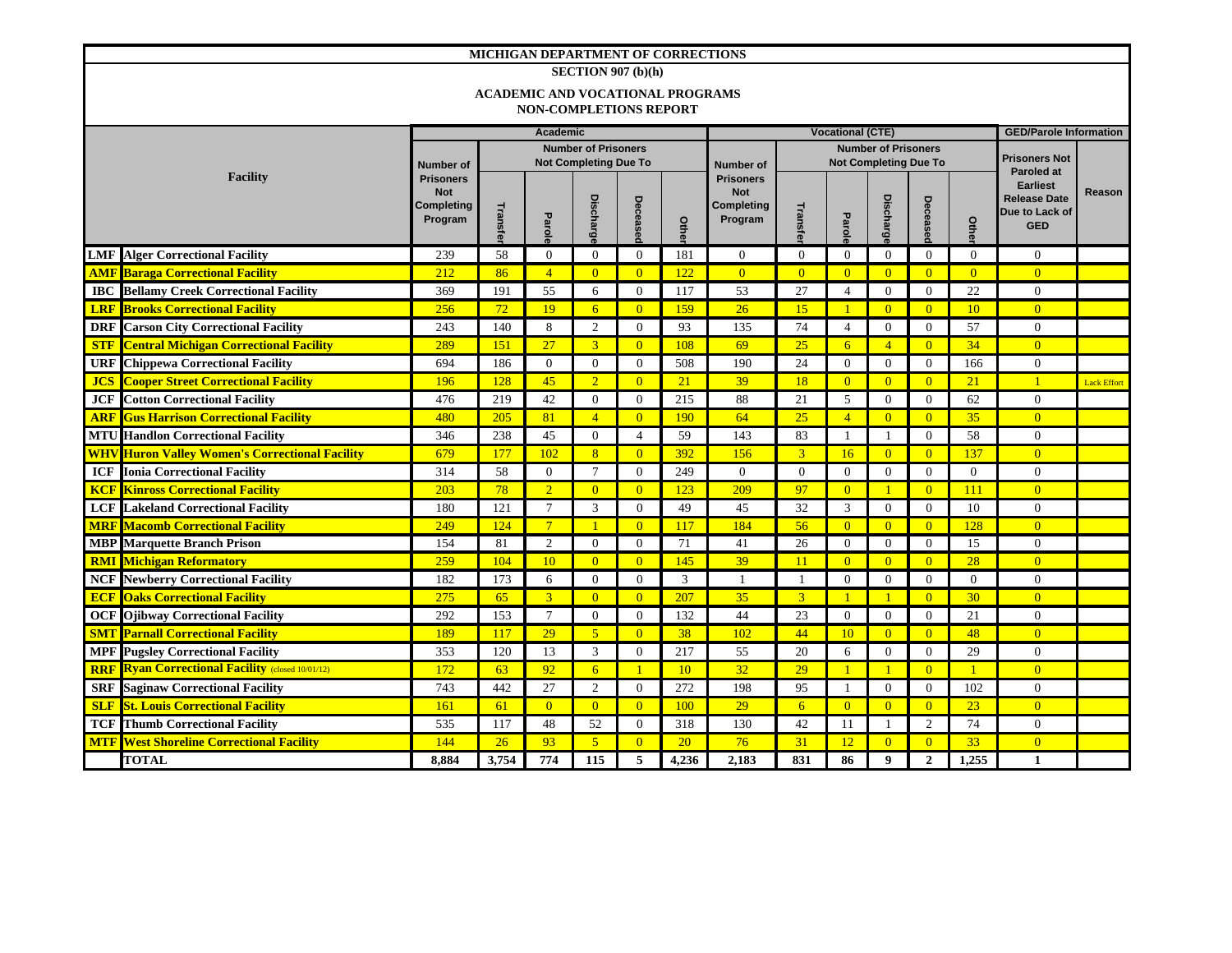### **2012-13 Program Improvement Plan to Overcome Challenges and Increase GED Success**

### **ADMINISTRATION**

**907 c**

|         | <b>Program Oversight</b>                                                                                                                                  |                          |  |  |  |  |  |  |
|---------|-----------------------------------------------------------------------------------------------------------------------------------------------------------|--------------------------|--|--|--|--|--|--|
| Year    | <b>Improvement Plan</b>                                                                                                                                   | <b>Status</b>            |  |  |  |  |  |  |
| 2010-11 | Do everything possible to ensure teachers teach and are not "repurposed" or                                                                               | Ongoing                  |  |  |  |  |  |  |
|         | otherwise used for extensive non-education related programming, this includes<br>all school staff funded by academic/voc. appropriation.                  |                          |  |  |  |  |  |  |
|         |                                                                                                                                                           |                          |  |  |  |  |  |  |
| 2011-12 | Continue to ensure that all academic and vocational teachers are used                                                                                     | Ongoing                  |  |  |  |  |  |  |
|         | primarily to teach approved academic and vocational classes.                                                                                              |                          |  |  |  |  |  |  |
| 2012-13 | Ensure all education staff, funded by academic and vocational                                                                                             | Ongoing                  |  |  |  |  |  |  |
|         | appropriation are supporting academic/vocational instruction only.                                                                                        |                          |  |  |  |  |  |  |
| 2010-11 | Several compromises occurred last year and schools testing rights suspended                                                                               | Ongoing                  |  |  |  |  |  |  |
|         | with prisoners impersonating another. This is in part due to a security                                                                                   |                          |  |  |  |  |  |  |
|         | breakdown at the prisoner and monitoring of prisoners' ID/movement. Further<br>emphasis will be placed on importance of test security.                    |                          |  |  |  |  |  |  |
|         |                                                                                                                                                           |                          |  |  |  |  |  |  |
| 2011-12 | Test security will be stressed at annual Ged examiner training. There have not Ongoing                                                                    |                          |  |  |  |  |  |  |
|         | been any compromises this year.                                                                                                                           |                          |  |  |  |  |  |  |
| 2012-13 | Test security best practices are shared at the annual GED Examiner                                                                                        | Ongoing                  |  |  |  |  |  |  |
|         | Training. Facilities are implementing OETS face sheets in addition to<br>offender ID card.                                                                |                          |  |  |  |  |  |  |
| 2010-11 | Maintain status but work with MDOE to increase funding                                                                                                    | Ongoing                  |  |  |  |  |  |  |
| 2011-12 | Continue to work with MDOE to meet standards and identify students to                                                                                     | Ongoing                  |  |  |  |  |  |  |
|         | maximize funding. Aides will be allocated to schools with the highest Title I                                                                             |                          |  |  |  |  |  |  |
|         | populations.                                                                                                                                              |                          |  |  |  |  |  |  |
| 2012-13 | Continue to maintain the improved monitoring to increase enrollment                                                                                       | Ongoing                  |  |  |  |  |  |  |
|         | data to improve revenue.                                                                                                                                  |                          |  |  |  |  |  |  |
| 2010-11 | Revise audit factors and continue audit cycle.                                                                                                            | In Progress              |  |  |  |  |  |  |
| 2011-12 | Finished 2011-12 audit cycle and will reevaluate the process and factors for                                                                              | Ongoing                  |  |  |  |  |  |  |
| 2012-13 | the 2012-13 cycle starting in November.<br>Three year audit cycle was completed and a new quality improvement                                             | <b>Completed/Ongoing</b> |  |  |  |  |  |  |
|         | monitoring plan is being developed.                                                                                                                       |                          |  |  |  |  |  |  |
| 2010-11 | Continuously seek efficiency and improvement in development of these                                                                                      | Ongoing                  |  |  |  |  |  |  |
|         | groups.                                                                                                                                                   |                          |  |  |  |  |  |  |
|         | 2011-12 Looking at restructuring curriculum committees to find better alignment with<br>outside agencies, capture new trends, and to maximize efficiency. | Ongoing                  |  |  |  |  |  |  |
| 2012-13 | Education has undergone a restructure in which roles of the committees                                                                                    | Ongoing                  |  |  |  |  |  |  |
|         | are being redefined.                                                                                                                                      |                          |  |  |  |  |  |  |
| 2010-11 | Identifying ways to incorporate contextualized learning as a way to increase                                                                              | Ongoing                  |  |  |  |  |  |  |
| 2011-12 | income and outcomes.<br>Will attempt to use more computer based content in order to better prepare                                                        | Ongoing                  |  |  |  |  |  |  |
|         | students for upcoming change to GED Testing in 2013. MDIT will control if                                                                                 |                          |  |  |  |  |  |  |
|         | this goal is possible.                                                                                                                                    |                          |  |  |  |  |  |  |
| 2012-13 | Steps are being taken to implement Computer Based GED Testing.                                                                                            | Ongoing                  |  |  |  |  |  |  |
|         | Which is scheduled to be implemented January 1, 2014.                                                                                                     |                          |  |  |  |  |  |  |
| 2010-11 | TAG Team (Transformation Advisory Group) works on a variety of projects                                                                                   | Ongoing                  |  |  |  |  |  |  |
|         | to improve and continue collaborations.                                                                                                                   |                          |  |  |  |  |  |  |
| 2011-12 | TAG Team continues to meet and collaborate on projects.                                                                                                   | Ongoing                  |  |  |  |  |  |  |
| 2012-13 | This committee has been repurposed to focus on employment readiness to Completed/Ongoing<br>increase work ready employment opportunities for prisoners.   |                          |  |  |  |  |  |  |
|         |                                                                                                                                                           |                          |  |  |  |  |  |  |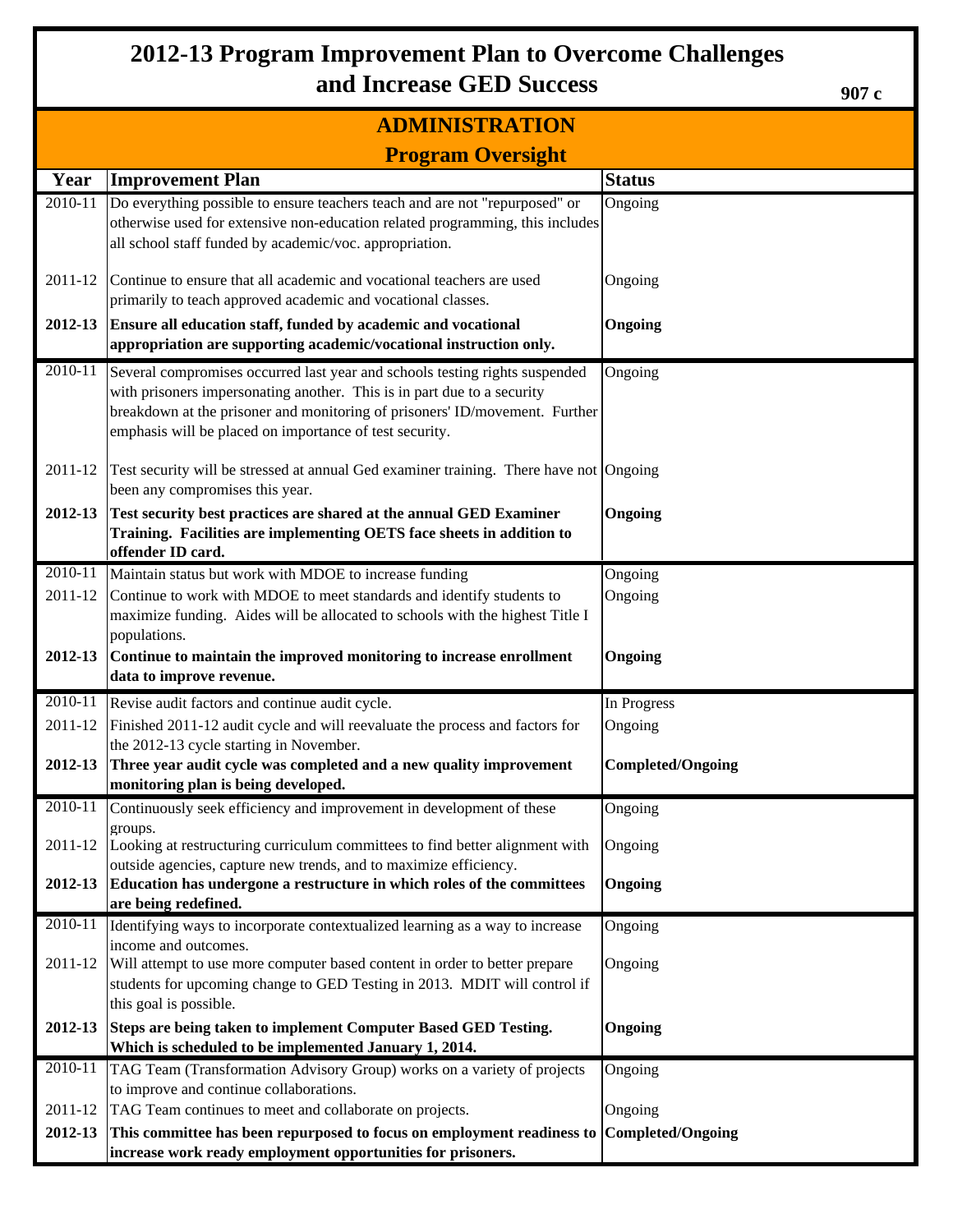|                    | <b>ADMINISTRATION - Continued</b>                                                                                                                                                                                                                                |                                                              |  |  |  |  |  |  |
|--------------------|------------------------------------------------------------------------------------------------------------------------------------------------------------------------------------------------------------------------------------------------------------------|--------------------------------------------------------------|--|--|--|--|--|--|
|                    | <b>Program Oversight</b>                                                                                                                                                                                                                                         |                                                              |  |  |  |  |  |  |
| Year               | <b>Improvement Plan</b>                                                                                                                                                                                                                                          | <b>Status</b>                                                |  |  |  |  |  |  |
| 2010-11<br>2011-12 | Programs are implemented and will be expanded. Per DELEG these improve<br>skills and address contextualized learning.<br>Continued representation on the Workforce Development Agency (WDA,<br>formerly DELEG) task forces and attending free MAEPD professional | Ongoing<br>Ongoing                                           |  |  |  |  |  |  |
| 2012-13            | development training to remain current on curriculum and teaching methods.<br>Prisoner Education continues to collaborate with Workforce<br>Development and participate on state task forces.                                                                    | Ongoing                                                      |  |  |  |  |  |  |
| 2010-11            | Goals maintained to give teachers and student targets.                                                                                                                                                                                                           | Goals met                                                    |  |  |  |  |  |  |
| 2011-12            | Set new goals regarding academic and vocational completions at 30% of<br>enrollment. Check progress through the school audit process and monthly<br>reports.                                                                                                     | Ongoing                                                      |  |  |  |  |  |  |
| 2012-13            | Scorecards have been developed at each facility school based on program<br>completion standards set by education staff. Completions are monitored<br>on a monthly basis.                                                                                         | Ongoing                                                      |  |  |  |  |  |  |
| 2010-11            | Maintain goal of 70% GED passing rate of individual test takers to optimize<br>testing economics and opportunities.*                                                                                                                                             | Ongoing                                                      |  |  |  |  |  |  |
| 2011-12            | Continue goal of 70% GED passing rate for individual test takers to optimize<br>testing.                                                                                                                                                                         | Ongoing                                                      |  |  |  |  |  |  |
| 2012-13            | Implement a standardized GED schedule to optimize completion rates.<br>Students continue to be notified that this is the last year to take the 2002<br><b>GED Test.</b>                                                                                          | Ongoing                                                      |  |  |  |  |  |  |
| 2010-11            | Requested further administrative remedy through the Internal Control<br><b>Evaluation Process "ICE".</b>                                                                                                                                                         | Ongoing                                                      |  |  |  |  |  |  |
| 2011-12            | Continue to work with CFA transportation to try to limit prisoner transfers,<br>which have a negative impact on our outcomes.                                                                                                                                    | Ongoing                                                      |  |  |  |  |  |  |
| 2012-13            | The effect of prisoner transfers on educational outcomes continues to be<br>monitored.                                                                                                                                                                           | Ongoing                                                      |  |  |  |  |  |  |
| 2010-11            | Continue to participate/include reentry staff in education activities to extent<br>possible in order to improve program efficiency.                                                                                                                              | Ongoing                                                      |  |  |  |  |  |  |
| 2011-12            | Reentry regularly sends a representative to our curriculum/steering committee<br>meetings. We will continue to collaborate with Reentry.                                                                                                                         | Ongoing                                                      |  |  |  |  |  |  |
| 2012-13            | Continue to encourage Re-entry to collaborate.                                                                                                                                                                                                                   | Ongoing                                                      |  |  |  |  |  |  |
| 2010-11            | Resubmitted plan for statewide program improvement for administrative<br>support.                                                                                                                                                                                | Awaiting administrative approval for<br>reorganization plan. |  |  |  |  |  |  |
| 2011-12            | Working with Deputy Director's office to align/reorganize prisoner education.<br>It will take place sometime in 2012.                                                                                                                                            | Ongoing                                                      |  |  |  |  |  |  |
| 2012-13            | Educational restructure is approved and being implemented.                                                                                                                                                                                                       | Ongoing                                                      |  |  |  |  |  |  |
| 2010-11            | No administrative or legislative response or action received on report to date.                                                                                                                                                                                  | Waiting response.                                            |  |  |  |  |  |  |
| 2011-12            | Will look at high school completion through Michigan Virtual High School<br>once technology/hardware is updated by MDIT in 2012.                                                                                                                                 | Ongoing                                                      |  |  |  |  |  |  |
| 2012-13            | Michigan Virtual High and Oxford were reviewed and are too expensive;<br>other options continue to be explored.                                                                                                                                                  | <b>Completed</b>                                             |  |  |  |  |  |  |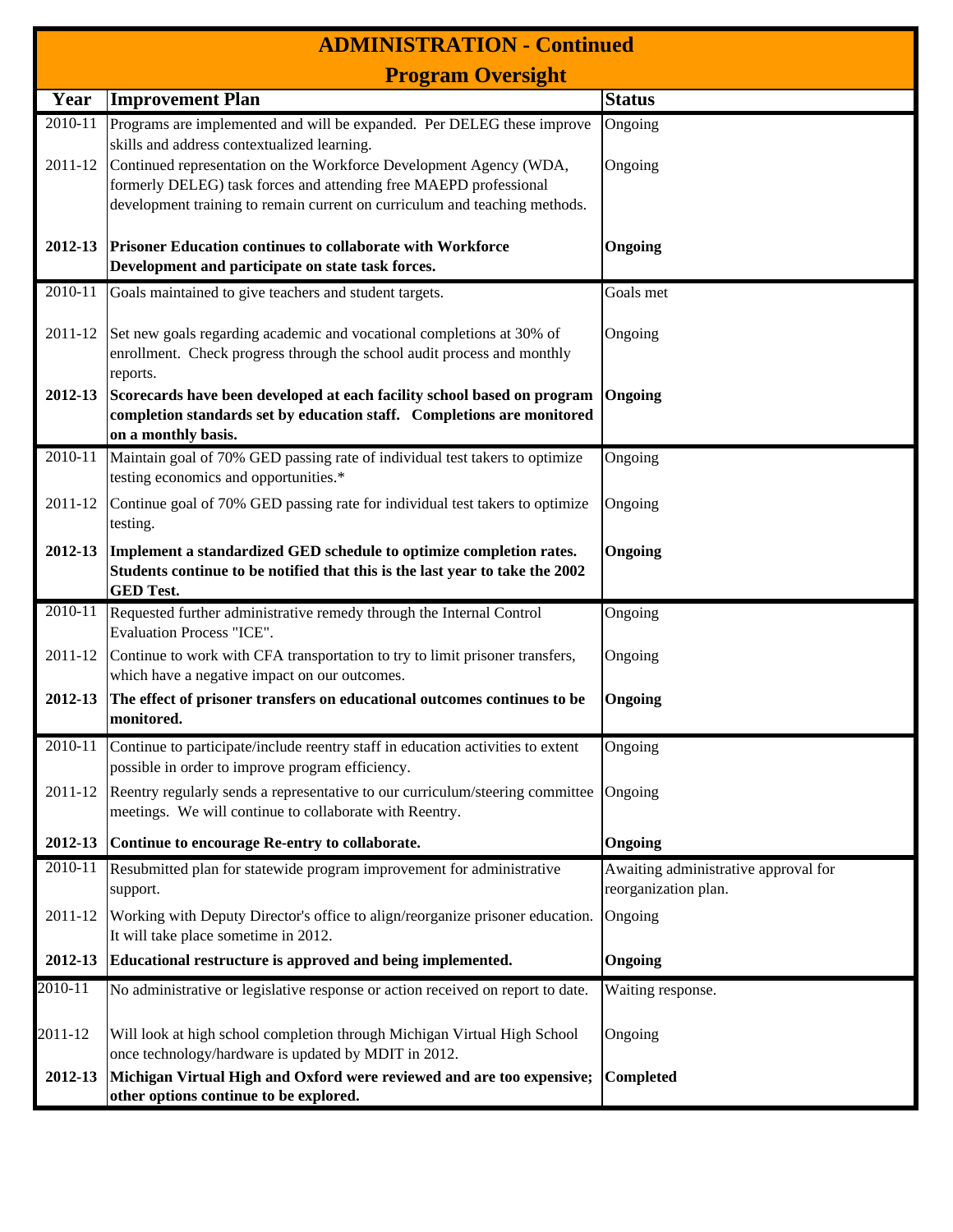| <b>ADMINISTRATION - Continued</b> |                                                                                                                                                                                                                         |                                                                                     |  |  |  |  |  |
|-----------------------------------|-------------------------------------------------------------------------------------------------------------------------------------------------------------------------------------------------------------------------|-------------------------------------------------------------------------------------|--|--|--|--|--|
|                                   | <b>Program Oversight</b>                                                                                                                                                                                                |                                                                                     |  |  |  |  |  |
| Year                              | <b>Improvement Plan</b>                                                                                                                                                                                                 | <b>Status</b>                                                                       |  |  |  |  |  |
| 2010-11                           | Revisions to policy submitted                                                                                                                                                                                           | Awaiting administrative approval.                                                   |  |  |  |  |  |
| 2011-12                           | Policies will be updated and resubmitted once reorganization plan takes place.                                                                                                                                          | Still awaiting approval.                                                            |  |  |  |  |  |
| 2012-13                           | Policies were updated in January and will be submitted to the new<br>administration for approval.                                                                                                                       | Ongoing                                                                             |  |  |  |  |  |
| 2010-11                           | New risk assessment developed report submission anticipated this year.                                                                                                                                                  | In progress                                                                         |  |  |  |  |  |
| 2011-12                           | Continue work on Risk Assessment and report our yearly.                                                                                                                                                                 | Ongoing                                                                             |  |  |  |  |  |
| 2012-13                           | The ICE process is completed and approved by administration.                                                                                                                                                            | Completed                                                                           |  |  |  |  |  |
| 2010-11                           | Training requests currently "on hold by Deputy Director".                                                                                                                                                               | Ongoing/continuous improvement. Scheduled<br>training cancelled by Deputy Director. |  |  |  |  |  |
| 2011-12                           | Grant funded training/professional development is taking place again with the<br>support of the new Deputy Director. Doing most of the training through<br>MAEPD.                                                       | Ongoing                                                                             |  |  |  |  |  |
| 2012-13                           | The new administration has encouraged and supported professional<br>development and plans for training are being developed.                                                                                             | <b>Completed/Ongoing</b>                                                            |  |  |  |  |  |
| 2010-11                           | The organization and reporting structure in the MDOC reduces ability to<br>implement efficient educational programming but strategies are continuously<br>developed.                                                    | Ongoing                                                                             |  |  |  |  |  |
| 2011-12                           | The reorganization plan for the school principals is being revisited. The<br>number and reporting structure are currently being evaluated.                                                                              | Ongoing                                                                             |  |  |  |  |  |
| 2012-13                           | The new administration has approved the education reorganization. The<br>principals now report to the Education Manager.                                                                                                | Completed                                                                           |  |  |  |  |  |
| 2011-12                           | Develop articulation agreements with Michigan community colleges so                                                                                                                                                     | Ongoing                                                                             |  |  |  |  |  |
|                                   | prisoners participating in MDOC vocational trades programs can receive<br>college credits for the trade.                                                                                                                |                                                                                     |  |  |  |  |  |
| 2012-13                           | Continue to develop collaborations with local community colleges.                                                                                                                                                       | Ongoing                                                                             |  |  |  |  |  |
|                                   | <b>DATA COLLECTION AND REPORTING</b>                                                                                                                                                                                    |                                                                                     |  |  |  |  |  |
|                                   | <b>Efficiency of Enrollment and Data Collection</b>                                                                                                                                                                     |                                                                                     |  |  |  |  |  |
| Year                              | <b>Improvement Plan</b>                                                                                                                                                                                                 | <b>Status</b>                                                                       |  |  |  |  |  |
| 2006-07                           | In order to improve ability to respond to educational needs, track progress,                                                                                                                                            | OETS workgroup of practitioners established to                                      |  |  |  |  |  |
| 2007-11                           | <b>Continue Process</b>                                                                                                                                                                                                 | Ongoing                                                                             |  |  |  |  |  |
| 2011-12                           | Process of evaluating and updating OETS continues.                                                                                                                                                                      | Ongoing                                                                             |  |  |  |  |  |
| 2012-13                           | <b>OETS</b> is being reviewed and updated to meet state mandates.                                                                                                                                                       | Ongoing                                                                             |  |  |  |  |  |
| 2010-11                           | RFP was posted and responded to and review will occur 1/2011. Contract will In progress                                                                                                                                 |                                                                                     |  |  |  |  |  |
| 2011-12                           | be awarded if better services and lower costs can be realized.<br>RFP for a private vendor was cost prohibitive so it was not enacted. We will<br>continue to work with MDIT to address technology concerns and look at | Ongoing                                                                             |  |  |  |  |  |
| 2012-13                           | alternatives for service.<br>No vendor selected and RFP withdrawn.                                                                                                                                                      | <b>Completed</b>                                                                    |  |  |  |  |  |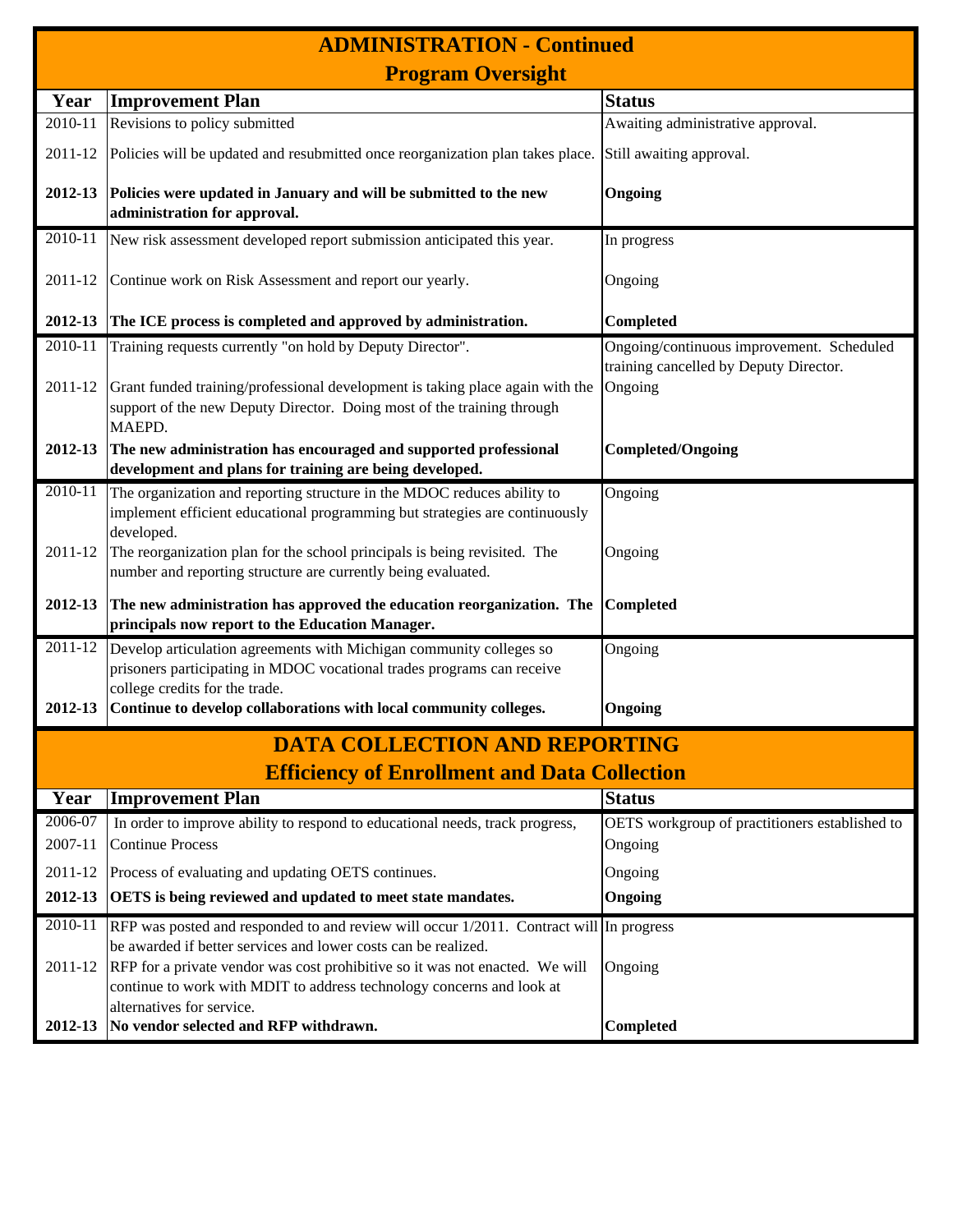| <b>DATA COLLECTION AND REPORTING - Continued</b> |                                                                                                                                                                                                             |                                         |  |  |  |  |  |
|--------------------------------------------------|-------------------------------------------------------------------------------------------------------------------------------------------------------------------------------------------------------------|-----------------------------------------|--|--|--|--|--|
|                                                  | <b>Efficiency of Enrollment and Data Collection</b>                                                                                                                                                         |                                         |  |  |  |  |  |
| Year                                             | <b>Improvement Plan</b>                                                                                                                                                                                     | <b>Status</b>                           |  |  |  |  |  |
| $2010 - 11$                                      | Plan to reschedule Secretaries training due to negative impact lack of training<br>has created.                                                                                                             | In progress                             |  |  |  |  |  |
| 2011-12                                          | Secretary training on MAERS computer system has taken place and will<br>continue to occur in 2012 as needed. MAERS is the reporting system we are<br>now required to use by WDA and the Federal Government. | Ongoing                                 |  |  |  |  |  |
| 2012-13                                          | The administration has approved two school secretary trainings annually. Ongoing<br>Professional development will continuously be planned and implemented<br>to improve data entry and collection.          |                                         |  |  |  |  |  |
| $2011 - 12$                                      | The Adult Learning Plan (ALP) has been revised and meets both MDOC and                                                                                                                                      | Completed                               |  |  |  |  |  |
|                                                  | WDA needs.                                                                                                                                                                                                  |                                         |  |  |  |  |  |
| 2012-13                                          | The ALP has been revised to meet state/federal mandates and teachers<br>are continuously trained on a regular basis to improve data collection.                                                             | Ongoing                                 |  |  |  |  |  |
| 2011-12                                          | The need continues for a MDIT staff person assigned only to MDOC<br>Education.                                                                                                                              | No response to date.                    |  |  |  |  |  |
| 2012-13                                          | Education Manager and DTMB meet regularly to discuss/remedy issues.                                                                                                                                         | Ongoing                                 |  |  |  |  |  |
| 2010-11                                          | Continue to use Prisoner Evaluation Survey as evaluation and improvement<br>tool.                                                                                                                           | Ongoing                                 |  |  |  |  |  |
| 2011-12                                          | Continue to use the prisoner evaluation survey for continuous improvement.                                                                                                                                  | Ongoing                                 |  |  |  |  |  |
|                                                  | 2012-13 Revision of the prisoner evaluation survey is pending.                                                                                                                                              | Ongoing                                 |  |  |  |  |  |
| 2011-12                                          | Capture college completions and track college correspondence course<br>enrollment.                                                                                                                          | Starting this process in 2012.          |  |  |  |  |  |
| 2012-13                                          | Principals currently track college correspondence courses. Education<br>will work with DTMB to create a tab in OETS.                                                                                        | Ongoing                                 |  |  |  |  |  |
|                                                  | <b>CURRICULUM</b>                                                                                                                                                                                           |                                         |  |  |  |  |  |
|                                                  | <b>Program Improvement through Curriculum Design</b>                                                                                                                                                        |                                         |  |  |  |  |  |
| Year                                             | <b>Improvement Plan</b>                                                                                                                                                                                     | <b>Status</b>                           |  |  |  |  |  |
| 2010-11                                          | All progress plotters were reviewed, and are continuously monitored for<br>alignment with curriculum.                                                                                                       | Ongoing                                 |  |  |  |  |  |
| 2011-12                                          | Continue to review and monitor progress plotters for alignment with<br>curriculum.                                                                                                                          | Ongoing                                 |  |  |  |  |  |
| 2012-13                                          | Continuous review/monitoring is occurring. The plotters will be revised<br>upon information disseminated by the GED Testing Service.                                                                        | Ongoing                                 |  |  |  |  |  |
| 2009-10                                          | Implemented ELL (English Language Learners)/ESL content standards                                                                                                                                           | Completed for ESL & Academic (ABE/GED). |  |  |  |  |  |
|                                                  | statewide per DELEG.                                                                                                                                                                                        |                                         |  |  |  |  |  |
| 2010-11                                          | Monitor DELEG changes/revisions.                                                                                                                                                                            | Ongoing                                 |  |  |  |  |  |
| 2011-12                                          | Continue to work with WDA (formerly DELEG) to stay up to date on ESL<br>content standards.                                                                                                                  | Ongoing                                 |  |  |  |  |  |
| 2012-13                                          | <b>ESL Teachers will attend Annual ESL training provided by Workforce</b><br>Development (WDA).                                                                                                             | Ongoing                                 |  |  |  |  |  |
| 2009-10                                          | Expanded use of Key Train and My Reading Coach (software) and are<br>evaluating expansion to all facility schools. (Employment focused instruction)                                                         | Ongoing-expansion                       |  |  |  |  |  |
| 2010-11                                          | Continue expansion due to positive outcomes.                                                                                                                                                                | Ongoing                                 |  |  |  |  |  |
| 2011-12                                          | Pilot is complete and will roll out state-wide as funding allows.                                                                                                                                           | Completed                               |  |  |  |  |  |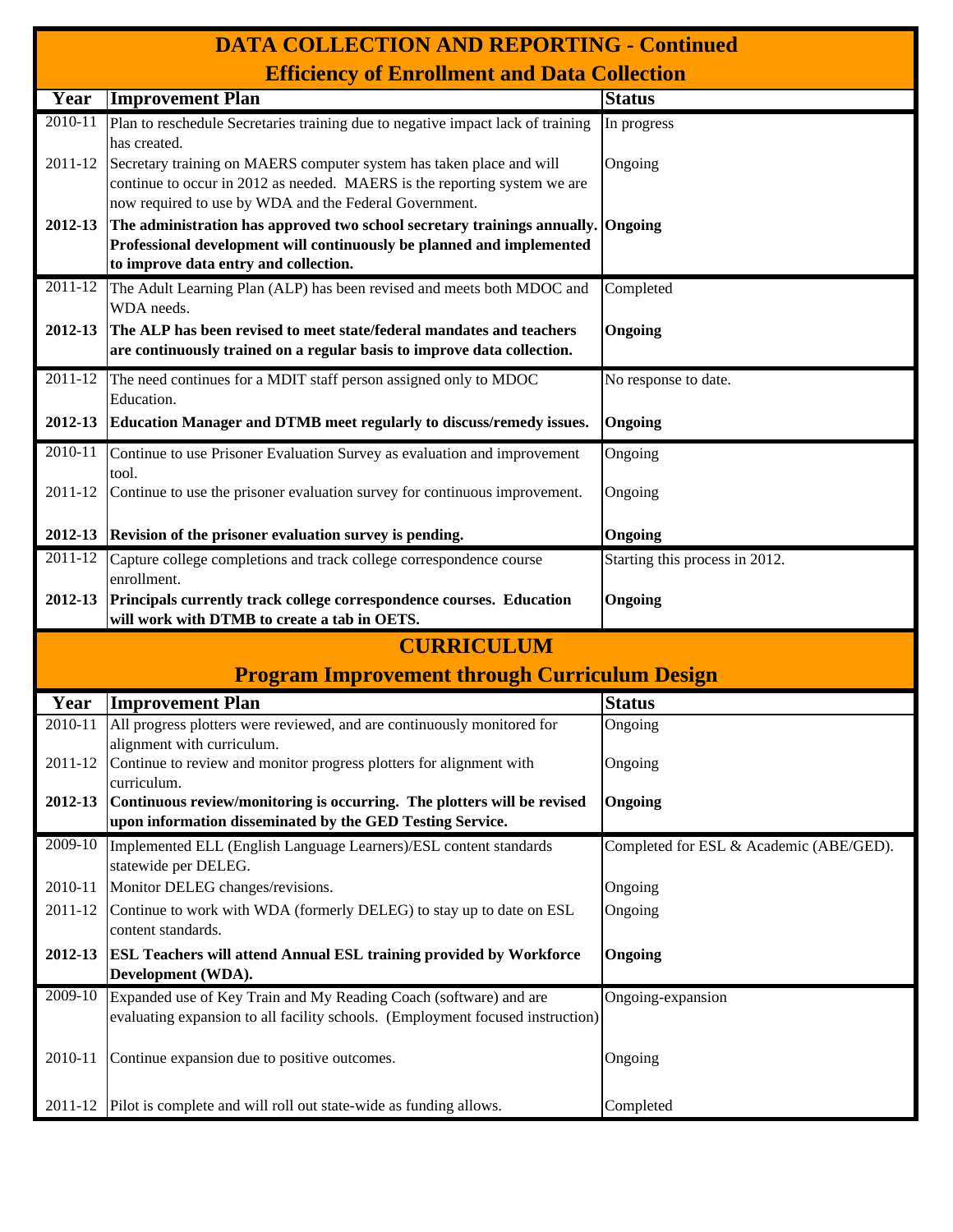|         | <b>CURRICULUM-Continued</b>                                                                                                                 |                                                |  |  |  |  |  |  |
|---------|---------------------------------------------------------------------------------------------------------------------------------------------|------------------------------------------------|--|--|--|--|--|--|
|         | <b>Program Improvement through Curriculum Design</b>                                                                                        |                                                |  |  |  |  |  |  |
| Year    | <b>Improvement Plan</b>                                                                                                                     | <b>Status</b>                                  |  |  |  |  |  |  |
| 2009-10 | Piloting alternative curriculum models. Working with MSU/consultant to<br>improve curriculum.                                               | Ongoing for RETTE committee.                   |  |  |  |  |  |  |
| 2010-11 | Implementation.                                                                                                                             | Training tentatively scheduled in March 2011.  |  |  |  |  |  |  |
| 2011-12 | Training held and horticulture curriculum implemented.                                                                                      | Completed                                      |  |  |  |  |  |  |
| 2009-10 | All CTE program tiers developed.                                                                                                            | Ongoing                                        |  |  |  |  |  |  |
| 2010-11 | Five remaining programs will be tiered.                                                                                                     | Ongoing                                        |  |  |  |  |  |  |
| 2011-12 | Only Food Technology and Hospitality still needs to be tiered. This will be<br>done in 2012.                                                | Completed                                      |  |  |  |  |  |  |
| 2010-11 | Ongoing review of Special Education forms to ensure compliance.                                                                             | Administrative delay in approval is an ongoing |  |  |  |  |  |  |
| 2011-12 | Special education forms are up to date, but need to be reviewed yearly to                                                                   | $\overline{O}$ ngoing                          |  |  |  |  |  |  |
| 2012-13 | ensure compliance.<br>Policy is being reviewed and submitted for administrative approval.                                                   | Ongoing                                        |  |  |  |  |  |  |
| 2011-12 | Identify one facility to pilot a new Mechatronics vocational curriculum.                                                                    | Ongoing                                        |  |  |  |  |  |  |
| 2012-13 | <b>Welding and Business Education Technology vocational trades are being</b><br>expanded.                                                   | Ongoing                                        |  |  |  |  |  |  |
| 2012-13 | Eight new Skills Developers hired statewide to assist with transitioning<br>prisoners to employment opportunities.                          | Ongoing                                        |  |  |  |  |  |  |
|         | <b>TESTING MANDATES</b>                                                                                                                     |                                                |  |  |  |  |  |  |
|         | <b>Test Administration and Assessment Improvements</b>                                                                                      |                                                |  |  |  |  |  |  |
| Year    | <b>Improvement Plan</b>                                                                                                                     | <b>Status</b>                                  |  |  |  |  |  |  |
| 2012-13 | A calendar for training staff is being developed and fully supported by<br>adminstration.                                                   | Ongoing                                        |  |  |  |  |  |  |
| 2011-12 | Continue to monitor compliance through GED self-audits and school audits.                                                                   | Ongoing                                        |  |  |  |  |  |  |
| 2012-13 | Continue monitoring of GED testing via self audits.                                                                                         | Ongoing                                        |  |  |  |  |  |  |
| 2011-12 | Work Keys Test vocational trades prisoners/students within a year of his/her<br>earliest release date.                                      | Ongoing                                        |  |  |  |  |  |  |
| 2012-13 | The Skills Developer will be facilitating the work keys test for prisoners.                                                                 | Ongoing                                        |  |  |  |  |  |  |
|         | <b>PROFESSIONAL DEVELOPMENT</b><br>Professional Development to Improve Program Efficiency and Effectiveness and to Optimize Data Management |                                                |  |  |  |  |  |  |
| 2010-11 | Work to gain support for needed professional development.                                                                                   | Ongoing                                        |  |  |  |  |  |  |
| 2011-12 | Work with Workforce Development Agency (WDA) and Michigan Adult<br>Education Professional Development Project (MAEPD) to provide            | Ongoing                                        |  |  |  |  |  |  |
| 2012-13 | Staff will have the opportunity to attend training with Workforce                                                                           | Ongoing                                        |  |  |  |  |  |  |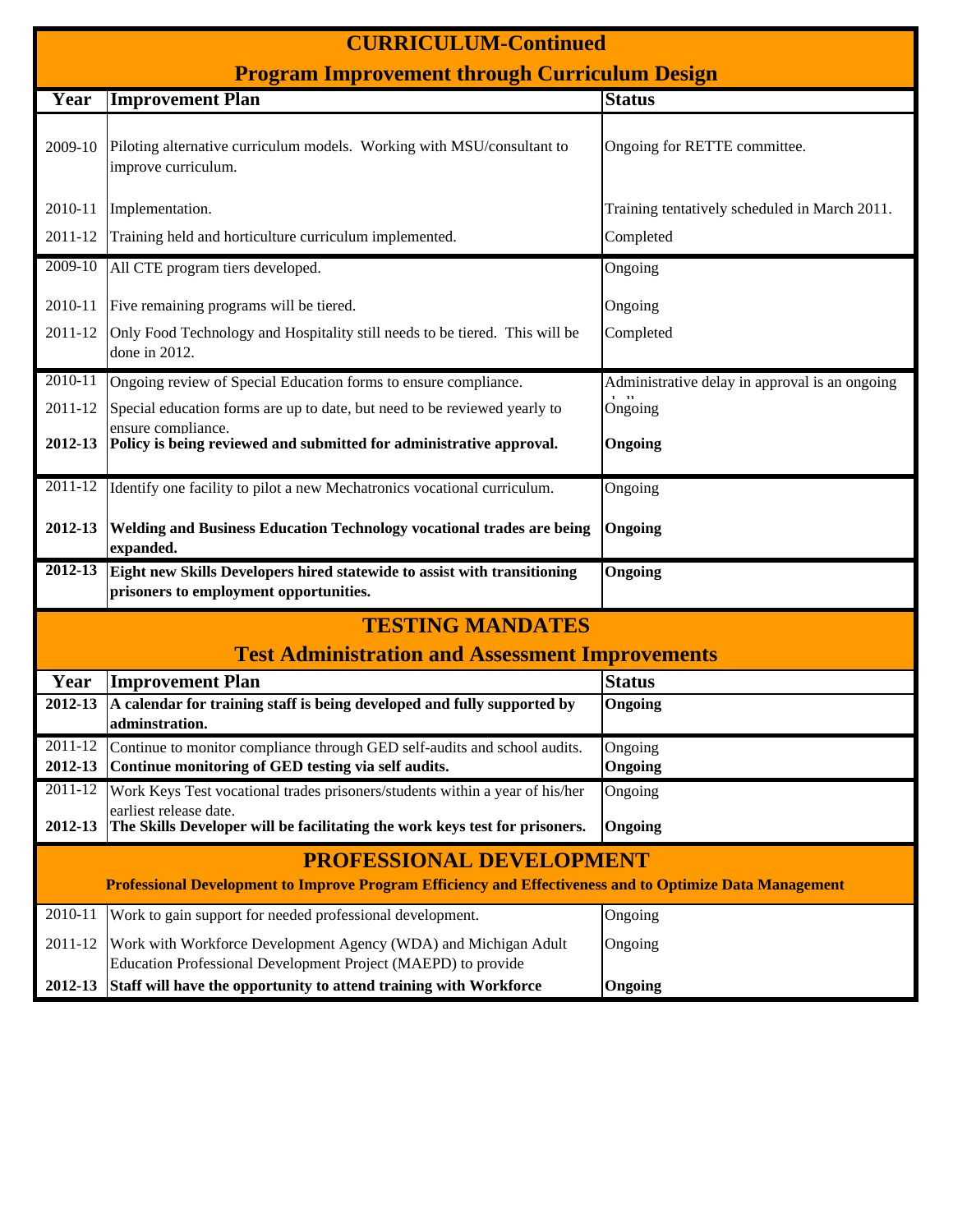#### **907(e)**

#### **OVERVIEW**

The purpose of education is to increase the functional level of prisoners and prepare them with competencies that will increase their chances for success upon release. Once prisoners are assessed, MDOC education provides instruction to remediate low functioning prisoners. The goal is to give them the tools to complete the GED examination and/or a vocational trade. The skills acquired through prisoner education programming will improve opportunities for furthering education or gaining employment in our communities, both of which show positive impact in recidivism reduction.

It must be recognized that many prisoners entering the system are cognitively low-functioning and have been unsuccessful in education and employment. It takes significant effort and time to bring them to a functional academic level and to create an interest in education.

There are many factors that contribute and/or impact recidivism. It is not a reasonable expectation that prisoner education will end recidivism when significant barriers (i.e. substance abuse, mental health, unstable living environment) are present. The primary programmatic focus is the attainment of job preparedness skills that will lead to employment. Education is essential to recidivism reduction. Additionally, it should be noted that there are ancillary benefits to the education programs for the institution, which include a trained prisoner workforce, the development of critical thinking skills (which results in a more manageable population), and engagement in positive activities.

#### **Explanation of Value/Purpose of Each Program**

According to the US Department of Justice, Bureau of Justice Statistics, correctional populations report substantially lower educational attainment than the general civilian non-institutional population. Inmates in Michigan average a sixth grade reading and math level when they arrive to prison. National studies consistently show the value of correctional education and that it reduces recidivism:

2000 Wilson, Gallagher and Mackenzie Recidivism Study:

| . . | Academic Education ABE/GED 18% Reduction of Recidivism |                                         |
|-----|--------------------------------------------------------|-----------------------------------------|
|     |                                                        | Taxpayer savings $= $5306$ per student  |
|     | • Vocational Training                                  | 22% Reduction of Recidivism             |
|     |                                                        | Taxpayer savings $=$ \$6806 per student |

2006 Washington State Institute of Public Policy Meta-Analysis:

| Academic Education ABE/GED 5.1% Reduction of recidivism |                              |
|---------------------------------------------------------|------------------------------|
| $\blacksquare$ Holding a Job                            | 4.8% Reduction of recidivism |

■ Vocational Training 12.6% Reduction of recidivism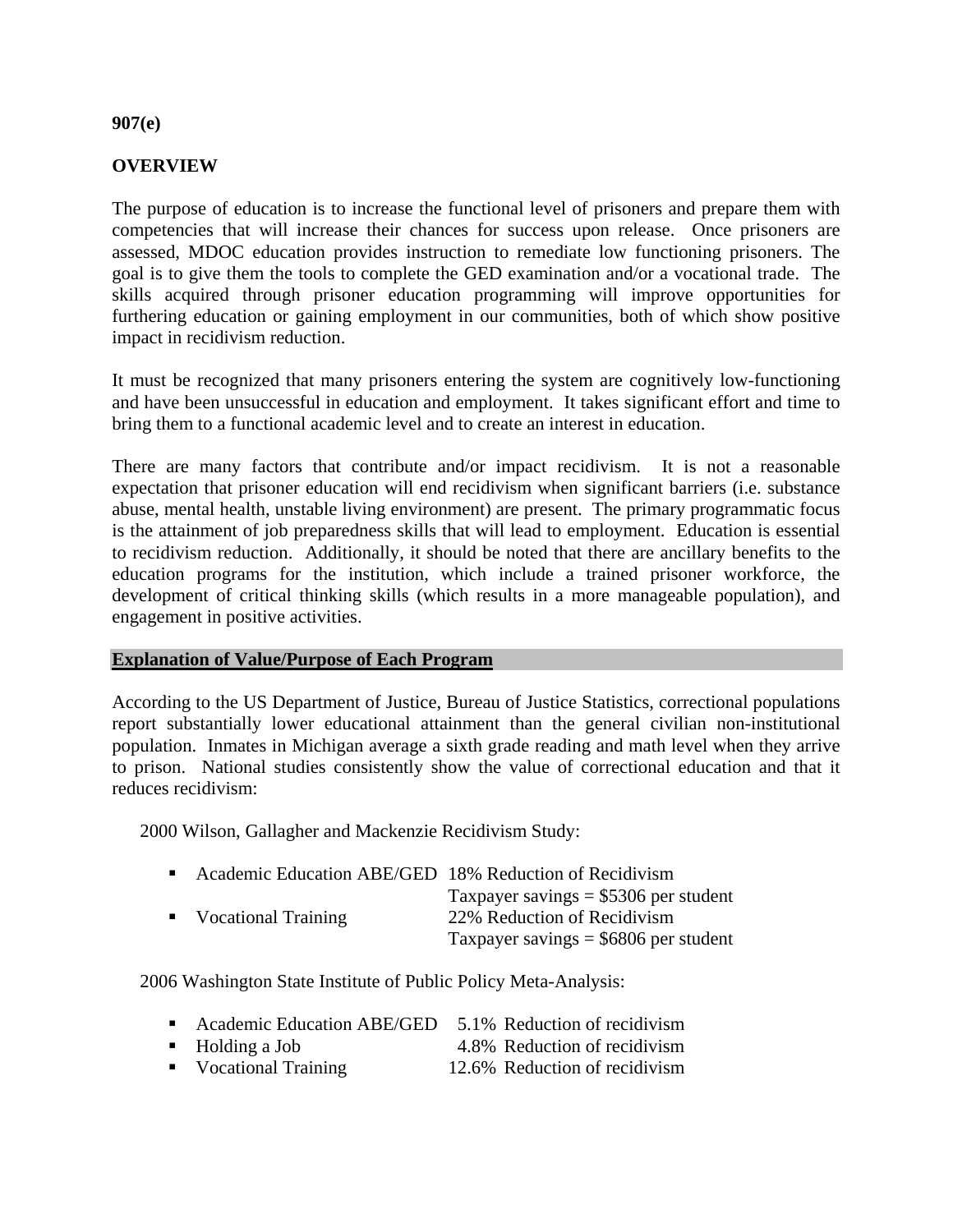Most prisoners arrive in prison without a high school diploma or GED. According to research compiled by Michigan Economic Development Corporation-Office of Adult Education:

- **Prisoners who participate in basic education programs while incarcerated have lower** recidivism rates than those who do not.
- **Prisoners who participate in basic education programs while incarcerated are more** successful at finding and sustaining gainful employment upon release than those who do not.
- A Michigan male with a high school credential or equivalency earns \$6700 more annually than a male without a high school diploma.\*
- **Persons with lower levels of education attainment are more likely to be unemployed** than those with higher levels of education.\*\*

During the 2012 fiscal year, MDOC prisoners passed 8,653 GED subtests of which, 1,651 earned their GED. Using the wage differential cited above, the potential annual taxable income may increase nearly \$11 million for these graduates.

Research shows that by improving employees' basic skills:

- Employees work smarter and better
- **Employees cope well with change in the workplace**
- Union/management relations improve
- Output and profitability increase

There are roughly 43,000 prisoners incarcerated in Michigan. (Does not include those housed in jails). At any given time, over 7,800 prisoners are enrolled in academic, career and technical education, and pre-release programming. This results in providing approximately 18% of our MDOC prison population a productive and purposeful activity to prepare for release.

 \*Institute for Women's Policy Research, 2005 \*\*National Center for Education Statistics

The following academic programs are offered through MDOC Prisoner Education:

#### **ACADEMIC EDUCATION**

Adult Basic Education and GED Preparation (including GED Testing) are provided for prisoners without a high school diploma or GED certificate. The curriculum focuses on writing skills, math, science, social studies and reading language arts.

#### **SPECIAL EDUCATION**

Special Education programming is provided to eligible prisoners in accordance with the federal Individuals with Disability Education Improvement Act (IDEIA).

#### **TITLE I**

Title I is a federally-funded education support service offered to prisoners who are under 21 years of age, do not have a high school or GED completion, and are enrolled in an academic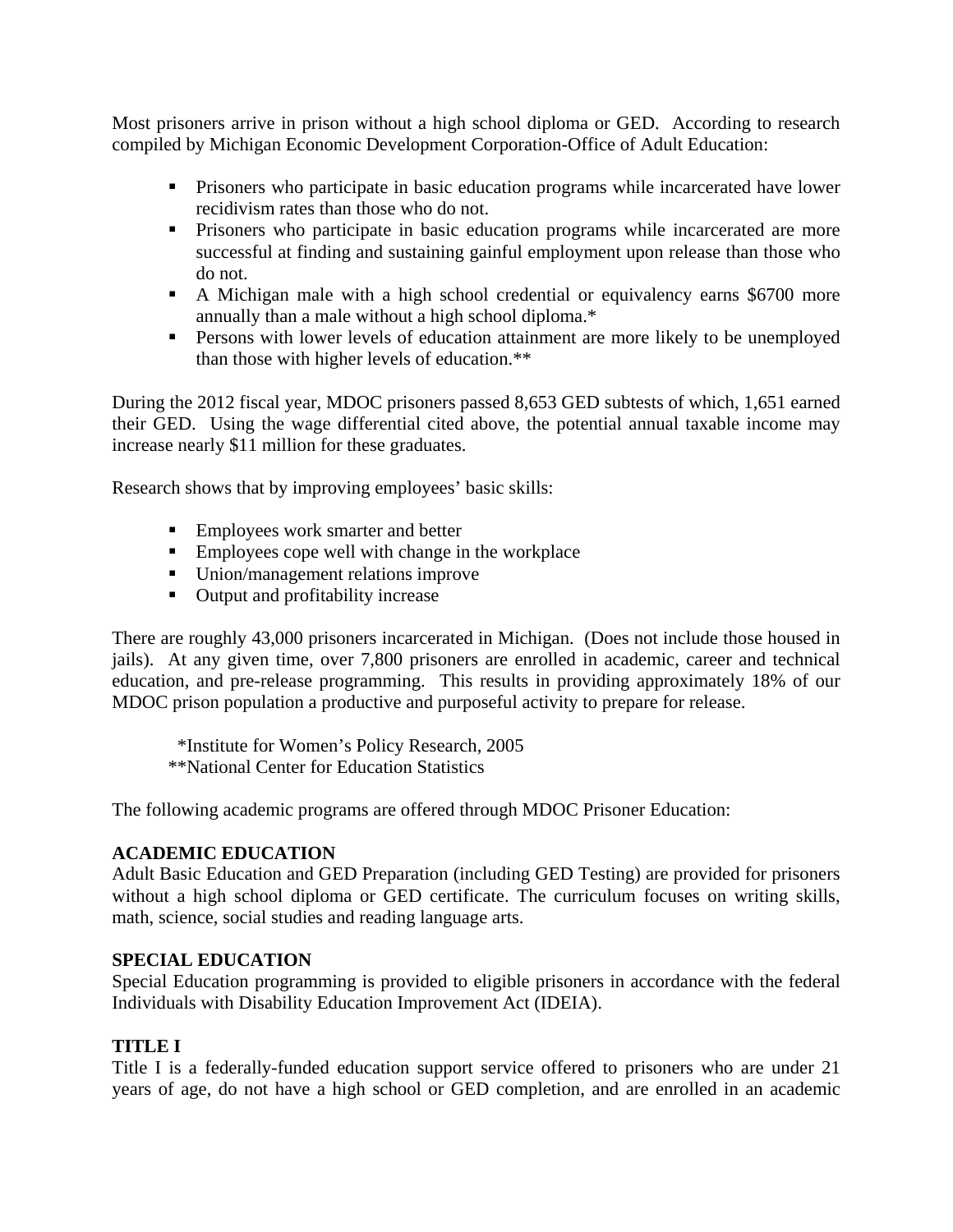program. Programming includes Reading Horizons and Workers for the 21<sup>st</sup> Century curriculum, with an emphasis on employability soft skills and critical thinking skills.

#### **ENGLISH AS A SECOND LANGUAGE**

English as a Second Language (ESL) is provided for students whose native language is other than English and who are functioning below a  $5<sup>th</sup>$  grade level in reading.

#### **CAREER & TECHNICAL EDUCATION (CTE)**

The purpose of each Career and Technical Education (CTE) program is to provide work skills that are marketable in the community. It is the expectation that all CTE programs will afford eligible students the opportunity to acquire and develop necessary job skills and aptitudes for meaningful, long-term employment. The MDOC offers Auto Mechanics, Building Trades, Business Education Technology, Custodial Maintenance, Food Technology and Hospitality, Horticulture, Machine Tooling, Optical Technology and Welding. The programs offer state or national certification upon completion and involve community college and industry input/influence. When combined with support services, MDOC prisoner education programs provide greater opportunities for success in the community upon release.

#### **SERVICE LEARNING PROJECTS / PRISON BUILD - PRISON GROW**

Students in the CTE programs are given opportunities to enhance workplace readiness skills through the production of projects that "give back" to the community. Under the guidance of CTE instructors, prisoner students complete projects for the prisons, for other state agencies, for local municipalities, and for non-profit organizations. Projects include Habitat for Humanity housing and landscaping; reforestation (trees), native grasses and cabins for Department of Natural Resources; flowers for the Welcome Centers and other sites; playscapes for local parks; etc.. All of which are at a cost-savings to the recipients. Prison Build/Prison Grow is a formalized relationship linking the CTE programs to state agencies and non-profits. A Memorandum of Understanding (MOU) was signed with Goodwill Industries so that MDOC Auto Mechanics programs refurbish cars donated to Goodwill and are returned to be given to eligible clients. Service learning projects allow prisoners to apply learned skills to meaningful projects that benefit the State of Michigan.

#### **PRE-RELEASE**

Pre-Release programming provides prisoners an opportunity to participate in workplace employment, life skills, and other appropriate community re-entry programming. MDOC Education, in conjunction with Reentry, is responsible for developing and coordinating this standardized programming and for reporting participation. Facilities are encouraged to involve available staff, including non-teaching staff, to deliver the various components. This course provides a link to the community for prisoners within one year of release.

#### **COMMUNITY AND EMPL0YMENT READINESS TRAINING (CERT)**

This is a federally-funded program for prisoners 35 and younger who will be returning to their communities within seven years. It is facilitated through partnerships with accredited postsecondary schools (Montcalm Community College) and other agencies. The course work primarily focuses on employment skills and related issues. Prisoners are also given the WorkKeys Test so they can earn a National Career Readiness Certificate.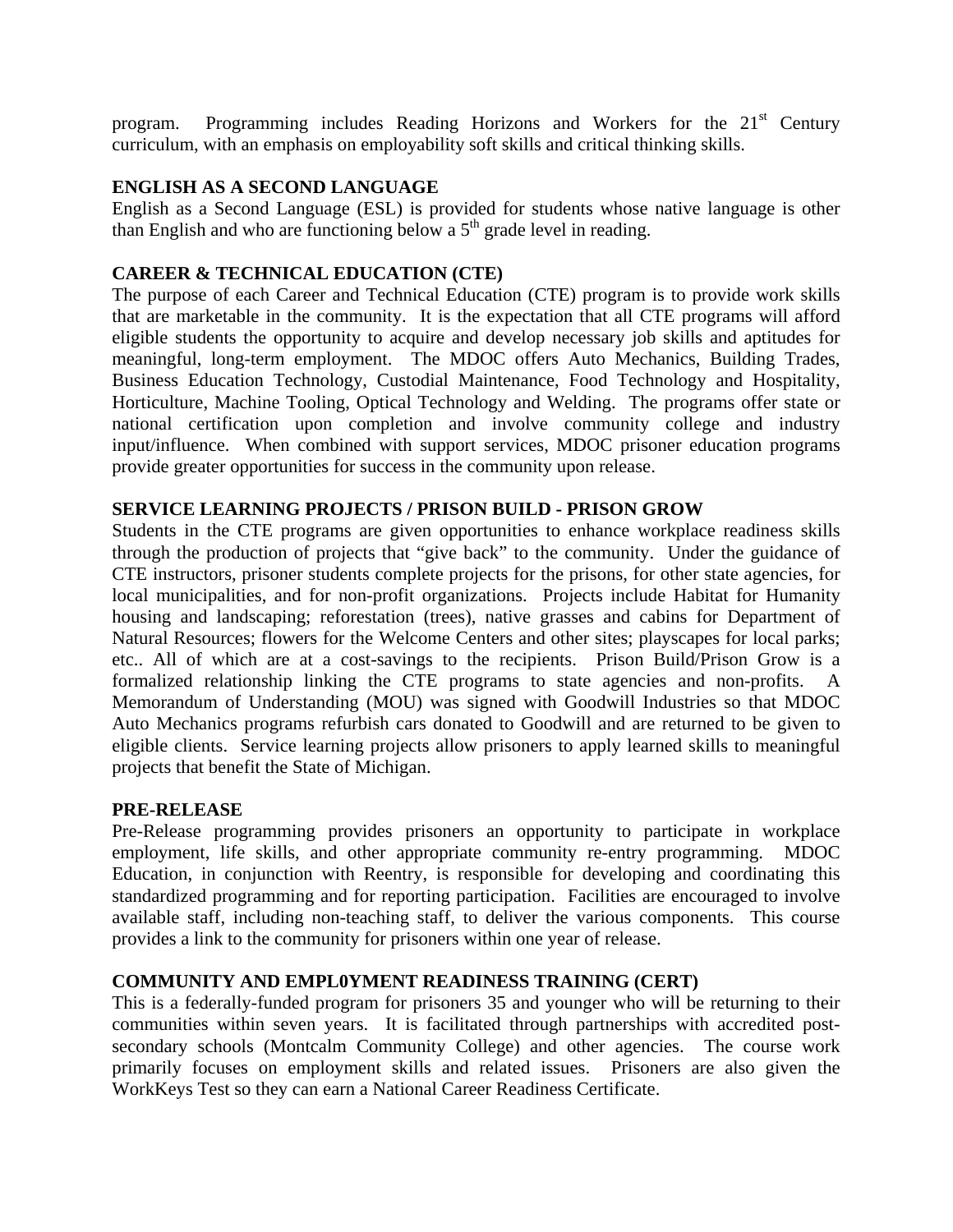#### **CORRESPONDENCE COURSES**

Prisoners are permitted to enroll (at their own expense) in correspondence courses in accordance with departmental policy. These courses improve the prisoners' higher-level thinking skills, encourage self growth, and develop greater workplace skills.

907(f)

#### **Identification of Program Outcomes for each Academic and Vocational Program (See statistical report)**

Per state standards, students functioning below the  $9<sup>th</sup>$  grade level are categorized as adult basic education students. Well over 80% of the current prisoner student enrollment is below this level in at least one subject area. For these students, the annual yearly progress standard set by the U. S. Department of Education is to gain one Education Functional Level.

According to the Offender Education Tracking System, during the 2012 fiscal year, MDOC prisoners passed 8,653 GED subtests of which 1,651 prisoners earned their GED.

Approximately 1,700 prisoners are enrolled in vocational programs. It is estimated by the Department of Labor and Economic Growth that over 80% of Michigan's prisoner population is in need of additional vocational training. MDOC vocational training teaches soft skills, allows for work assignments within the prison (maintaining standards and reducing state costs) and prepares prisoners for return to work in the community with occupational skills that are marketable for meaningful, long-term employment.

MDOC Education continues to support and collaborate with Prison Build/Habitat for Humanity and Michigan State Industries through vocational (CTE) programming. Activities have included:

- Habitat for Humanity housing projects: cabinets, walls, countertops, landscaping
- **•** Department of Natural Resources projects: cabins, native grasses and trees
- **Beautification of Michigan Welcome Centers**
- **Extensive Community Support Projects**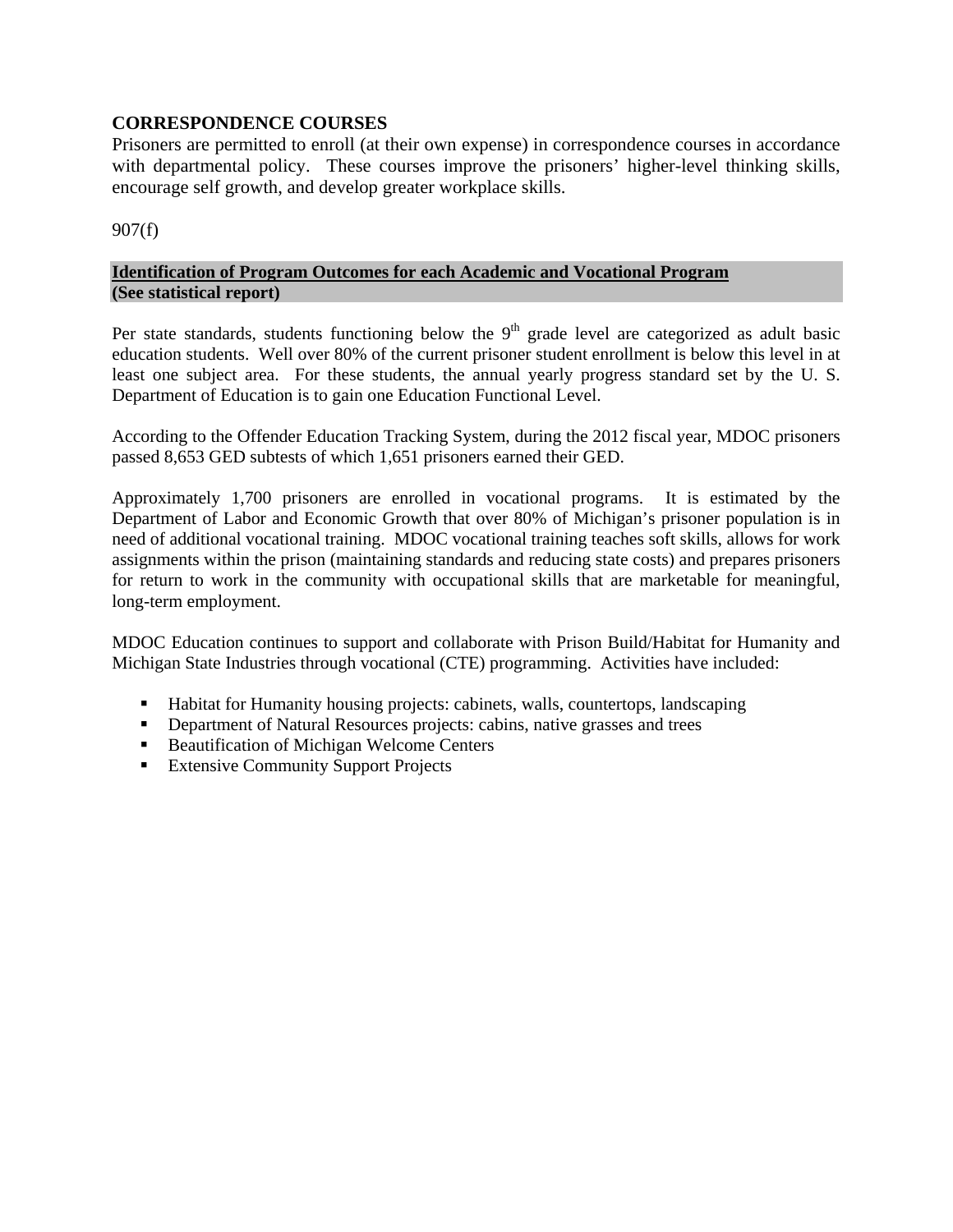#### Section 907(g)

Academic and Vocational Program Plans -

- Create a five year plan for the effective and efficient use of all prisoner education resources, which will include responsible budgeting and optimum use of personnel.
- Assure post-secondary education is made available to prisoners, thus increasing their potential for making a positive transition to the workforce upon release and improving their management while incarcerated.
- Collaborate within the department, with other state agencies, and with community organizations to improve access to education, employment and support systems for prisoners upon reentry.
- Continue monitoring labor market trends and improve methods for statistical collection and analysis of the career and technical education provided by corrections education.
- Review and improve programs based on these analyses. Collect longitudinal employment data on released prisoners.
- Develop stronger connections with other state agencies, non-profits and various employers to increase job placement and program improvement.
- Ensure there is a smooth and complete transition to the new GED via planning, piloting and coordination between departments.
- Continue and improve the relationships with Habitat, DNR and other departments and agencies to provide opportunities for career and technical education students to gain hands-on experience and to link them to appropriate job opportunities.
- Establish working partnerships with post-secondary agencies to increase the number of articulation agreements for career and technical education programs.
- Use and improve the pilots currently developed with community colleges to provide courses offered to prisoners at their own expense.
- Support grant-seeking by community colleges to supplement costs for courses offered to prisoners at their own expense.
- Improve the integration of employability soft skills in both academic and career technical curricula.
- Establish a system for the collection of employment data from research and FOA.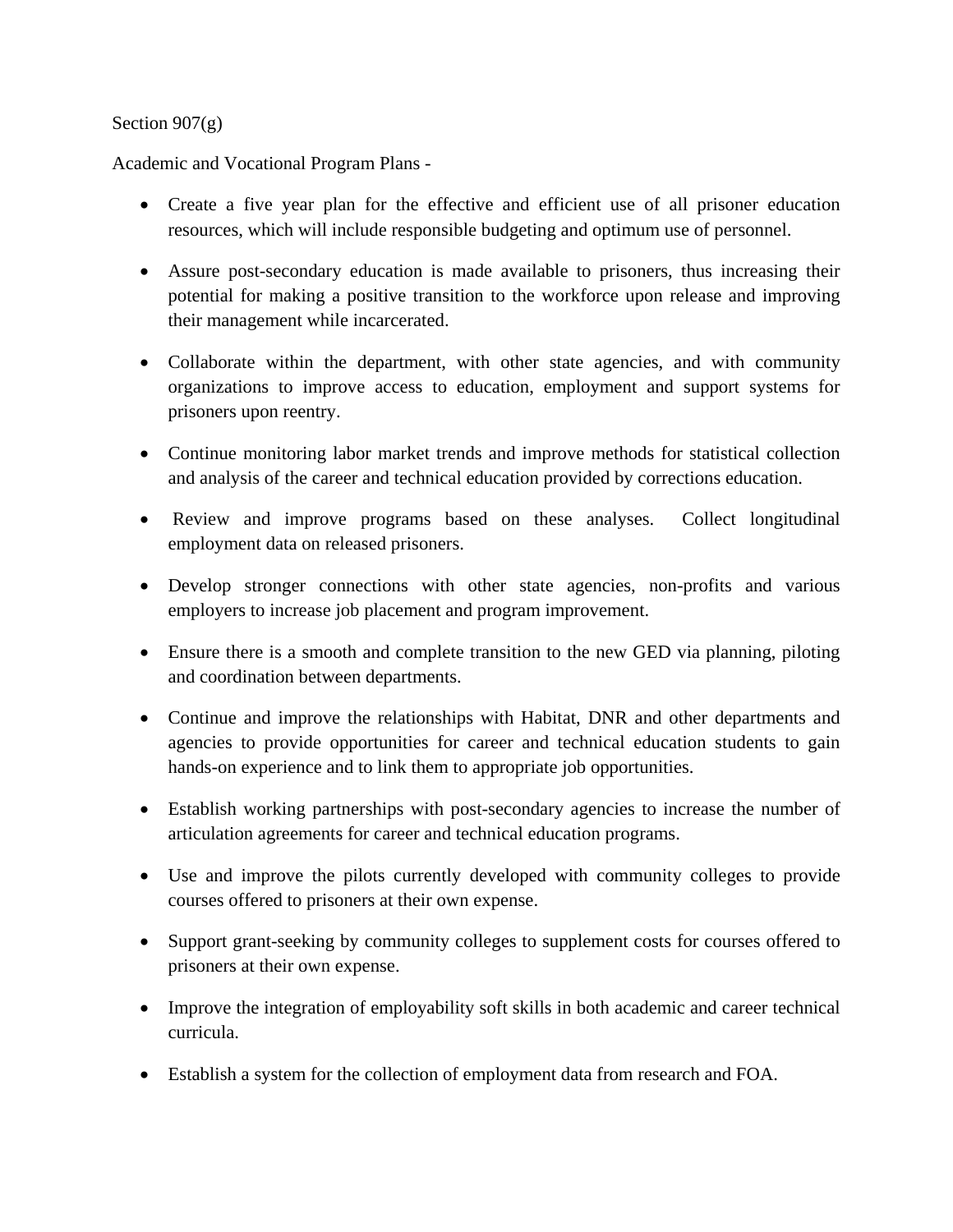- Designate staff to work directly with Habitat, DNR, other agencies and potential employers to place CTE graduates in specific job openings.
- Increase the level and means of communication and exchange of information with departments and agencies with which prisoners have contact upon release.
- Work with community representatives to implement job fairs and business contacts at prison facilities.
- Monitor closely the planned pilots for the new GED, and assure that required resources are available in the designated time frame.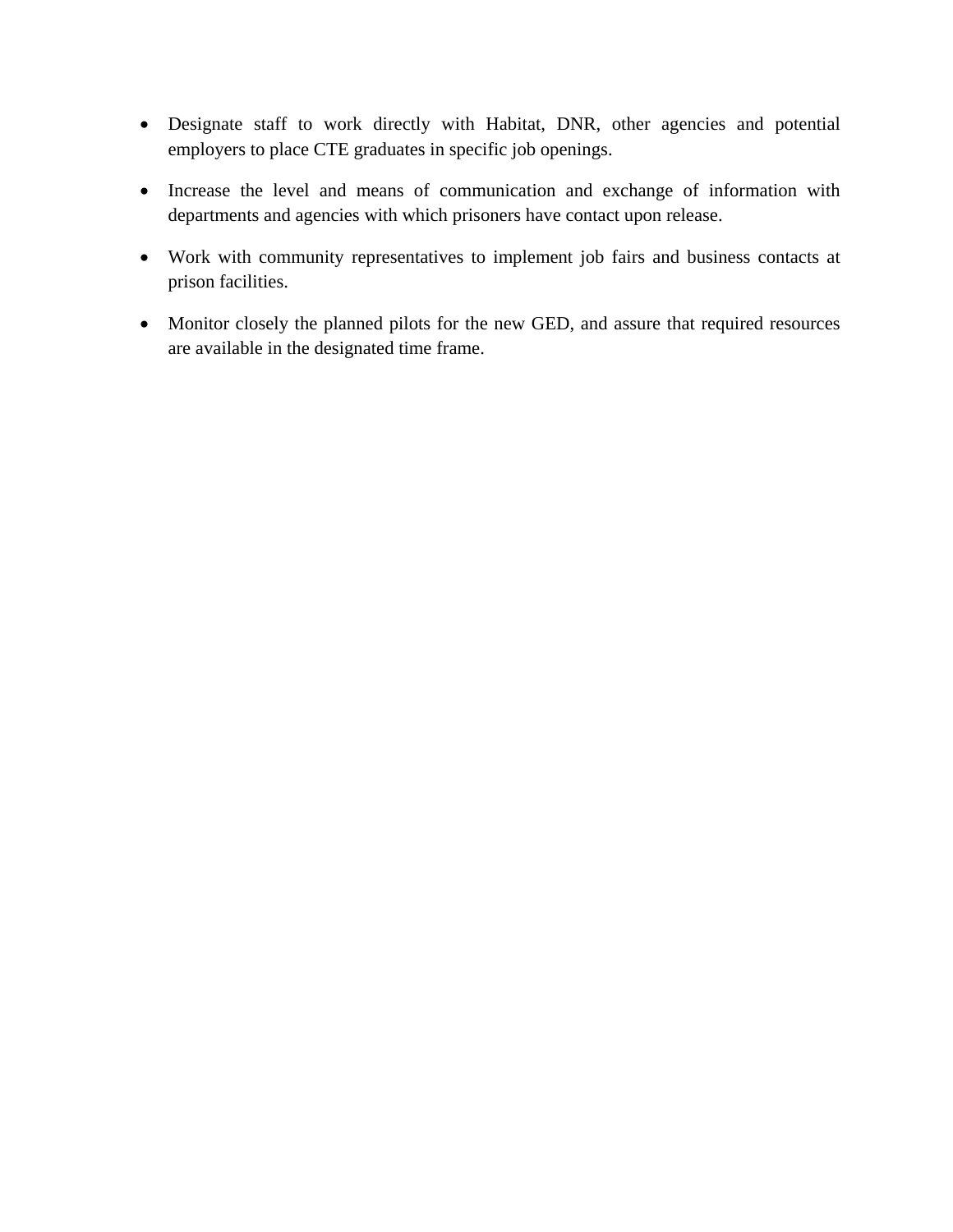# Michigan Department of Corrections

### **Prisoner Education Action Plan**



### $2010 - 2013$

Revised by the MDOC Education Steering Committee Julie L. DeRose, Education Manager Office of Employment Readiness

Education Action Plan: 1995 2000 Revision 2004 Revision 2007 Revision 2010 Revision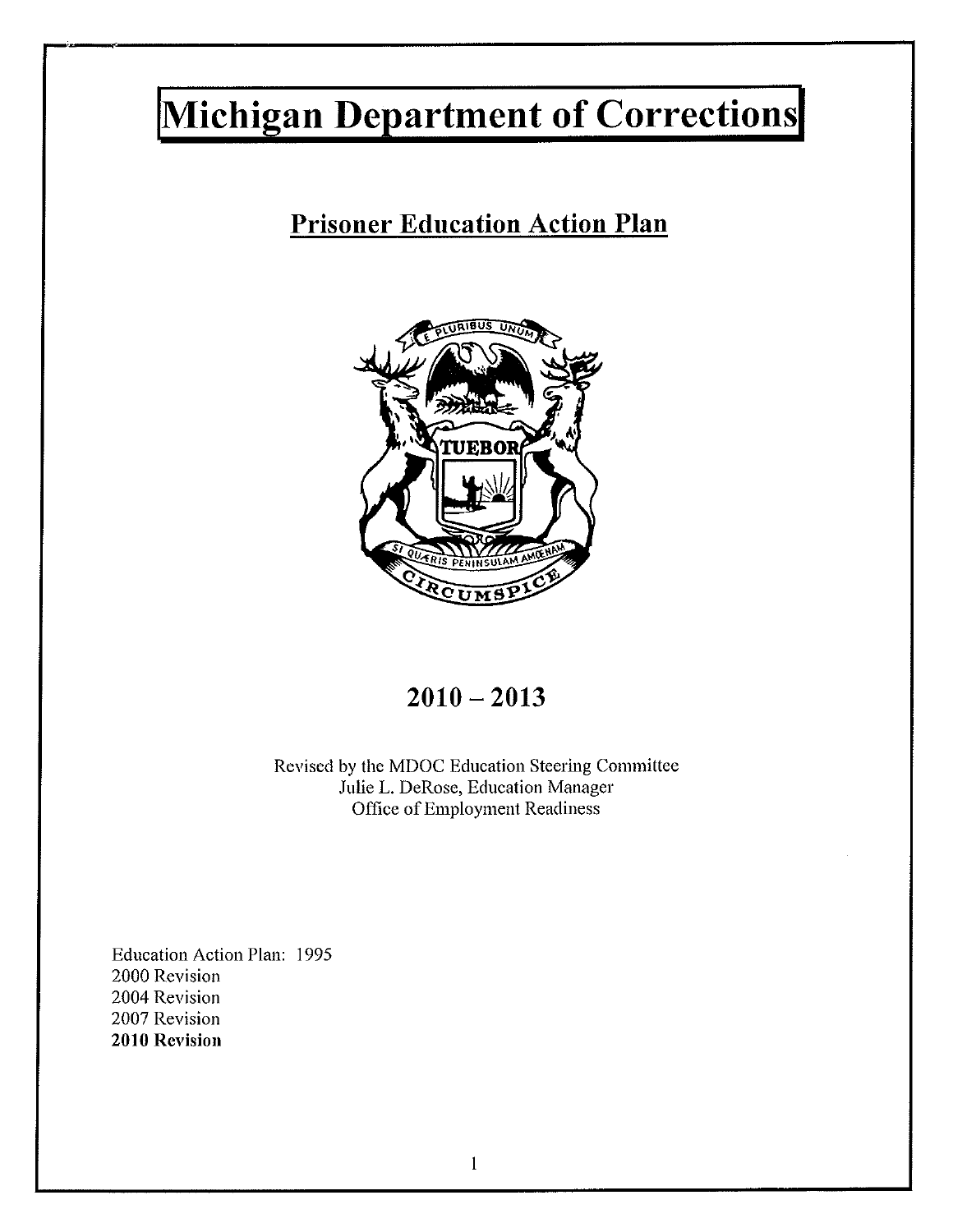## **TABLE OF CONTENTS**

| I.          |                                        |  |
|-------------|----------------------------------------|--|
| Π.          |                                        |  |
| Ш.          |                                        |  |
|             | п<br>в<br>ш<br>п                       |  |
|             | ٠<br>٠<br>П<br>п                       |  |
| IV.         | 2 <sub>1</sub><br>3.<br>$\mathbf{4}$ . |  |
| $V_{\cdot}$ |                                        |  |
| VI.         |                                        |  |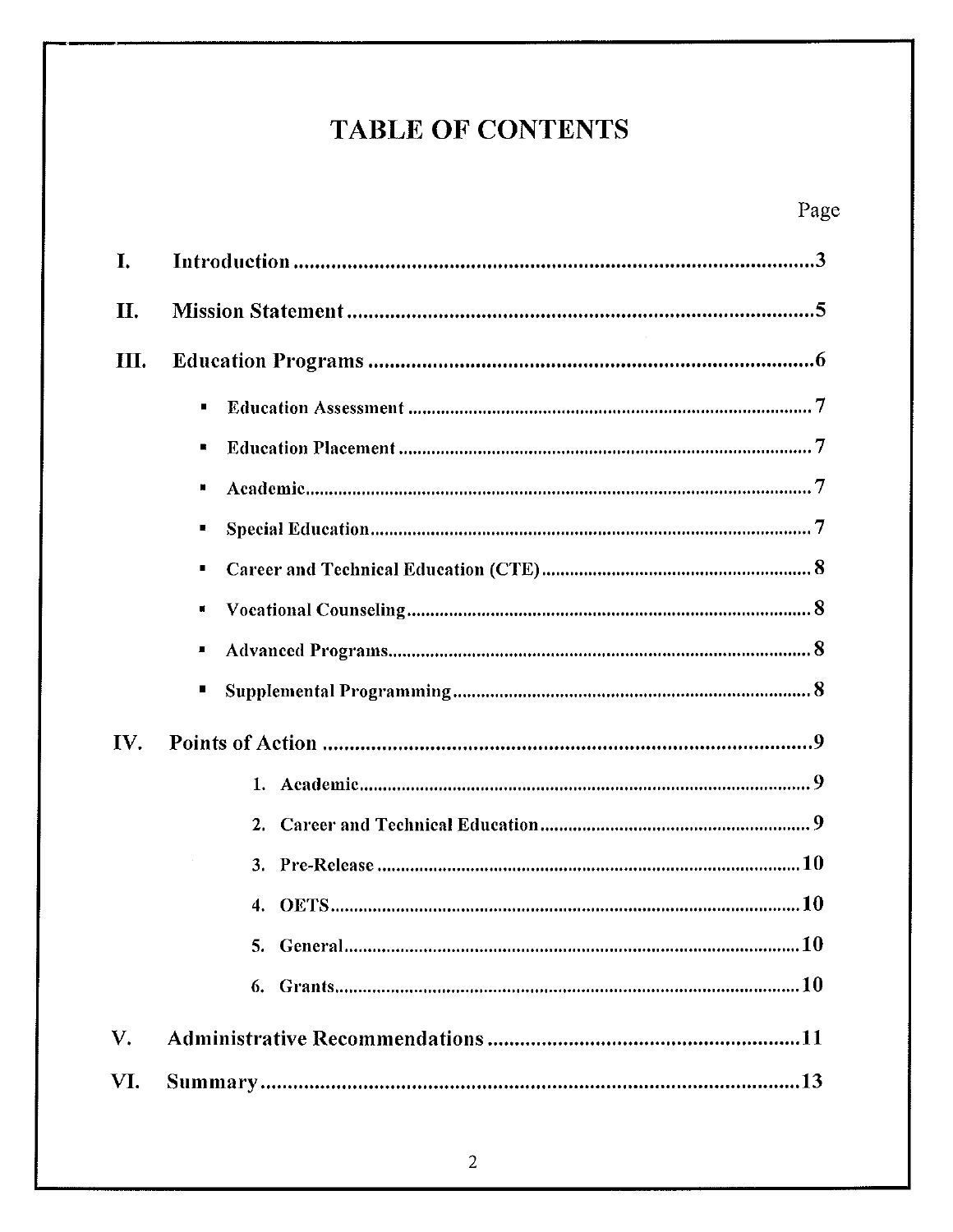#### **INTRODUCTION**

#### **Why Education?**

Research studies confirm, prisoner education significantly reduces crime and creates net cost savings. A 2009 study done by The Urban Institute shows that \$1,182 in Career and Technical training can save \$6,806 in future criminal justice costs. Additionally, \$962 in academic education can save \$5,306 in future criminal justice costs. Correctional education is nearly twice as cost-effective as a crime control policy.

Tax dollars used for prisoner education are paid back as the individuals become job-holding, taxpaying, citizens. Correctional education saves money and therefore improves safety and financial well-being of families and communities.

Correctional education receives funding not only from the state, but also from the federal government. These federal funds supplement MDOC programs and are leveraged to support adult education for the general public throughout the State. MDE and DELEG use this budget as an in-kind match to obtain additional federal funds, which supports public schools, adult education and other community programs.

#### **Who Do We Educate?**

The Department of Corrections is the largest provider of adult education in the State of Michigan. We provide an opportunity to individuals in our state that have failed or been failed by their families, communities and schools.

Prisoner students are likely to have:

- Learning disabilities (a 30%-50% rate compared to 5-15% in general adult education)
- Illiteracy or functional levels several years below grade level  $\bullet$
- History of school failures (40% without GED or HSD, compared to 18% of all adults)
- High incidence of mental and physical health needs impacting learning  $\bullet$
- History of polysubstance abuse, affecting memory and learning  $\bullet$
- Previous special education history, indicating impediments to learning ۰
- Limited development of study habits, work ethic, and testing strategies\*  $\bullet$
- No measurable educational successes in the past ۰

MDOC teachers meet the challenges this high-risk population presents by providing students opportunities to learn skills and behaviors which can improve their lives. Every year, thousands of prisoners leave the system with their GEDs or with national/state vocational certifications. All students leave with the impact of the skills and values taught and modeled by the MDOC teachers.

\*The Urban Institute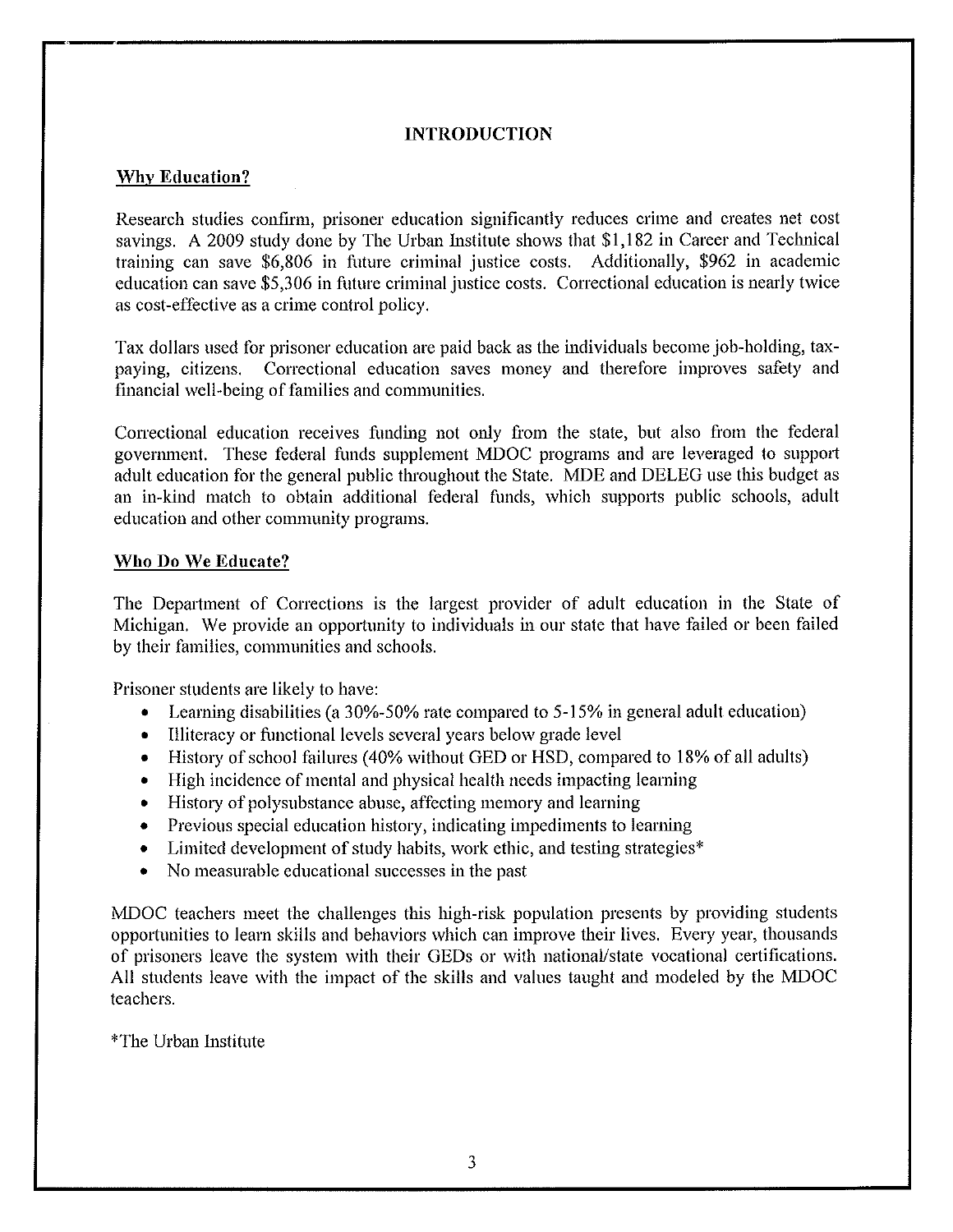#### What Do We Teach?

- Academic Education, which focuses on improving functional literacy and other skills that will result in the ultimate attainment of GED certification.
- Career and Technical Education (CTE), which focuses on the acquisition of skills that are directly transferable to the workplace or community college.
- A foundation for life-long learning which builds skills and benefits lives.
- Employability skills and release preparation.

#### **Community Services and Collaborations**

Prisoner education programs provide countless services to the community. From small local partnerships to the largest community programs, prisoners provide an experienced work force to serve the community. Prisoner education has created or donated to the following: homes for Habitat for Humanity, trees and shrubs for state parks, landscaping for Michigan Welcome Centers, and produce for many local food banks. These collaborative projects will continue to be expanded to optimize opportunities for prisoner training, resource attainment and community support.

Strong collaborations with other organizations keep educational administration informed and educational programming responsive to labor market trends. These include:

- Post-secondary schools
- MI Rehabilitation Services (MRS)
- MI Works!
- MI Dept of Education (MDE)
- MI Dept of Energy Labor & Economic Growth (DELEG)
- MI Dept of Agriculture
- National Center for Construction and **Education Research (NCCER)**
- MI Dept of Natural Resources (DNR)
- Habitat for Humanity
- MI Welcome Centers
- County Food Banks
- Ionia Free Fair Interactive Display
- Universities and Community Colleges
- Goodwill Industries
- Americorps
- American Red Cross

For many prisoners, educational programming is their first experience with success, and in addition to developing solid marketable skills, this generates in them a sense of pride and hope for the future.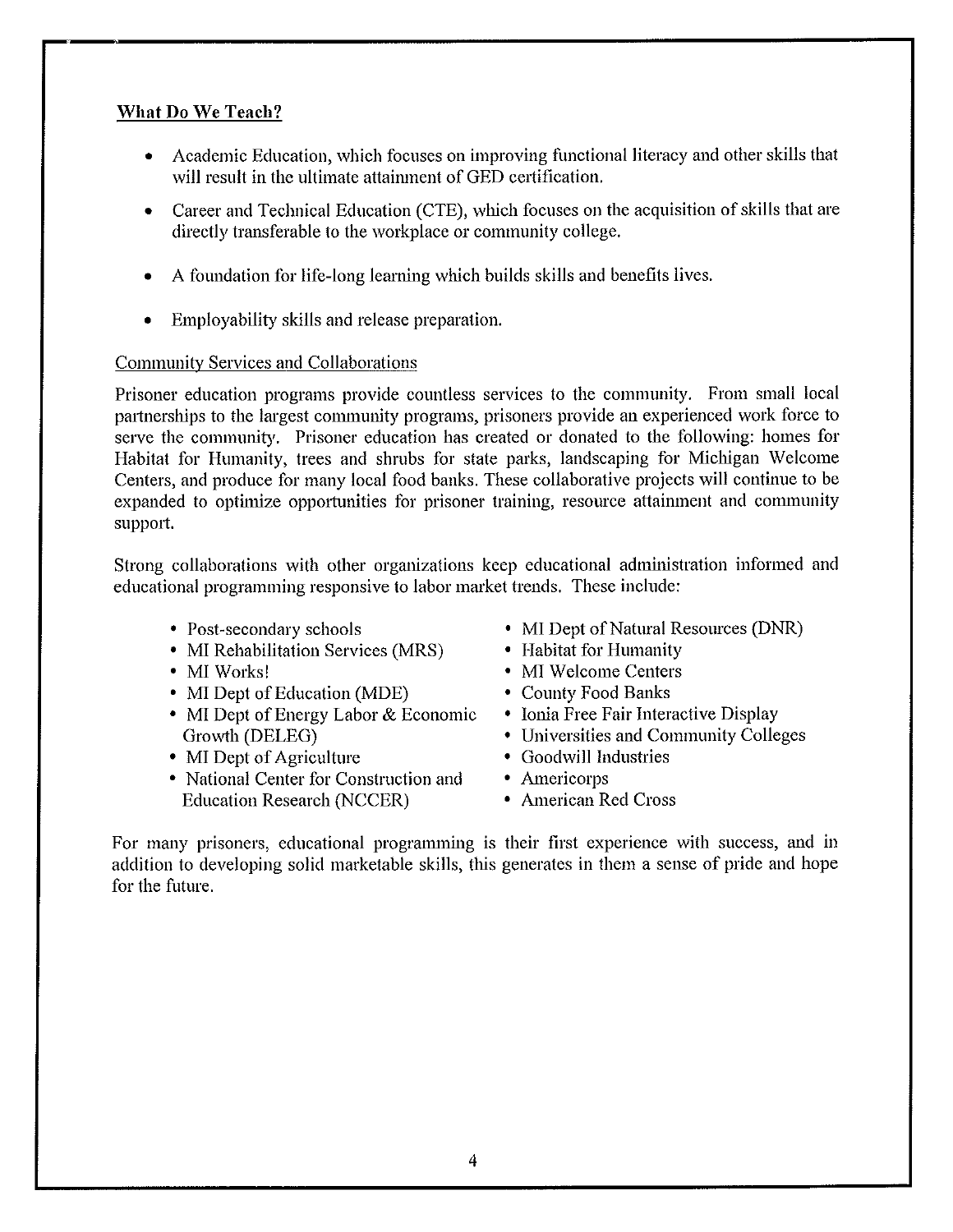# **MISSION STATEMENT**

The mission of the MDOC Prisoner Education system is to facilitate the transition from prison to the community by assisting prisoners in the development of their academic, workplace, and social competencies through effective and costefficient programs.

The Education Action Plan is a strategic framework for the consistent, cost-effective delivery of educational programming for prisoners.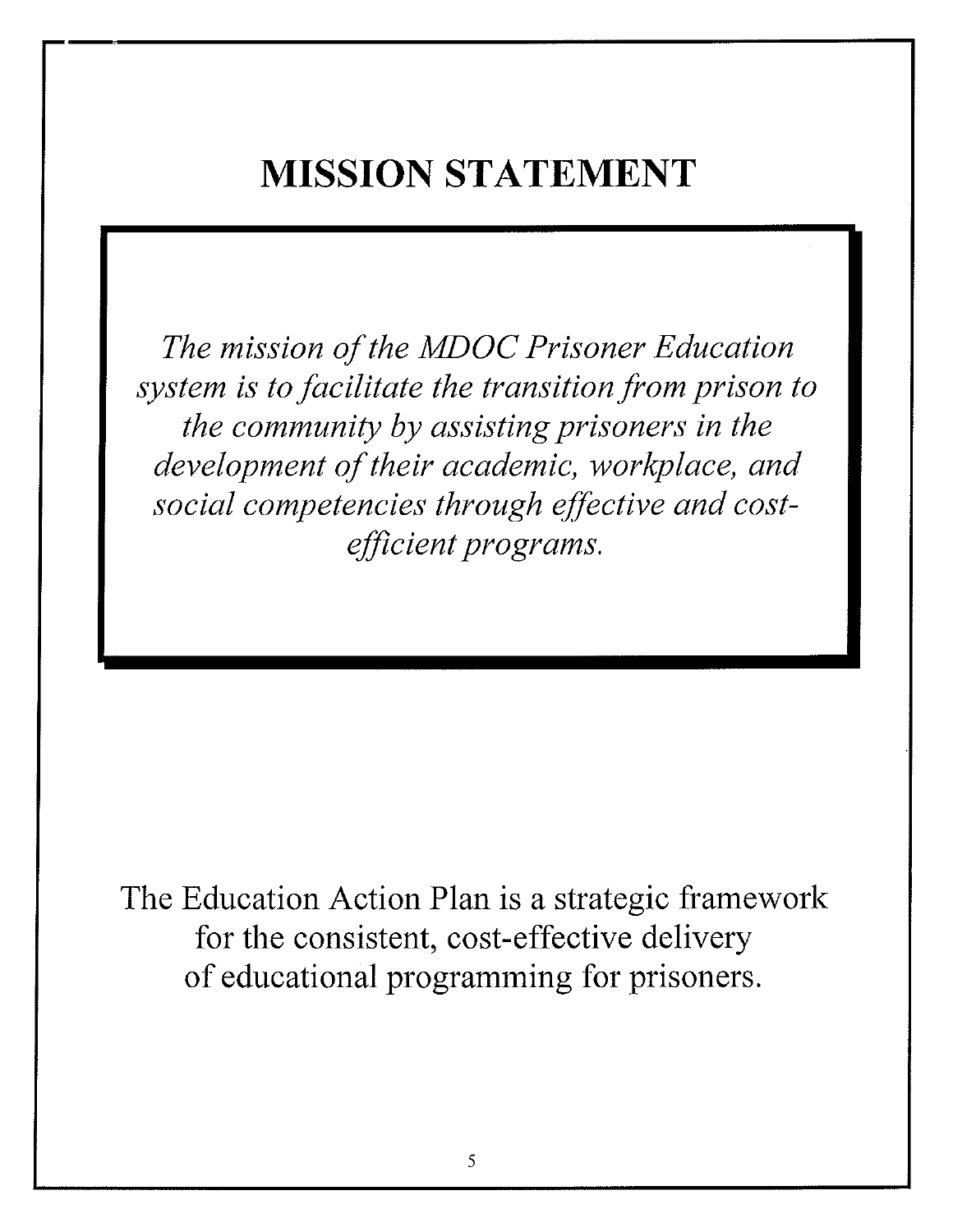### **EDUCATIONAL PROGRAMS OVERVIEW**

MDOC education policies ensure accountability, provide dynamic leadership for continually improving education strategy, and outline the programming and criteria for prisoners who receive these educational services. Prison educators are a dedicated work force of individuals whose work is guided by the Prisoner Education Mission Statement and who strive for student success. The MDOC Education Manager acts as the school superintendent, providing leadership and direction to over 250 education staff and approximately 11,000 students. The Education Section is part of the Office of Employment Readiness, Correctional Facilities Administration. This office was developed with the specific goal of improving prisoner employability through the collaborated efforts between Michigan State Industries, Prisoner Education and the Prison Build Program.

With the advent of Michigan Compiled Law § 791.233 (PA 320) which requires prisoners to obtain a GED prior to parole, the role of prisoner education has taken on additional responsibilities consistent with the State's goal of creating a more educated Michigan workforce.

Each prisoner's academic and vocational achievements, aptitudes, and interests are assessed and verified\*. Below is a comprehensive list of MDOC approved educational programs and services:

- Academic **Adult Basic Education (ABE)** General Education Diploma Preparation (GED) English as a Second Language (ESL) (ELL) Title I
- **Special Education (SpEd)**

Federally mandated for eligible students

- **Career and Technical Education (CTE)** 
	- Auto Mechanics Auto Body **Business Education Technology Building Trades** Custodial Maintenance **Computer Refurbishing** Electronics Horticulture Food Technology and Hospitality Machine Tool Visual Graphic Tech **Optical Technology** Welding
- **Pre-Release**

Collaboration of community and facility resources

- **Vocational Counseling** Career interest and aptitude assessment
- **Advanced Programs**

Community and Employment Readiness Training (CERT) Prison Build/Prison Grow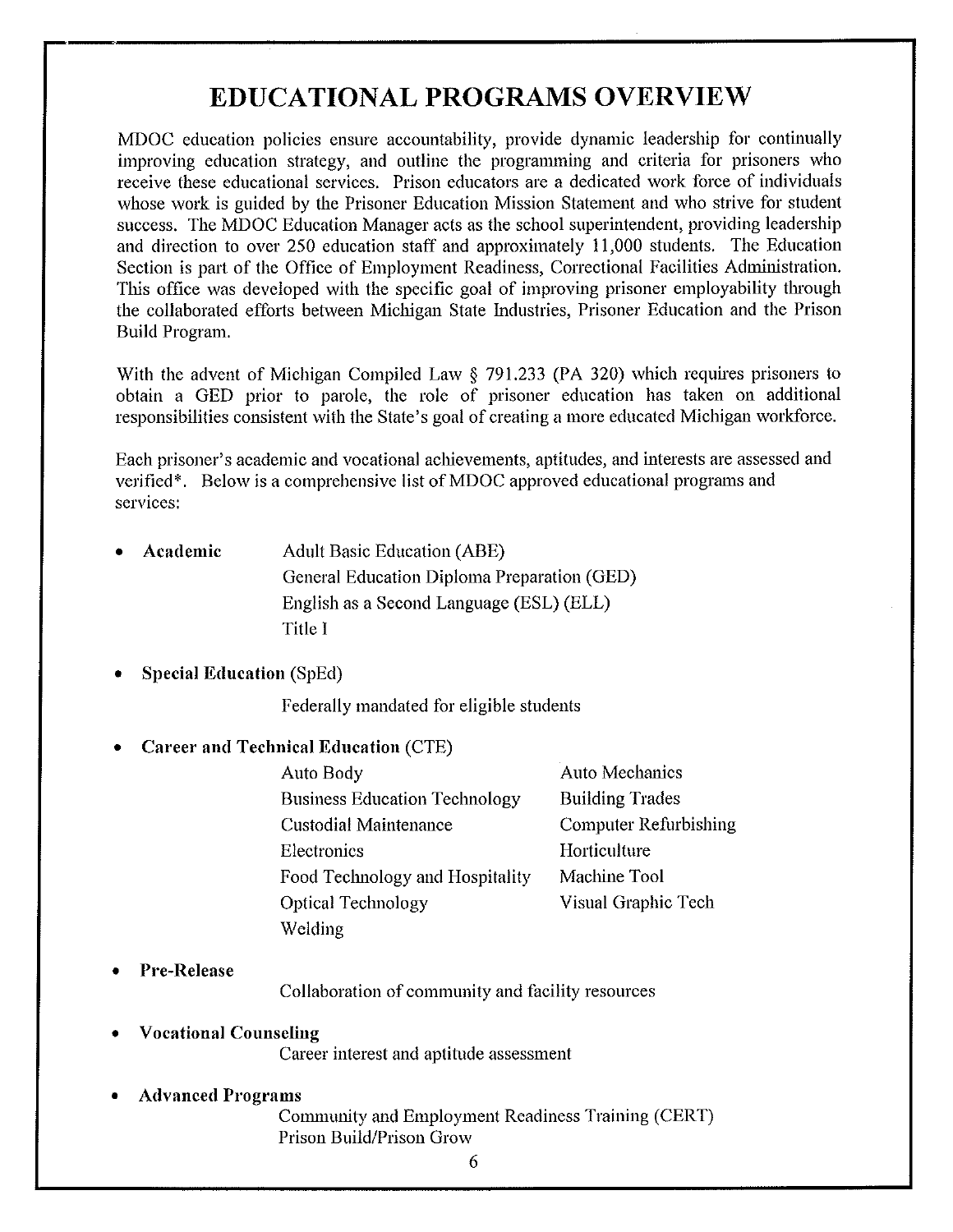#### **Supplemental Programming**

Correspondence courses Other college and community-based opportunities **Introduction to Computers** 

Program availability and completion rates are often impacted by prisoner transfers, security level, classroom space, and staffing.

\*High School Diploma and GED must be verified by the MDOC school principal from the last public or charter school attended, OETS and/or existing file. Foreign documents will be verified by the Education Manager.

#### **Education Assessment and Data Collection**

A comprehensive assessment is completed at the reception center for every individual who enters the prison system. The assessments are required for the successful integration of a prisoner into the educational system. There is a continuous process of diagnostic assessment and counseling throughout a prisoner's tenure in education. Education program plans are developed and modified based on these evaluations.

Computerized data collection is initiated at the reception center and placed into MDOC's database, Offender Management Network Information (OMNI). Information is regularly updated during the prisoner's incarceration through the Offender Education Tracking System (OETS). All schools are expected to enter accurate and timely data into the Offender Education Tracking System (OETS) for use in boilerplate and other state-level reporting.

The Education Section office will identify a means of gathering more complete and accurate post-release data to be used in the evaluation of current programs and determination of future programs.

#### **Education Placement**

Prisoners are prioritized for placement in academic and CTE programs in accordance with To attain desired program outcomes, every effort is made to MDOC Education policies. optimize educational resources within the constraints of prison operations. Standards for class enrollment, class periods, and staffing are determined by the Education Manager to accomplish these goals.

#### **Academic**

Since the early 1980's, prisoner education has provided academic programming through a flexible schedule offering open entry and open exit enrollment. School principals ensure classroom enrollment is maximized and waiting lists are kept to a minimum so each prisoner can achieve educational goals as efficiently and economically possible. Prisoners are enrolled as space is available.

Every effort will be made to ensure each prisoner paroles with an educational minimum of a GED. A prisoner impacted by MCL § 791.233 (PA 320) who has not completed a GED prior to his/her parole date will be reviewed for academic release eligibility/exemption.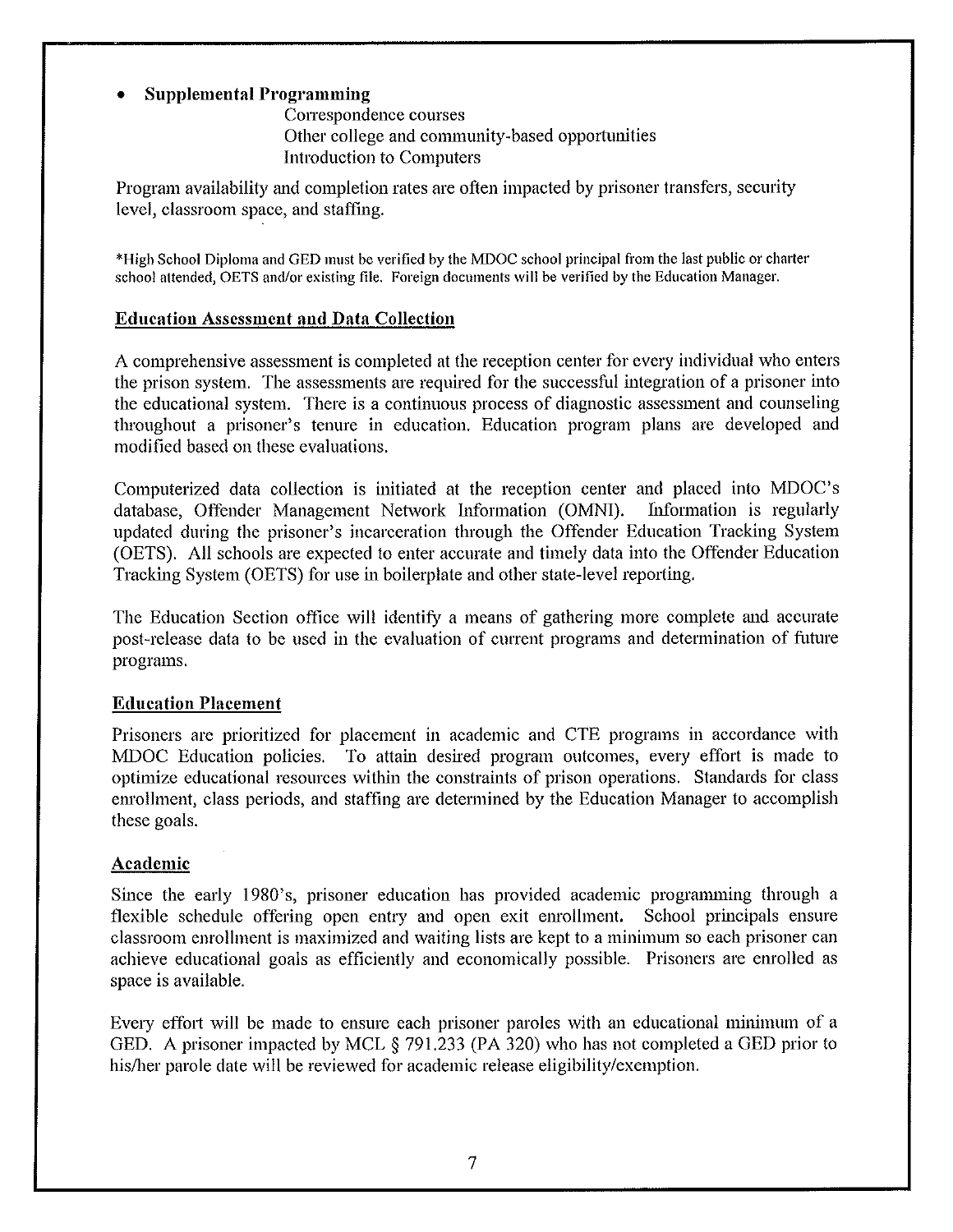English as a Second Language (ESL) is offered at designated locations for prisoners for whom English is not their native language and who are functioning below the  $5<sup>th</sup>$  grade level in reading as measured by the State-approved assessment tools.

Title I service is a federally-funded educational program for eligible prisoners who have not earned a high school diploma or GED. Prisoners must be under 21 years of age and receive a minimum of 15 hours of education per week. This may include a combination of academic and CTE instruction. It is a goal of each school to ensure the 15 hour requirement is met in order to optimize Title I funding.

#### **Special Education**

Special Education services are provided as required by the federally mandated Individuals with Disabilities Education Improvement Act (IDEIA), the MDOC Special Education Plan, and the MDOC education policies. Special Education services are provided at designated prison schools.

#### **Career and Technical Education**

CTE programs provide prisoners with specific trades instruction, technical skills and soft skill competencies critical to finding and maintaining employment. These skills are transferable into community employment or community college programming through state and/or federally recognized certification upon completion. Prisoner education provides CTE programming in a flexible schedule offering open entry and open exit enrollment. School principals ensure classroom enrollment is maximized and waiting lists are kept to a minimum so each prisoner can achieve educational goals as efficiently and economically as possible. Prisoners are enrolled as space is available.

Special institutional and community projects provide prisoners the opportunity to demonstrate hands-on skills through job-related programming and restorative justice opportunities.

Trades Programs are:

Responsive to labor market demands Collaborative with Michigan State Industries Articulated with Community Colleges Supportive of the Career Readiness Certification (WorkKeys)

#### **Vocational Counseling**

Career interest and aptitude assessment is provided to prisoners. The counseling, which accompanies the test administration, assists the prisoner in selecting CTE programming within the prisons and in determining career paths upon release.

#### **Pre-Release**

Pre-release programming introduces prisoners to employability skills, soft skill competencies, employment preparedness, life skills, and community resources. A collaboration of community and facility resources are used to enhance learning outcomes. Prisoners are provided with the opportunity to participate in pre-release programming and to develop a portfolio within one year of scheduled community re-entry.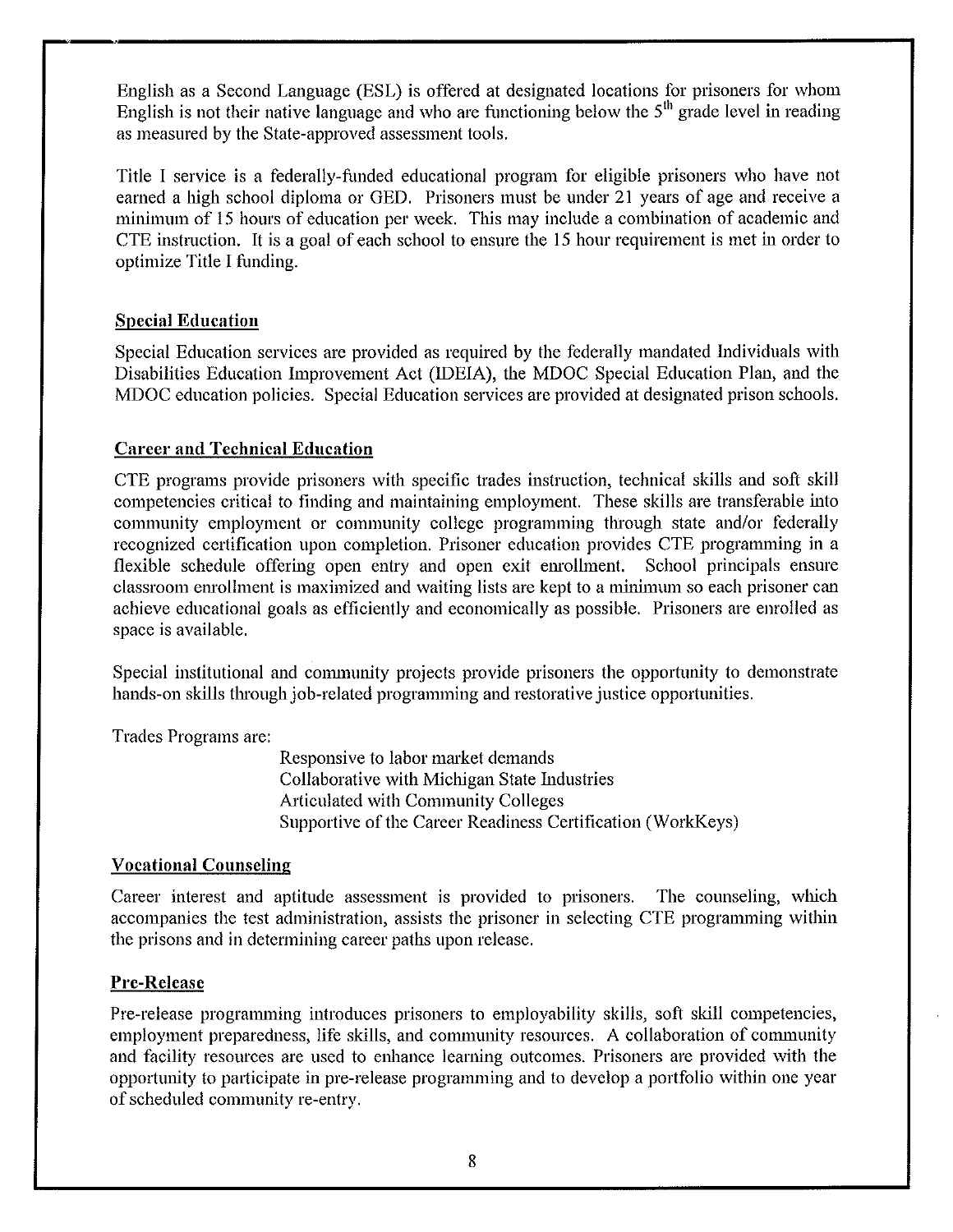#### **Advanced Programs**

**Community and Employment Readiness Training (CERT) – This is a federal, grant-funded** program for eligible prisoners who will be returning to their communities within seven years. It is facilitated through partnerships with accredited post-secondary schools and other agencies. This U.S. Department of Education program is designed to assist and encourage incarcerated youths and adults up to age 35 to acquire functional literacy, life/soft skills, and job skills; this is done through work skills testing/certification and/or remediation. CERT participants can earn up to 16 transferable college credits. The CERT program is offered at designated facilities.

**Prison Build / Prison Grow – Prisoners gain valuable building experience while constructing** cabins or housing components for state agencies and non-profit organizations such as Habitat for Horticulture students gain experience growing landscaping plants for Habitat Humanity. projects, and native plants and trees for the Department of Natural Resources, and a variety of other projects. Prisoners who participate in these programs have been trained in the MDOC CTE programs and work under the supervision of CTE instructors. Under the umbrella of Prison Build/Prison Grow, prisoners participate in restorative justice projects while contributing to the community.

#### **Supplemental Programming**

Correspondence Courses – Prisoners are encouraged to further their education through correspondence courses geared toward college credits or self-enrichment. Enrollment is permitted as set forth in MDOC policies. College Level Examination Program (CLEP) testing is available.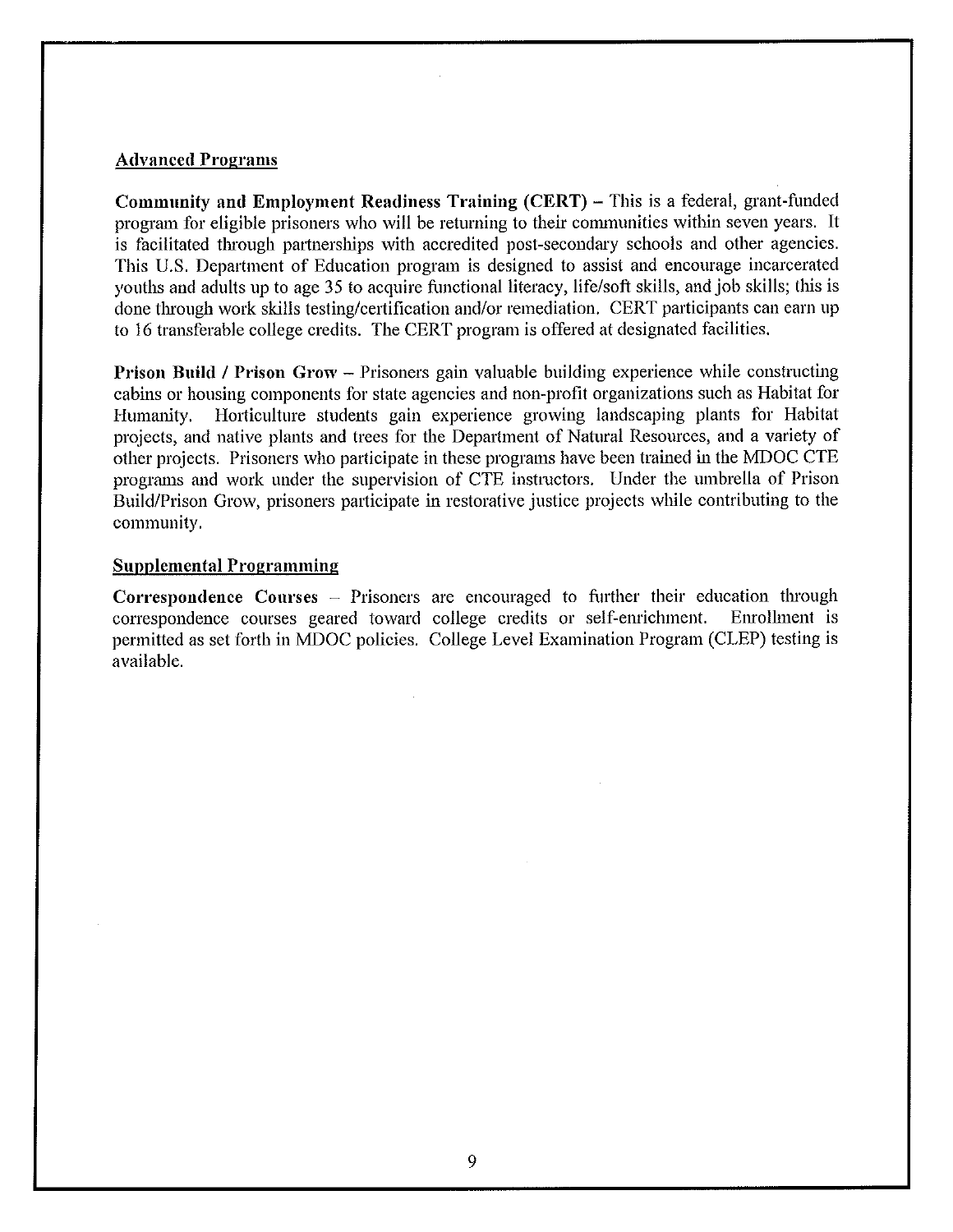### **ACTION AND RESPONSIBILITY**

#### CENTRAL OFFICE EDUCATION SECTION - OFFICE OF CAREER READINESS

This office has a dual role and extensive responsibility to the state. The Education Office staff must support prison schools while providing leadership and oversight. Responsibility for reporting, data collection, state and federal compliance and other required action falls within the **Education Section Office.** 

Prisoner Education will continually develop and implement program improvements designed to deliver education more efficiently and in keeping with practices that will best prepare prisoners for successful re-entry into the community.

Regionalize the connection with employers and industry through "Career Days" to be held at selected prisons with specific topics to be covered.

Continuous quality control and standardization through leadership of schools and advisory committees.

Establish and monitor funding and resources to ensure schools operate as a system with consistency in programming and resources.

Ensure professional development opportunities are provided that support the mission of prisoner education and state/federal requirements. This includes distance learning conferences or other group/sharing technological processes with principals, teachers, secretaries and other education support staff.

Develop a plan for prisoner electronic portfolio and post-release education information access upon release.

Collect post release data on employment in order to establish improved programs/additional programming.

Ensure schools are audited/monitored per policy and state/federal requirements.

Train and support school principals and secretaries to ensure accurate and timely data/reports and other required documentation and action is accomplished.

Revise the R-Tech simulated work training site that includes a 40 hour work week.

Distance Learning/College Expansion

Oversight and leadership of the Education Advisory and Steering Committees.

Continue working to develop articulation with colleges.

Continue to submit education and programming (staffing) reorganization recommendations that reduces costs and improves effectiveness for administrative action.

Review resource placement including program reduction.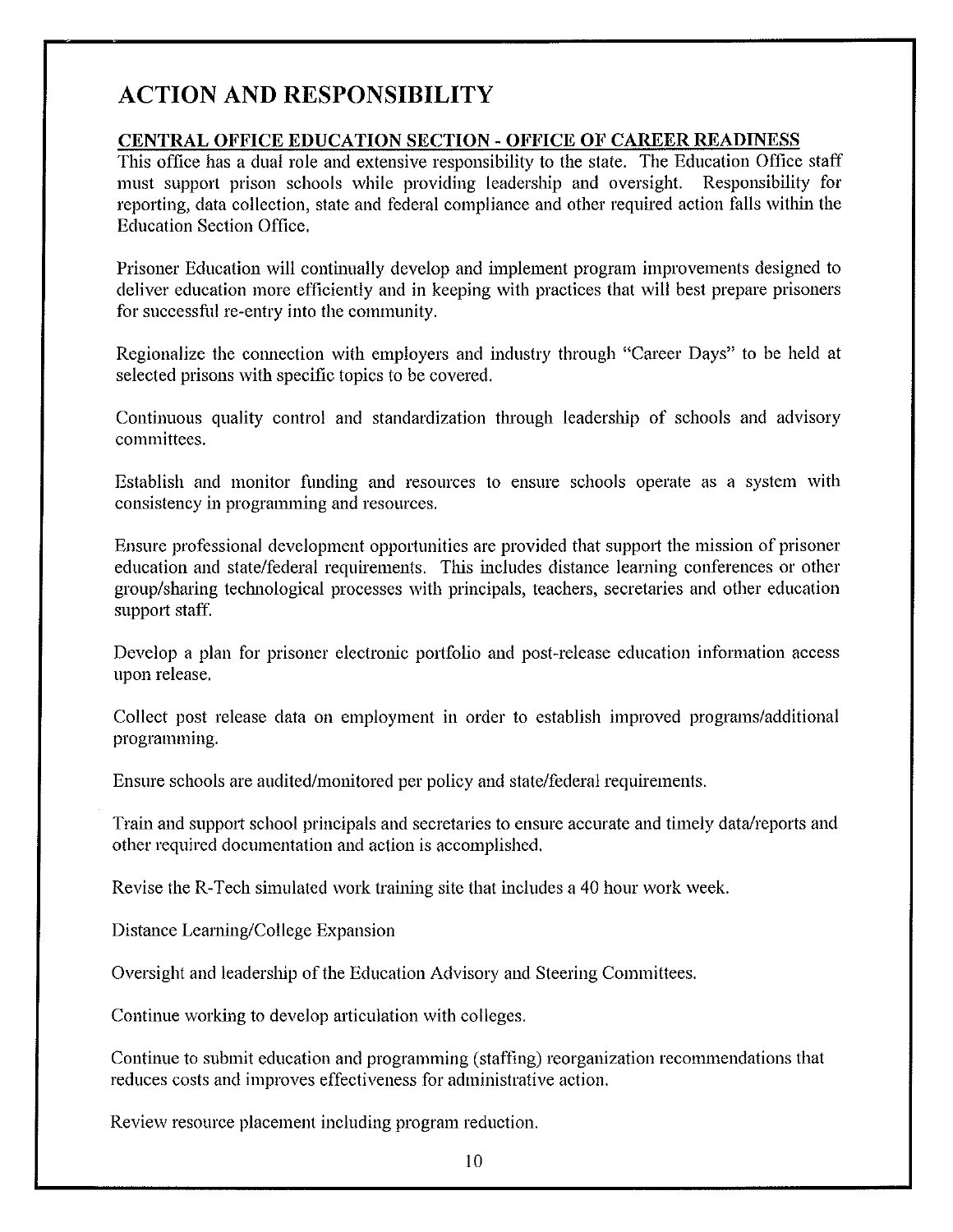Evaluate each school for FTE-funding based on demographics and waiting lists.

Ensure consistency through auditing, visits, communication and resource allocation.

Establish collaborative partnerships with community agencies.

Explore and recommend externship possibilities or any opportunity that would give prisoners experience working in the field in which they completed a trades program under the guidance of a mentor.

#### **Pre-Release**

- Ensure pre-release programming is responsive to any new requirements of MPRI.
- Revise content to include new and updated resources.

#### **OETS**

- Improve the partnership with DLEG and MDE to increase dissemination of information.
- Update standardized instruction and provide training to school staff for data entry.
- Provide secretarial training/workshops for the use of OETS and data improvement.
- Develop an efficient method for computer-generated population of the standard fields required on the Education Program Plan.

#### General

- Develop and distribute an annual report of community contributions and collaborations.  $\bullet$
- Collaborate with DELEG and MDE to create joint professional development opportunities.
- Review and update school audit factors annually.
- Recommend a process to facilitate the education software approval process with the Department of Information Technology (DIT).
- Standardize class enrollment, sessions per day, and hours per session statewide.
- Finalize articulation agreements with community colleges to provide college credit for prisoner education vocational completions.

#### **Grants**

- Continuously monitor availability of grants and other resources to supplement programming. Apply/pursue as required.
- Improve efficient means of monitoring current grants.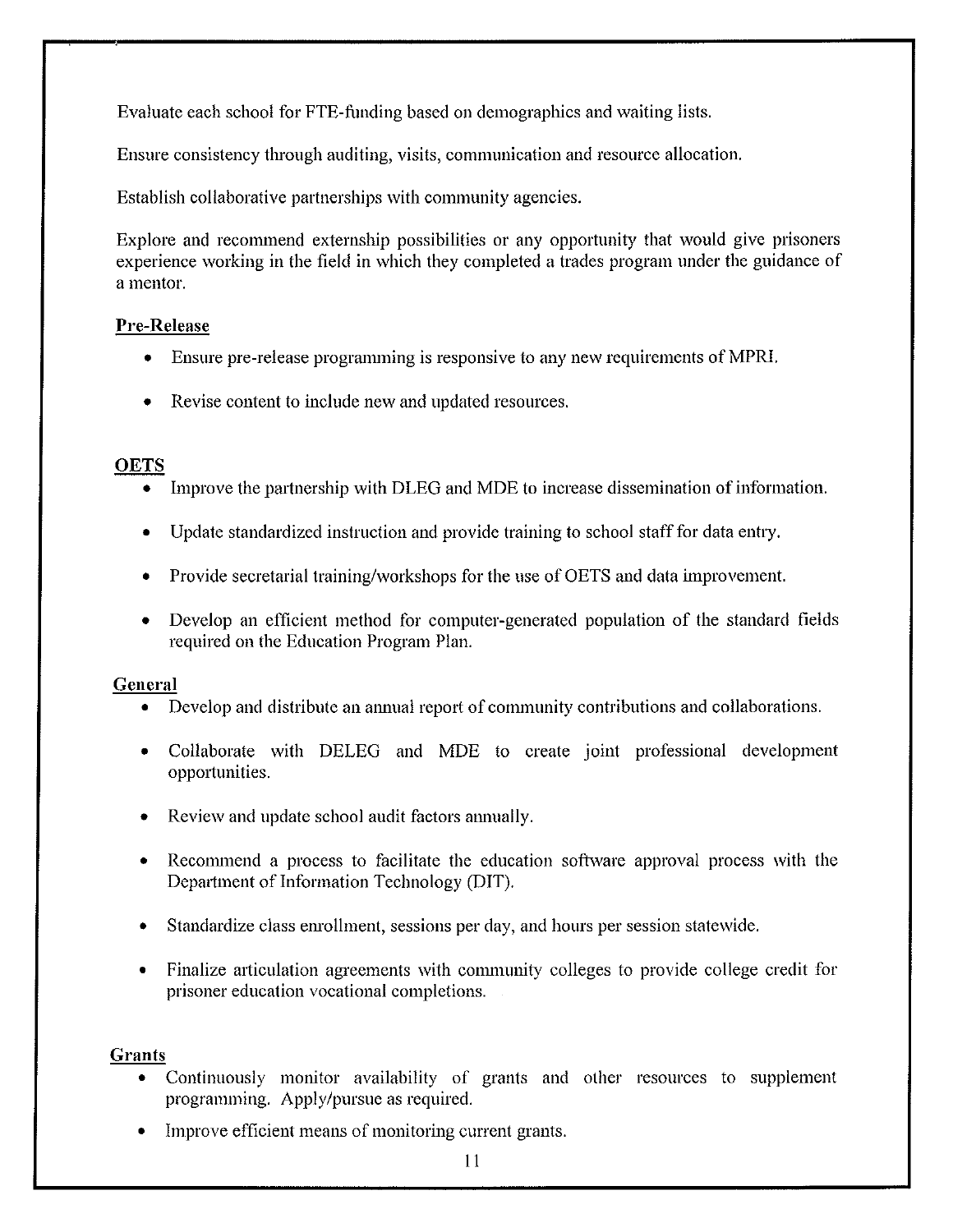Special Note: The Education Manager is responsible for oversight of all educational functions including development of subcommittees and completion dates as needed. Educational functions are categorized as follows: Academics, Career and Technical Education, and Special Education. Consultants in Career and Technical Education and Special Education represent the Education Manager to ensure oversight and to achieve the goals set forth in this plan.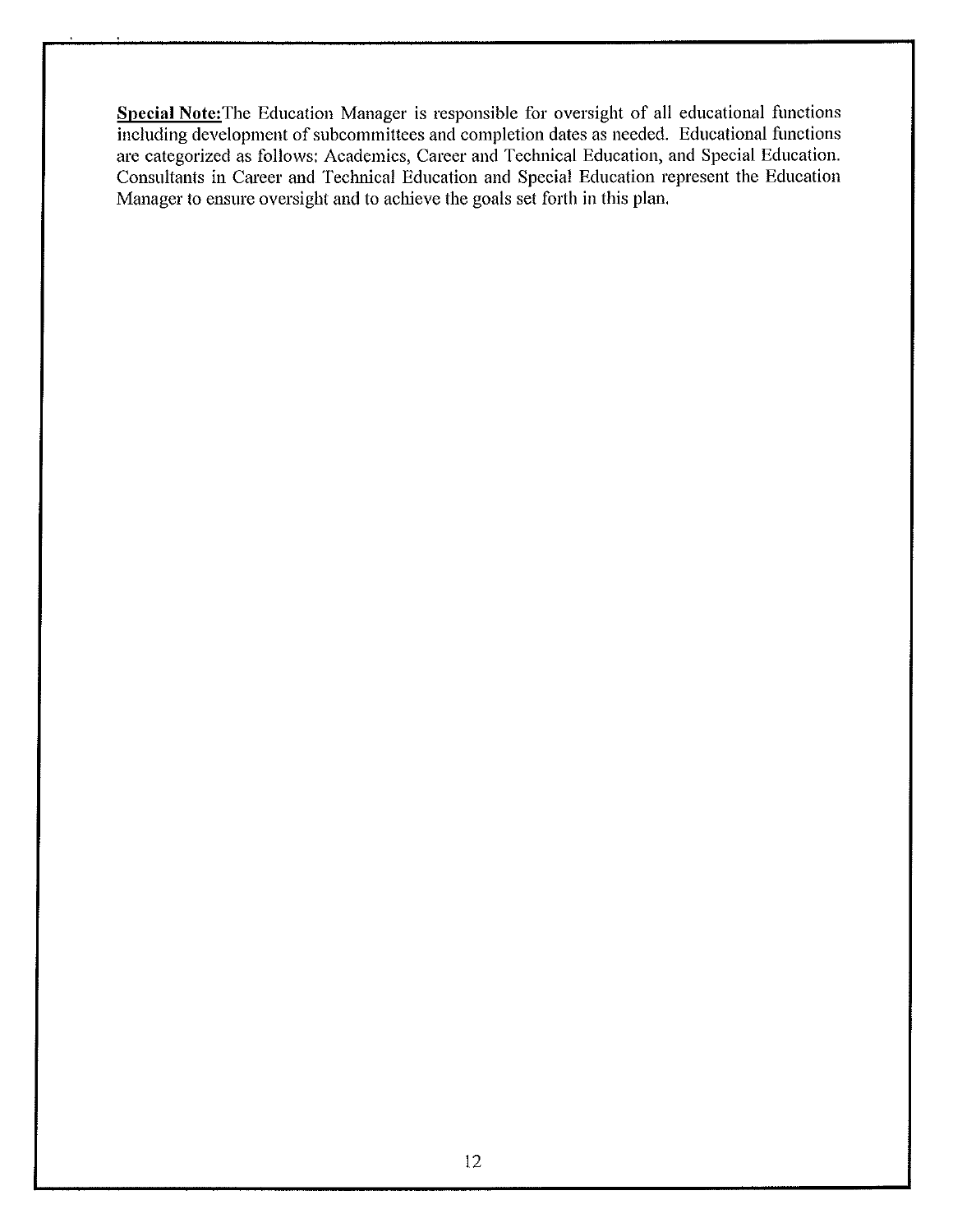### **ACADEMICS**

- Create standardized GED and WorkKeys test preparation workshops for all subject areas.
- Research the most economical and efficient methods for determining eligibility for, and  $\bullet$ administration of, GED testing.
- Create a test-taking strategies workshop.  $\bullet$
- Disseminate written, standardized instructions for TABE testing and recording.
- Research and recommend a credentialed program for prisoners who may not complete the  $\bullet$ GED.
- Develop an expansion plan for the Michigan Department of Labor and Economic Growth  $\bullet$ "Workers for the 21<sup>st</sup> Century" program.
- Explore and recommend appropriate methods to expand the integration of technology  $\bullet$ into curriculum.
- Comply with approved committee Charter.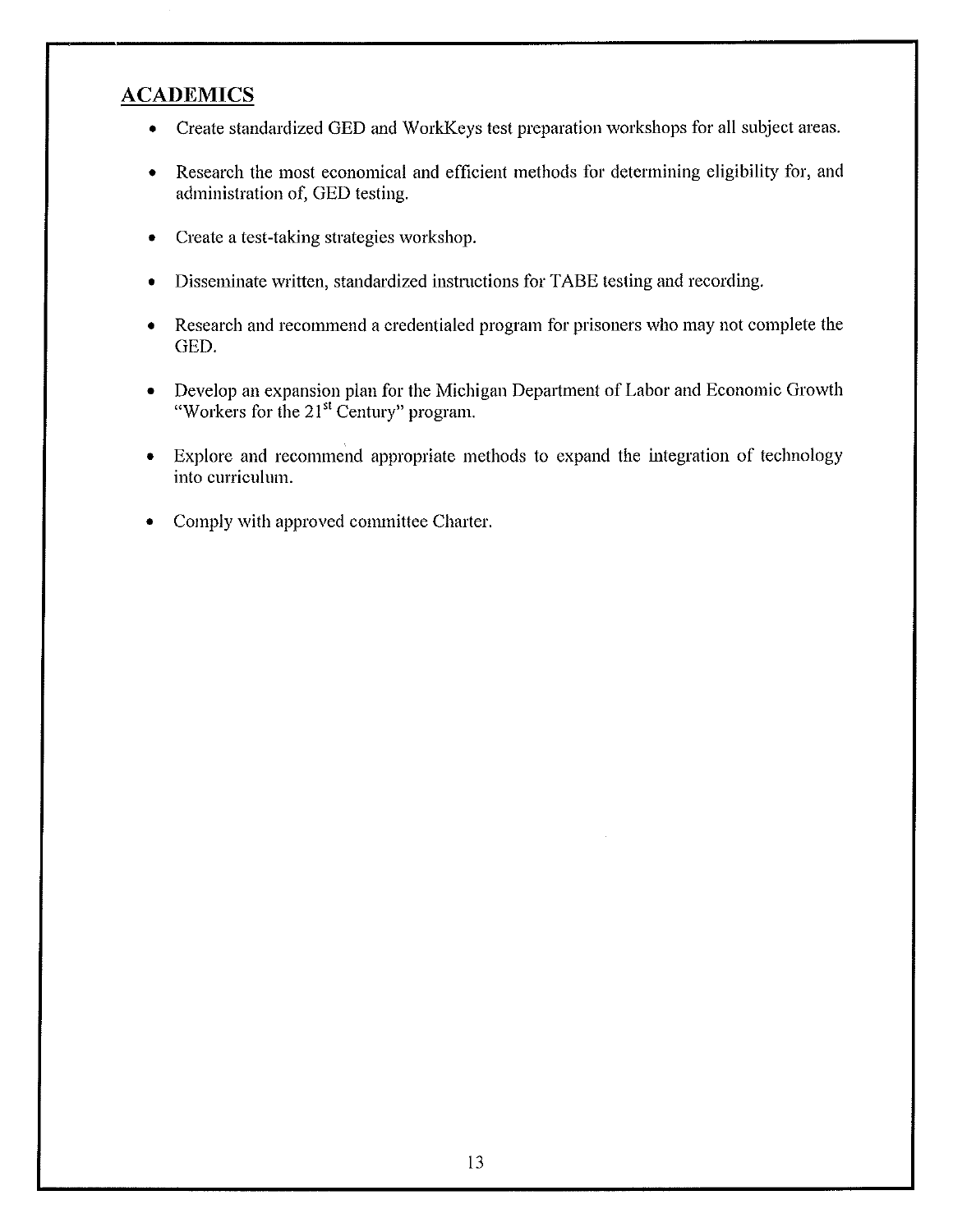#### **CURRENT COMMITTEE CHARTER**

#### **ACADEMIC ADVISORY COMMITTEE CHARTER**

#### **PURPOSE:**

The purpose of this committee is to create standardized ABE and GED programming for all subject areas and to promote the most economical and efficient methods of delivery.

#### **GOALS:**

- Provide Professional Development opportunities
- Increase the Number of GED Testing opportunities
- Research the use of materials to maximize opportunities to increase the number of EFL gains  $\bullet$ attained in a program year
- Work with DIT to upgrade and improve current technology in academic classrooms  $\bullet$
- Explore alternative enrollment options to maximize staff capabilities and minimize waiting lists  $\bullet$
- Develop a concrete standardized Title I program  $\bullet$
- Purchase and distribute a standardized quarterly assessment tool  $\bullet$
- Update and distribute a revised approved materials list  $\bullet$
- Update and revise Educator and Principal manuals  $\bullet$  .
- Develop and train teachers on the use of soft skills in the academic classroom
- Work with other committees on a professional development seminar

#### TYPES OF ACTIVITIES

- Provide Training/Professional Development
	- $\triangleright$  Provide staff opportunities to attend professional development programs
	- $\triangleright$  Principals select a staff person to attend the Michigan Reading Association Conference
	- $\triangleright$  Provide a department sponsored seminar that encompasses sessions covering use of soft skills, GED improvement strategies, and updates to current department education changes
- Research and purchase education software/hardware
	- $\triangleright$  Work with DIT to plan an efficient method for the upgrade of hardware to academic programs, i.e. the use of laptops vs. desktops, etc...
	- $\triangleright$  Work with DIT to develop a more efficient method to obtain and approve education software for classroom use
	- $\triangleright$  In collaboration with DIT explore the possibility of contracting with an outside vendor to provide much needed support for software issues
- Promote efficient programming
	- $\triangleright$  Survey teaching staff to find out what materials are effective in the classroom to help increase the number of EFL gains attained in a program year, and maximize the use of bulk purchasing to reduce costs in obtaining those materials
	- $\triangleright$  Work on alternative delivery programs to promote the most efficient use of staff and maximize programming for prisoners.
	- $\triangleright$  Revise the Educator and Principal manuals to reflect programming updates for current and new staff to utilize and reference.

#### **SUBMITTED BY:**

 $\bullet$ Prisoner Education Academic Advisory Committee.

#### **APPROVED BY:**

Julie L. DeRose, Education Manager

**May 2010**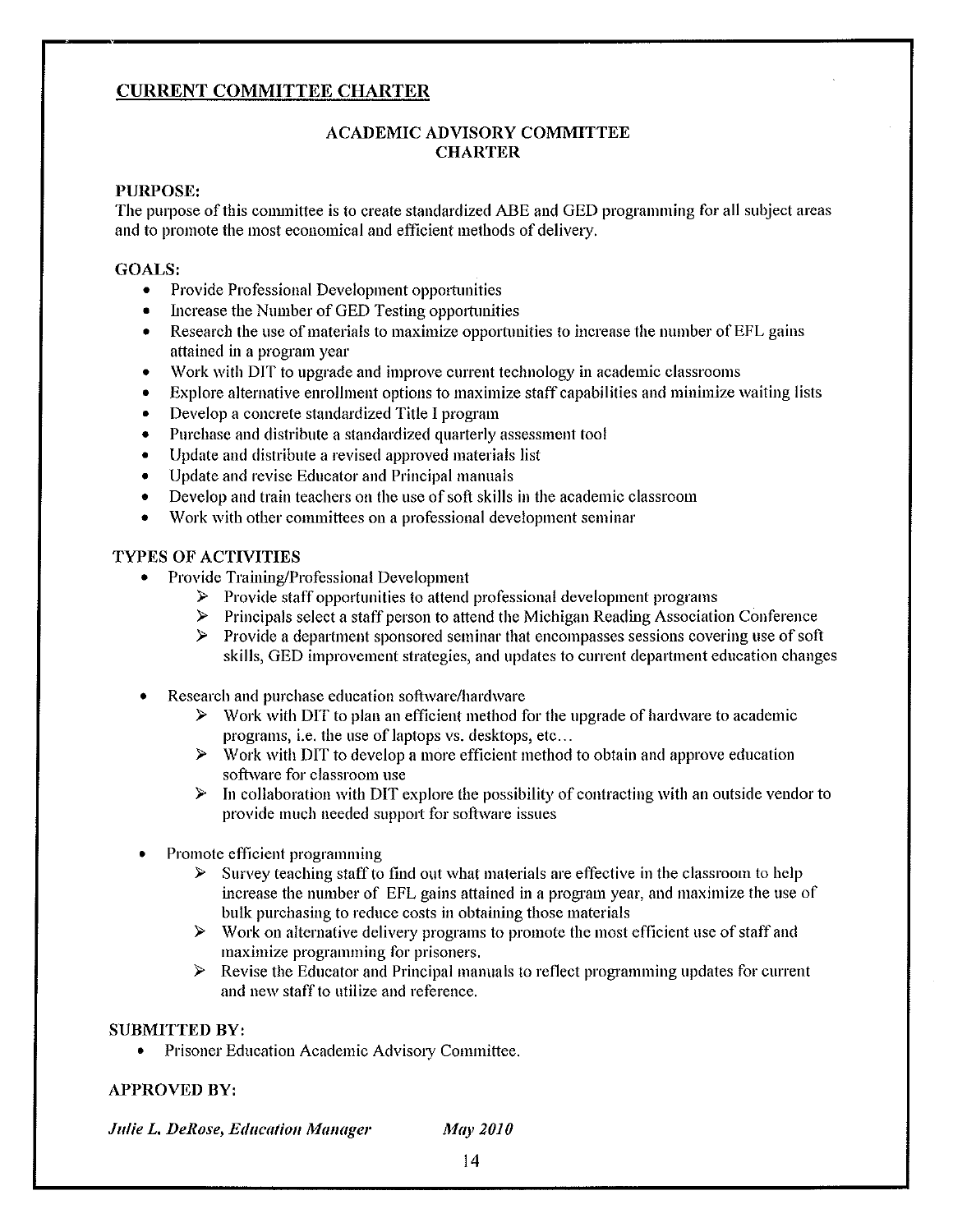#### **CAREER AND TECHNICAL EDUCATION**

- Expand work readiness certification and/or remediation opportunities for prisoners  $\bullet$ employed by Michigan State Industries and those returning to the community.
- Pilot a program which connects our most highly qualified trades graduates with  $\bullet$ employment upon release.
- Research, recommend, and pilot an improved career aptitude and interest assessment tool. ۰
- Recommend a Computer Operations course to familiarize prisoners with basic computer operations and basic workplace computer skills.
- Continue to review CTE program content to reflect current market trends.
- Establish a Career and Technical Center and target two additional locations.
- Develop a coordinated prisoner training program with Michigan State Industries (MSI).  $\bullet$
- Pilot joint ventures with MSI at a Career and Technical Center.
- Identify "bridging" opportunities between prisoner education and work.
- Implement Integrated Pest Management in the Custodial Maintenance and Food Technology and Hospitality Management programs.
- Explore and recommend appropriate methods to expand the integration of technology ۰ into curriculum.
- Explore opportunities for creating programs of study with community colleges. ٠
- Identify articulation agreement opportunities and refer to the Education Section Office.
- Comply with approved committee Charter.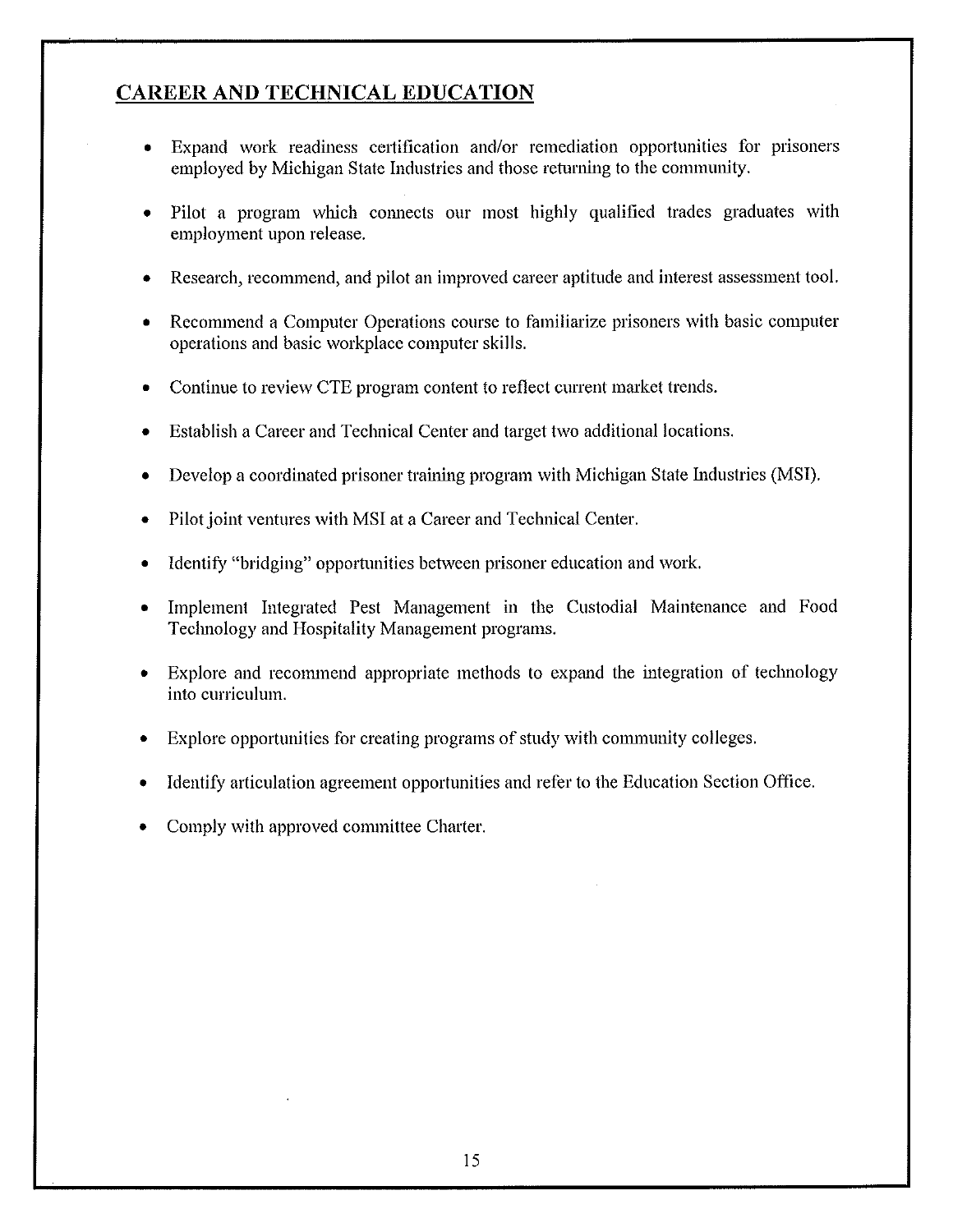#### **CURRENT COMMITTEE CHARTER**

#### RE-ENTRY TRAINING AND TECHNICAL EDUCATION (RETTE) ADVISORY COMMITTEE **CHARTER**

#### **PURPOSE:**

To assist the Education Manager with oversight of trade programs to ensure prisoners receive optimal opportunity for training to prepare for success upon release.

#### **GOALS:**

The Goals of the RETTE Advisory Committee are to:

- Provide resources and assistance to the vocational programs and instructors to help effectively train prisoners for re-entry
- Standardize curriculum  $\bullet$
- Align curriculum with labor market trends  $\bullet$
- Ensure programs meet industry standards  $\bullet$
- Allocate resources efficiently and effectively  $\bullet$
- $\bullet$ Establish collaborative relationships internally and with outside agencies and employers

#### **TYPES OF ACTIVITIES:**

- **Quarterly meetings**
- Trade specific professional development for instructors
- Curriculum and material review by committee members  $\bullet$
- Research labor market trends and industry standards
- Articulate programs with community colleges  $\bullet$
- Subgroups for special projects  $\bullet$

#### **LOGISTICS:**

Members will:

- Attend meetings as scheduled or assigned
- Prepare for meetings by soliciting agenda items from facility staff
- Be assigned a trade area to stay current with the labor market and industry standards
- Be the trade contact for instructors as a liaison to the RETTE committee and Education Manager

#### **RESOURCES:**

The RETTE committee will help identify available resources, how needs will be met, budget parameters, and time allotted to work on project while performing normal work assignments.

#### **SUBMITTED BY:**

Prisoner Education RETTE Advisory Committee.

#### **APPROVED BY:**

**Julie L. DeRose, Education Manager May 2010**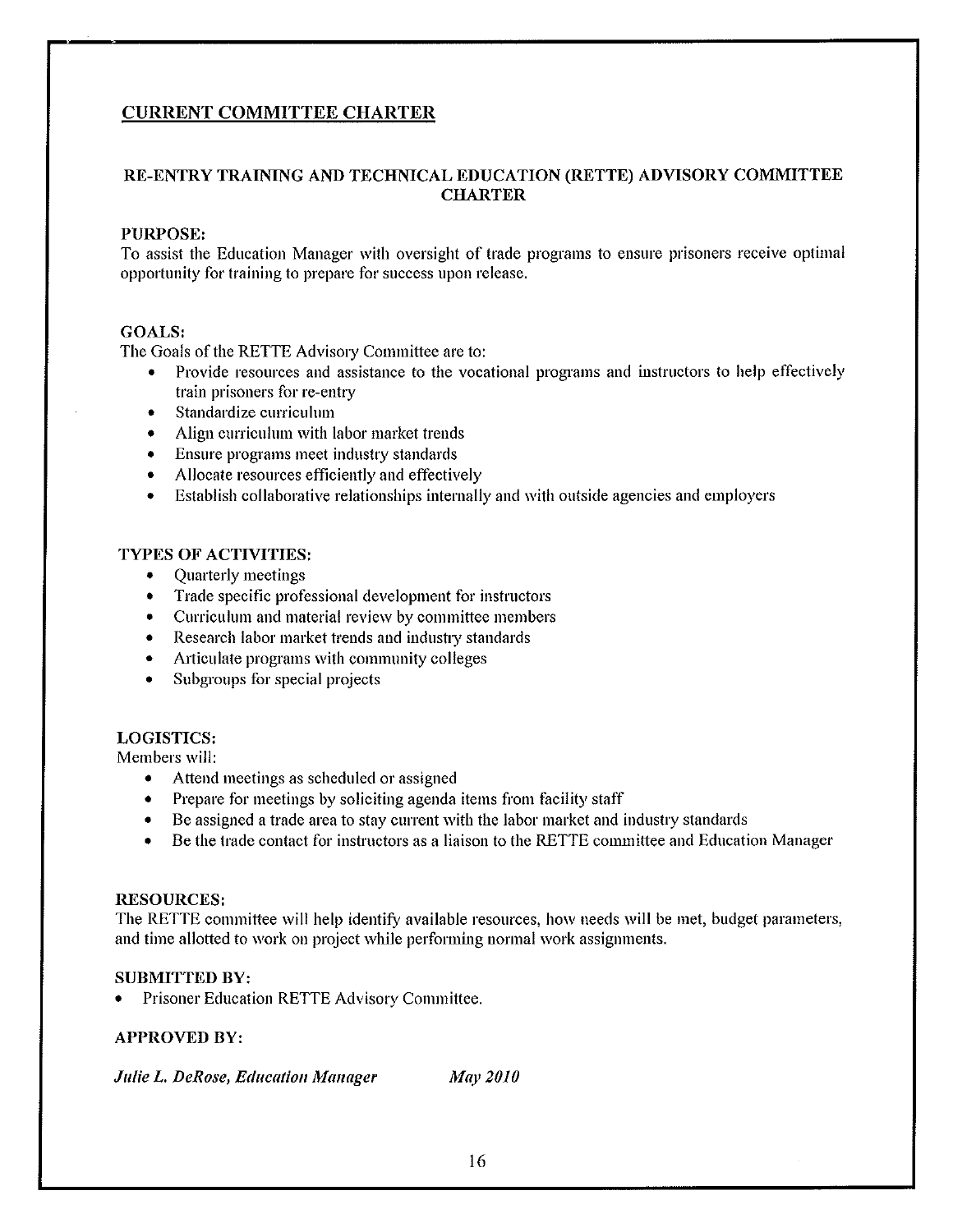#### **SPECIAL EDUCATION**

- Improve standardization of the IEP process.
- Improve the data collection by staff to show compliance with IEP goals/objectives.
- Rewrite the MDOC IEP form to meet the new requirements of IDEIA reporting.  $\bullet$
- Develop a Review of Existing Evaluation Data (REED) and Evaluation Plan to meet  $\bullet$ IDEIA requirements.
- Provide training to the special education staff on how to meet the new requirements of  $\bullet$ IDEIA and complete the new forms.
- Review the possible use of internet IEP writing and reporting programs for  $\bullet$ implementation to simplify and improve the IEP writing and data collection.
- Develop a centralized reporting system for evaluations requiring a school psychologist  $\bullet$ involvement.
- Continue developing connections between special education, vocational education and  $\bullet$ academic committees to meet the needs of special education prisoners.
- Comply with approved committee Charter.  $\bullet$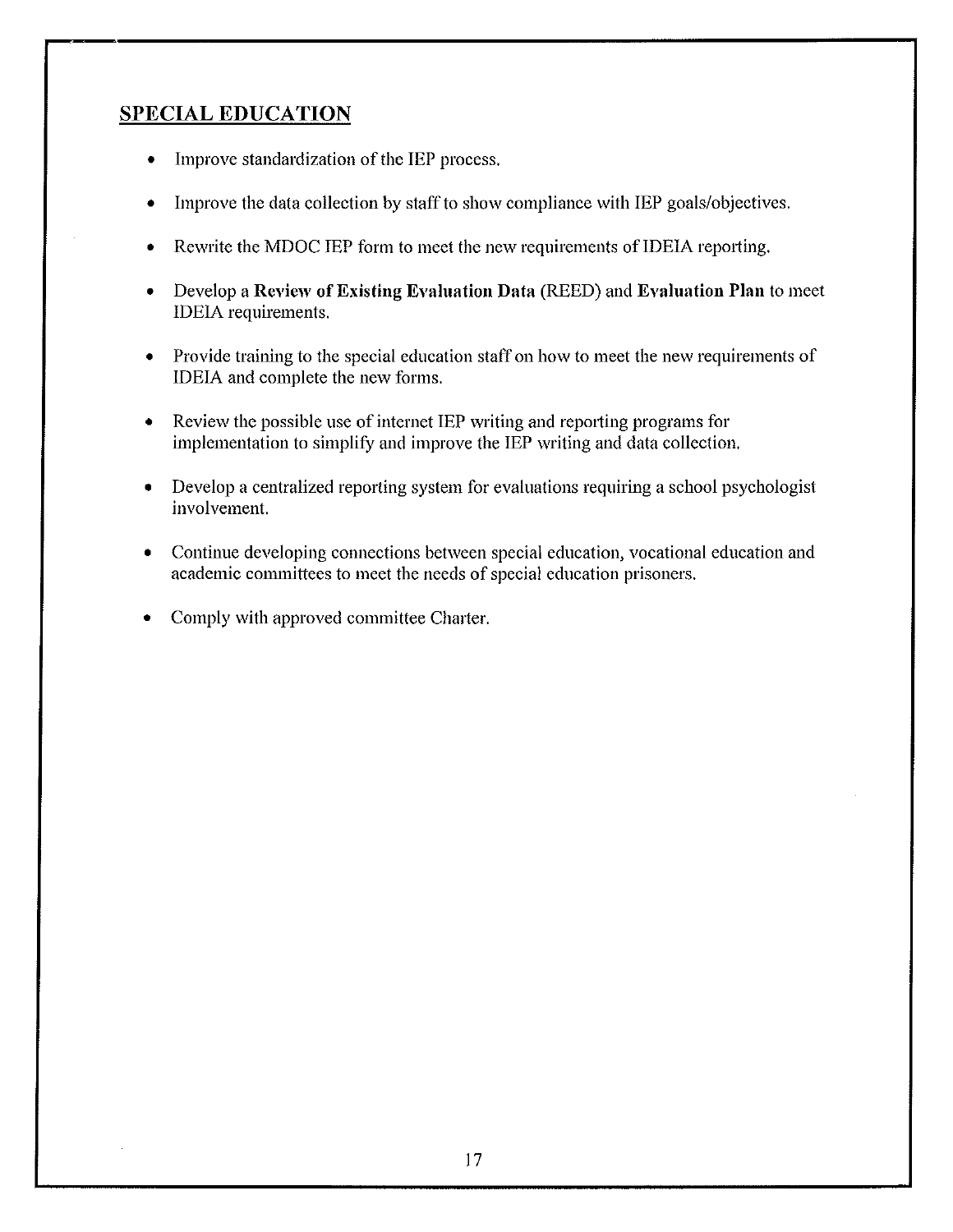#### **CURRENT COMMITTEE CHARTER**

#### SPECIAL EDUCATION ADVISORY COMMITTEE **CHARTER**

#### **INTRODUCTION:**

The special education committee is one of three advisory groups headed by Julie DeRose, Education Manager to provide information and support. This is an open ended charter that can be revised or changed by education manager as needed.

#### **PURPOSE:**

Special Education programming is provided as required by the federally mandated Individuals with Disabilities Education Improvement Act (IDEIA), the MDOC Special Education Plan, and the MDOC education policies. Special Education services are provided at designated prison schools.

#### **GOALS:**

- Standardization of the IEP Process  $\bullet$
- Improve communication channels and special education services ٠
- **Standardization of Data Collection**  $\bullet$

#### **TYPES OF ACTIVITIES**

- Training and Orientation  $\bullet$
- Prepare written communication to improve special education services
- Revision of current practices  $\bullet$

#### **LOGISTICS**

- Attend meetings once individual schedules are determined.
- Prepare for meetings by researching information sources, current practices or other pertinent  $\bullet$ information.
- Assist in coordinating, participating, and sharing of information among team members.  $\bullet$

#### **SUBMITTED BY:**

Prisoner Education Special Education Advisory Committee.

#### **APPROVED BY:**

**Julie L. DeRose, Education Manager May 2010**